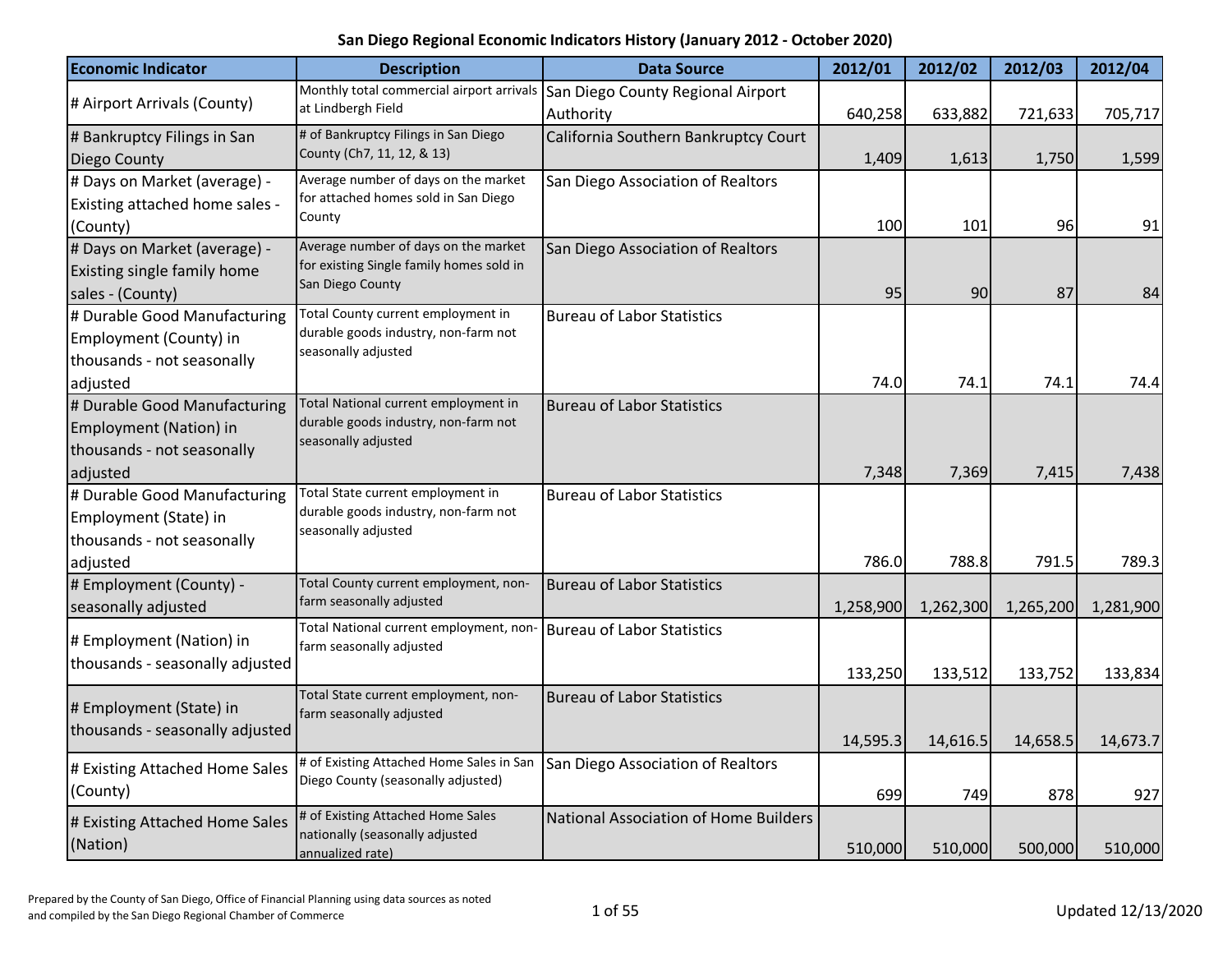| <b>Economic Indicator</b>                                    | <b>Description</b>                                                                                                                                              | <b>Data Source</b>                         | 2012/01     | 2012/02          | 2012/03                     | 2012/04     |
|--------------------------------------------------------------|-----------------------------------------------------------------------------------------------------------------------------------------------------------------|--------------------------------------------|-------------|------------------|-----------------------------|-------------|
| # Existing Single Family Home<br>Sales (County)              | # of Existing Single Family Home Sales in<br>San Diego County (seasonally adjusted)                                                                             | San Diego Association of Realtors          | 1,358       | 1,504            | 1,892                       | 2,027       |
| # Existing Single Family Home<br>Sales (Nation)              | # of Existing Single Family Home Sales<br>nationally (seasonally adjusted<br>annualized rate)                                                                   | National Association of Realtors           | 4,000,000   | 4,010,000        | 3,960,000                   | 4,020,000   |
| # Existing Single Family Home<br>Sales (State)               | # of Existing Single Family Home Sales in<br>California (seasonally adjusted<br>annualized rate)                                                                | <b>California Association of Realtors</b>  | 437,330     | 442,660          | 439,260                     | 439,770     |
| # Foreclosures (Trustee's<br>Deeds) in San Diego County      | # of Foreclosures (Trustee's Deeds<br>recorded) in San Diego County                                                                                             | InnoVest Resource Management               | 780         | 767              | 716                         | 572         |
| # of Border Crossings                                        | Estimated number of passengers crossing<br>the border at San Ysidro, Otay Mesa, and<br>Tecate Ports of Entry (by passenger<br>vehicle, bus, train, and by foot) | <b>Bureau of Transportation Statistics</b> | 3,538,143   | 3,298,795        | 3,564,253                   | 3,556,219   |
| # Privately Owned Housing<br>Units (County)                  | Privately Owned Housing Units<br>authorized by building permit in issuing<br>jurisdictions in San Diego County                                                  | <b>U.S. Census Bureau</b>                  | 216         | 208              | 780                         | 435         |
| # Privately Owned Housing<br>Units (Nation)                  | National Privately Owned Housing Units<br>authorized by building permit in issuing<br>jurisdictions (units in thousands)                                        | U.S. Census Bureau                         | 47.8        | 53.5             | 69.5                        | 64.1        |
| # Privately Owned Housing<br>Units (State)                   | California Privately Owned Housing Units<br>authorized by building permit in issuing<br>jurisdictions                                                           | U.S. Census Bureau                         | 2,116       | 3,367            | 6,181                       | 3,314       |
| \$ Average Gas Price for<br><b>Unleaded Premium (Nation)</b> | Nationwide monthly average gas price<br>for unleaded premium (current dollars<br>per gallon including taxes)                                                    | <b>Energy Information Administration</b>   | \$<br>3.651 | \$<br>3.851      | $\zeta$<br>4.101            | \$<br>4.162 |
| \$ Average Gas Price for<br><b>Unleaded Premium (State)</b>  | Statewide monthly average gas price for<br>unleaded premium (current dollars per<br>gallon including taxes)                                                     | <b>Energy Information Administration</b>   | \$<br>3.909 | $\zeta$<br>4.188 | $\ddot{\zeta}$<br>4.577     | \$<br>4.456 |
| \$ Average Gas Price for<br><b>Unleaded Regular (County)</b> | County monthly average gas price for<br>unleaded regular (current dollars per<br>gallon including taxes)                                                        | AAA                                        | \$<br>3.731 | \$<br>3.930      | $\ddot{\varsigma}$<br>4.361 | \$<br>4.247 |
| \$ Average Gas Price for<br><b>Unleaded Regular (Nation)</b> | National monthly average gas price for<br>unleaded regular (current dollars per<br>gallon including taxes)                                                      | <b>Energy Information Administration</b>   | \$<br>3.380 | \$<br>$3.579$ \$ | 3.852                       | \$<br>3.900 |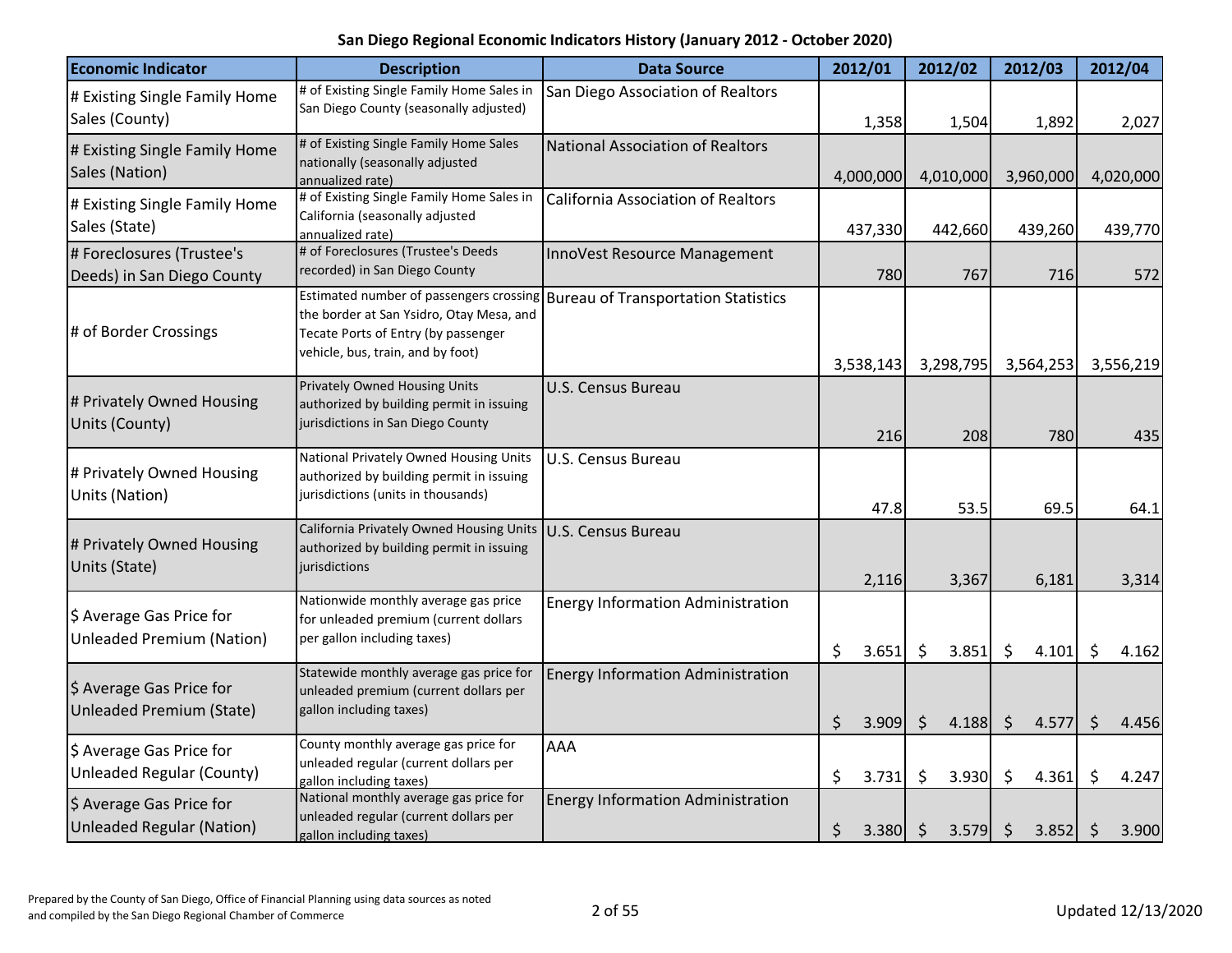**San Diego Regional Economic Indicators History (January 2012 - October 2020)**

| <b>Economic Indicator</b>                                                                                                          | <b>Description</b>                                                                                                                        | <b>Data Source</b>                    | 2012/01          | 2012/02                     | 2012/03                                                                                 | 2012/04          |  |
|------------------------------------------------------------------------------------------------------------------------------------|-------------------------------------------------------------------------------------------------------------------------------------------|---------------------------------------|------------------|-----------------------------|-----------------------------------------------------------------------------------------|------------------|--|
| \$ Average Gas Price for<br><b>Unleaded Regular (SoCal)</b>                                                                        | Southern California monthly average gas<br>price for unleaded regular (current<br>dollars per gallon including taxes)                     | AAA                                   | \$<br>3.720      | $\zeta$<br>$3.920 \mid \xi$ | 4.370                                                                                   | \$<br>4.260      |  |
| \$ Average Gas Price for<br>Unleaded Regular (State)                                                                               | Statewide monthly average gas price for<br>unleaded regular (current dollars per<br>gallon including taxes)                               | <b>AAA</b>                            | \$<br>3.699      | \$<br>3.980                 | $\frac{1}{2}$<br>4.367                                                                  | \$<br>4.245      |  |
| $\mid$ \$ Average Sales Price of Existing $\mid$ Family Homes in San Diego County<br><b>Single Family Homes (County)</b>           | Average Sales Price of Existing Single<br>(current dollars)                                                                               | San Diego Association of Realtors     |                  |                             | $\frac{1}{2}$ 459,879 $\frac{1}{2}$ 455,184 $\frac{1}{2}$ 480,714                       | \$485,761        |  |
| (Nation) in millions - not<br>seasonally adjusted                                                                                  | Durable goods manufacturing sales<br>S Durable Goods Manufacturing shipments in \$ millions (not seasonally<br>adjusted, current dollars) | <b>U.S. Census Bureau</b>             | \$194,404        | \$208,977                   | \$236,437                                                                               | \$215,823        |  |
| $\mid$ \$ Durable Goods Manufacturing $\mid$ shipments in \$ millions (seasonally<br>(Nation) in millions - seasonally<br>adjusted | Durable goods manufacturing sales<br>adjusted, current dollars)                                                                           | U.S. Census Bureau                    |                  |                             | $\vert$ \$ 217,635   \$ 216,788   \$ 218,637                                            | \$218,702        |  |
| \$ Median Price Existing<br><b>Attached Home (County)</b>                                                                          | \$ Median Price Attached Residential<br>Home in San Diego County (current<br>dollars)                                                     | San Diego Association of Realtors     |                  |                             | $\vert$ \$ 210,000 \$ 198,500 \$ 220,000 \$ 210,000                                     |                  |  |
| \$ Median Price Existing<br><b>Attached Home (Nation)</b>                                                                          | National median price existing attached<br>home (current dollars)                                                                         | National Association of Home Builders | not<br>available | not<br>available            | not<br>available                                                                        | not<br>available |  |
| \$ Median Price Existing<br><b>Attached Home (State)</b>                                                                           | \$ Median Price Existing Attached Home<br>in California (current dollars)                                                                 | California Association of Realtors    |                  |                             | $\vert$ \$ 212,230 \cdot \$ 213,950 \cdot \$ 231,270 \cdot \$ 237,320                   |                  |  |
| \$ Median Price Existing Single<br><b>Family Home (County)</b>                                                                     | \$ Median Price Detached Residential<br>Home in San Diego County (current<br>dollars)                                                     | San Diego Association of Realtors     |                  |                             | $\frac{1}{2}$ 349,000 $\frac{1}{2}$ 360,000 $\frac{1}{2}$ 364,450 $\frac{1}{2}$ 365,000 |                  |  |
| \$ Median Price Existing Single<br><b>Family Home (Nation)</b>                                                                     | National median price existing single<br>family home (current dollars)                                                                    | National Association of Realtors      |                  |                             | $\frac{1}{2}$ 154,600 $\frac{1}{2}$ 156,100 $\frac{1}{2}$ 165,100 $\frac{1}{2}$ 174,100 |                  |  |
| \$ Median Price Existing Single<br>Family Home (State)                                                                             | \$ Median Price Existing Single Family<br>Home in California (current dollars)                                                            | California Association of Realtors    |                  |                             | $\vert$ \$ 271,490 \cdot 268,810 \cdot 295,630 \cdot 312,500                            |                  |  |
| \$ New Auto Sales (Nation) in<br>millions                                                                                          | National monthly estimate of total New<br>Auto Sales in \$ millions (not seasonally<br>adjusted)                                          | U.S. Census Bureau                    |                  |                             | $\frac{1}{5}$ 55,489 $\frac{1}{5}$ 47,096 $\frac{1}{5}$ 52,611 $\frac{1}{5}$ 61,036     |                  |  |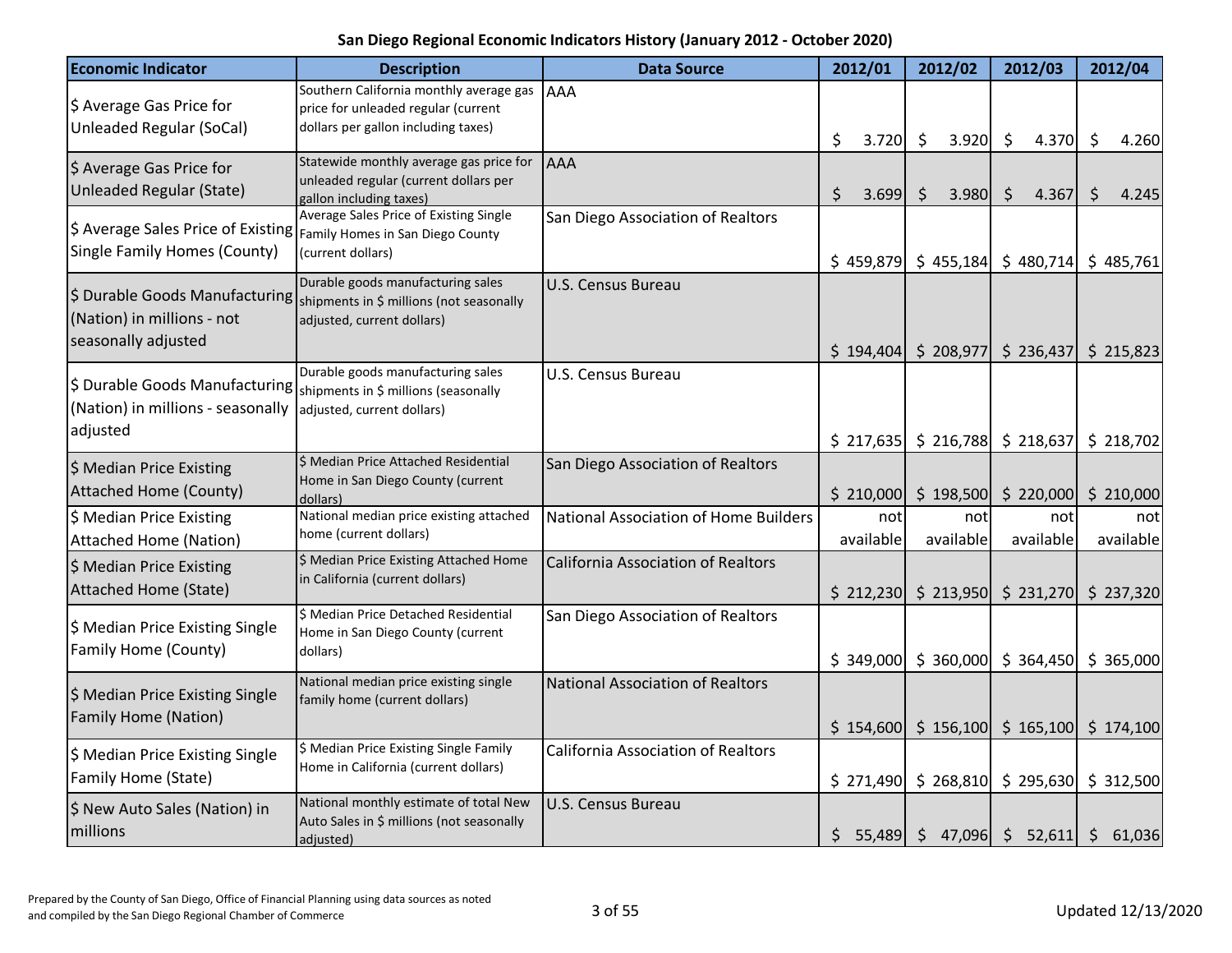| San Diego Regional Economic Indicators History (January 2012 - October 2020) |  |  |  |  |
|------------------------------------------------------------------------------|--|--|--|--|
|------------------------------------------------------------------------------|--|--|--|--|

| <b>Economic Indicator</b>                                                                        | <b>Description</b>                                                                                                                                      | <b>Data Source</b>                                 | 2012/01           | 2012/02                                                           | 2012/03               | 2012/04                                                                                 |
|--------------------------------------------------------------------------------------------------|---------------------------------------------------------------------------------------------------------------------------------------------------------|----------------------------------------------------|-------------------|-------------------------------------------------------------------|-----------------------|-----------------------------------------------------------------------------------------|
| \$ New Orders Manufacturing<br>(Nation) in millions - not<br>seasonally adjusted                 | National New Orders of Manufacturer's<br>shipments (aggregate estimate includes<br>semiconductor industry, not seasonally<br>adjusted, current dollars) | U.S. Census Bureau                                 | \$444,172         | \$469,842                                                         | \$507,632             | \$468,191                                                                               |
| \$ New Orders Manufacturing<br>(Nation) in millions - seasonally<br>adjusted                     | National New Orders of Manufacturer's<br>shipments (aggregate estimate includes<br>semiconductor industry, seasonally<br>adjusted, current dollars)     | <b>U.S. Census Bureau</b>                          | \$478,747         |                                                                   | $$486,058$ $$478,726$ | \$473,360                                                                               |
| \$ New/Used Auto and Motor<br>Vehicle Sales (Nation) in<br>millions - not seasonally<br>adjusted | National monthly estimate of total<br>New/Used Auto and Motor Vehicle Sales<br>in \$ millions (not seasonally adjusted,<br>current dollars)             | U.S. Census Bureau                                 | \$<br>55,945      | $\zeta$<br>63,622                                                 | \$73,814              | \$<br>66,592                                                                            |
| \$ New/Used Auto and Motor<br>Vehicle Sales (Nation) in<br>millions - seasonally adjusted        | National monthly estimate of total<br>New/Used Auto and Motor Vehicle Sales<br>in \$ millions (seasonally adjusted, current<br>dollars)                 | U.S. Census Bureau                                 | \$<br>$64,453$ \$ | 65,522                                                            | \$65,788              | \$65,867                                                                                |
| \$ Retail Food Sales (Nation) in<br>millions - not seasonally<br>adjusted                        | National monthly estimate of total retail<br>and food sales in \$ millions (excludes<br>auto sales, not seasonally adjusted,<br>current dollars)        | U.S. Census Bureau                                 |                   |                                                                   |                       | $\frac{1}{2}$ 292,916 $\frac{1}{2}$ 302,072 $\frac{1}{2}$ 332,992 $\frac{1}{2}$ 319,458 |
| \$ Retail Food Sales (Nation) in<br>millions - seasonally adjusted                               | National monthly estimate of total retail<br>and food sales in \$ millions (excludes<br>auto sales, seasonally adjusted, current<br>dollars)            | <b>U.S. Census Bureau</b>                          |                   | $\frac{1}{2}$ 323,730 $\frac{1}{2}$ 327,639 $\frac{1}{2}$ 329,029 |                       | \$327,044                                                                               |
| % Change Month-to-Month of<br><b>Existing Attached Home Sales</b><br>(State)                     | Estimate of monthly sales rate of existing<br>attached homes in California (not<br>seasonally adjusted)                                                 | California Association of Realtors                 | not<br>available  | notl<br>available                                                 | not<br>available      | not<br>available                                                                        |
| % Hotel/Motel Occupancy Rate<br>(County)                                                         | Estimate of monthly hotel/motel<br>occupancy rate in the San Diego region                                                                               | San Diego Tourism Authority                        | 58.1              | 68.7                                                              | 75.2                  | 71.1                                                                                    |
| % Hotel/Motel Occupancy Rate<br>(Nation)                                                         | National estimate of monthly<br>hotel/motel occupancy rate                                                                                              | <b>California Travel and Tourism</b><br>Commission | 49.2              | 57.4                                                              | 63.4                  | 61.7                                                                                    |
| % Hotel/Motel Occupancy Rate<br>(State)                                                          | Estimate of monthly hotel/motel<br>occupancy rate in California                                                                                         | California Travel and Tourism<br>Commission        | 57.9              | 65.4                                                              | 69.1                  | 68.4                                                                                    |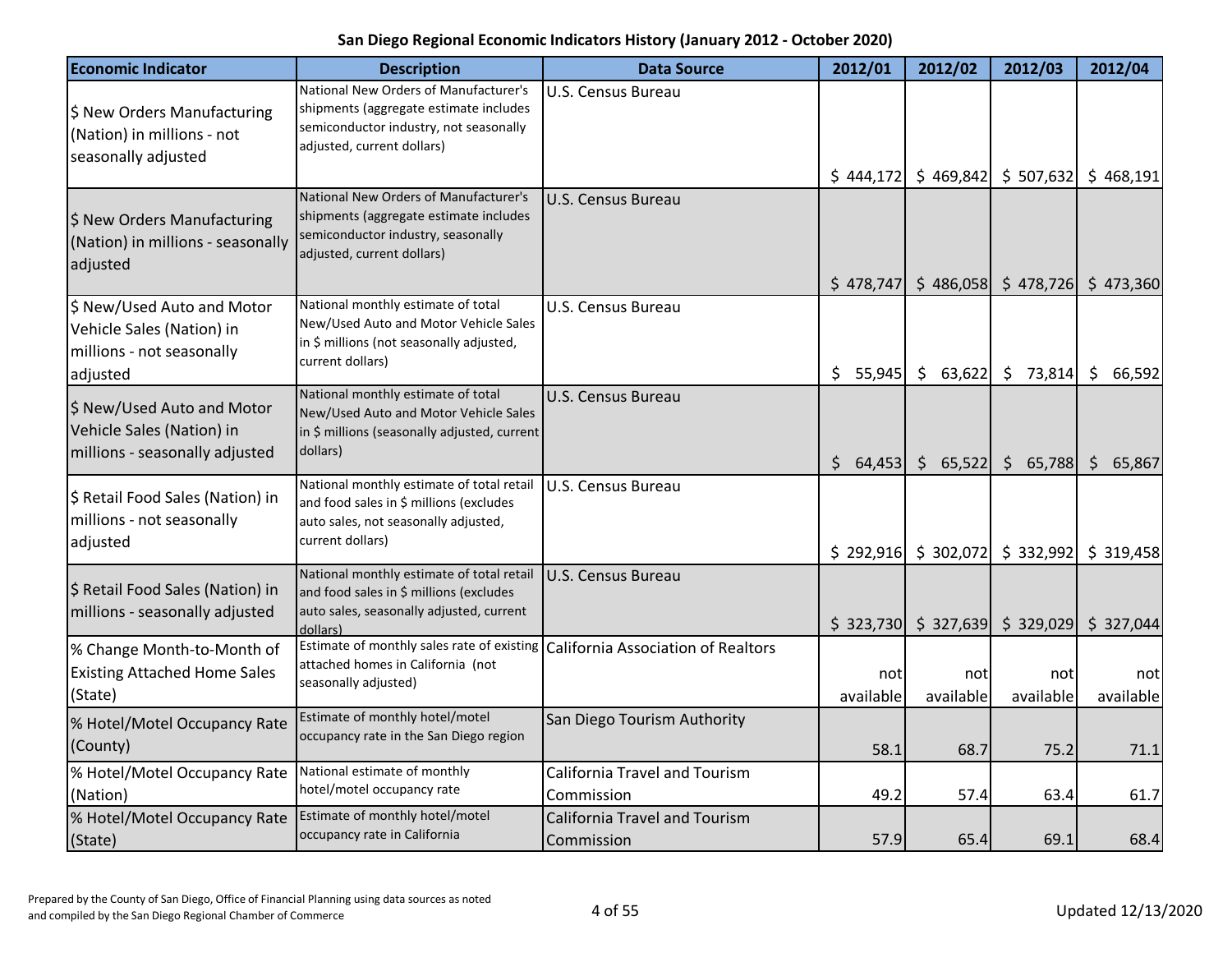|  | San Diego Regional Economic Indicators History (January 2012 - October 2020) |  |  |  |
|--|------------------------------------------------------------------------------|--|--|--|
|--|------------------------------------------------------------------------------|--|--|--|

| <b>Economic Indicator</b>                                                   | <b>Description</b>                                                               | <b>Data Source</b>                                | 2012/01   | 2012/02   | 2012/03   | 2012/04   |
|-----------------------------------------------------------------------------|----------------------------------------------------------------------------------|---------------------------------------------------|-----------|-----------|-----------|-----------|
|                                                                             | Federal Housing Finance Agency average                                           | <b>Federal Housing Finance Agency</b>             |           |           |           |           |
| % Mortgage Rate (Nation)                                                    | mortgage rate on conventional home<br>loans                                      |                                                   | 4.55      | 4.51      | 4.16      | 4.32      |
| % Unemployment Rate                                                         | County unemployment rate (not                                                    | <b>Bureau of Labor Statistics</b>                 |           |           |           |           |
| (County) - not seasonally                                                   | seasonally adjusted)                                                             |                                                   |           |           |           |           |
| adjusted                                                                    |                                                                                  |                                                   | 9.8       | 9.7       | 9.6       | 8.9       |
| % Unemployment Rate (Nation)<br>- not seasonally adjusted                   | National unemployment rate 16+ years<br>(not seasonally adjusted)                | <b>Bureau of Labor Statistics</b>                 |           |           |           |           |
|                                                                             |                                                                                  |                                                   | 8.8       | 8.7       | 8.4       | 7.7       |
| % Unemployment Rate (Nation) (seasonally adjusted)<br>- seasonally adjusted | National unemployment rate 16+ years                                             | <b>Bureau of Labor Statistics</b>                 |           |           |           |           |
|                                                                             | California unemployment rate (not                                                |                                                   | 8.3       | 8.3       | 8.2       | 8.2       |
| % Unemployment Rate (State) -<br>not seasonally adjusted                    | seasonally adjusted)                                                             | <b>Bureau of Labor Statistics</b>                 |           |           |           |           |
|                                                                             |                                                                                  |                                                   | 11.4      | 11.3      | 11        | 10.3      |
| % Unemployment Rate (State)<br>seasonally adjusted                          | California unemployment rate (seasonally Bureau of Labor Statistics<br>adjusted) |                                                   | 11        | 10.9      | 10.8      | 10.7      |
| Consumer Confidence Index                                                   | National Consumer Confidence Index                                               | Conference Board                                  |           |           |           |           |
| (Nation)                                                                    | using $1985 = 100$ as the base                                                   |                                                   | 61.5      | 71.6      | 69.5      | 68.7      |
| Consumer Price Index - CPI<br>(Nation)                                      | National Consumer Price Index using<br>1982-84 = 100 as the base                 | <b>Bureau of Labor Statistics</b>                 | 226.665   | 227.663   | 229.392   | 230.085   |
|                                                                             | California Consumer Price Index using                                            | California Department of Industrial               |           |           |           |           |
| Consumer Price Index - CPI                                                  | 1982-84 = 100 as the base. Calculated<br>bimonthly as a population-weighted      | Relations and California Department<br>of Finance |           |           |           |           |
| (State)                                                                     | average of the Bureau of Labor Statistics-                                       |                                                   |           |           |           |           |
|                                                                             | published Los Angeles CPI and San<br>Francisco CPI.                              |                                                   | not       |           | not       |           |
|                                                                             |                                                                                  |                                                   | available | 235.8     | available | 238.1     |
|                                                                             | National Dow Jones Composite Stock                                               | Yahoo Finance                                     |           |           |           |           |
| Dow (Nation)                                                                | Index (last trading day of the month)                                            |                                                   | 12,632.91 | 12,952.07 | 13,212.04 | 13,213.63 |
| Index of Leading Indicators                                                 | San Diego region Index of Leading                                                | University of San Diego Burnham-                  |           |           |           |           |
| (County)                                                                    | Economic Indicators prepared monthly                                             | <b>Moores Center for Real Estate</b>              | 117.7     | 118.7     | 119.8     | 120.5     |
| Index of Leading Indicators                                                 | National Index of Leading Economic                                               | <b>Conference Board</b>                           |           |           |           |           |
| (Nation)                                                                    | Indicators in percentage change monthly                                          |                                                   | 76.8      | 77.4      | 77.6      | 77.5      |
| Nasdaq Index                                                                | US Nasdaq Composite Stock Index (last<br>trading day of the month)               | Yahoo Finance                                     | 2,813.84  | 2,966.89  | 3,091.57  | 3,046.36  |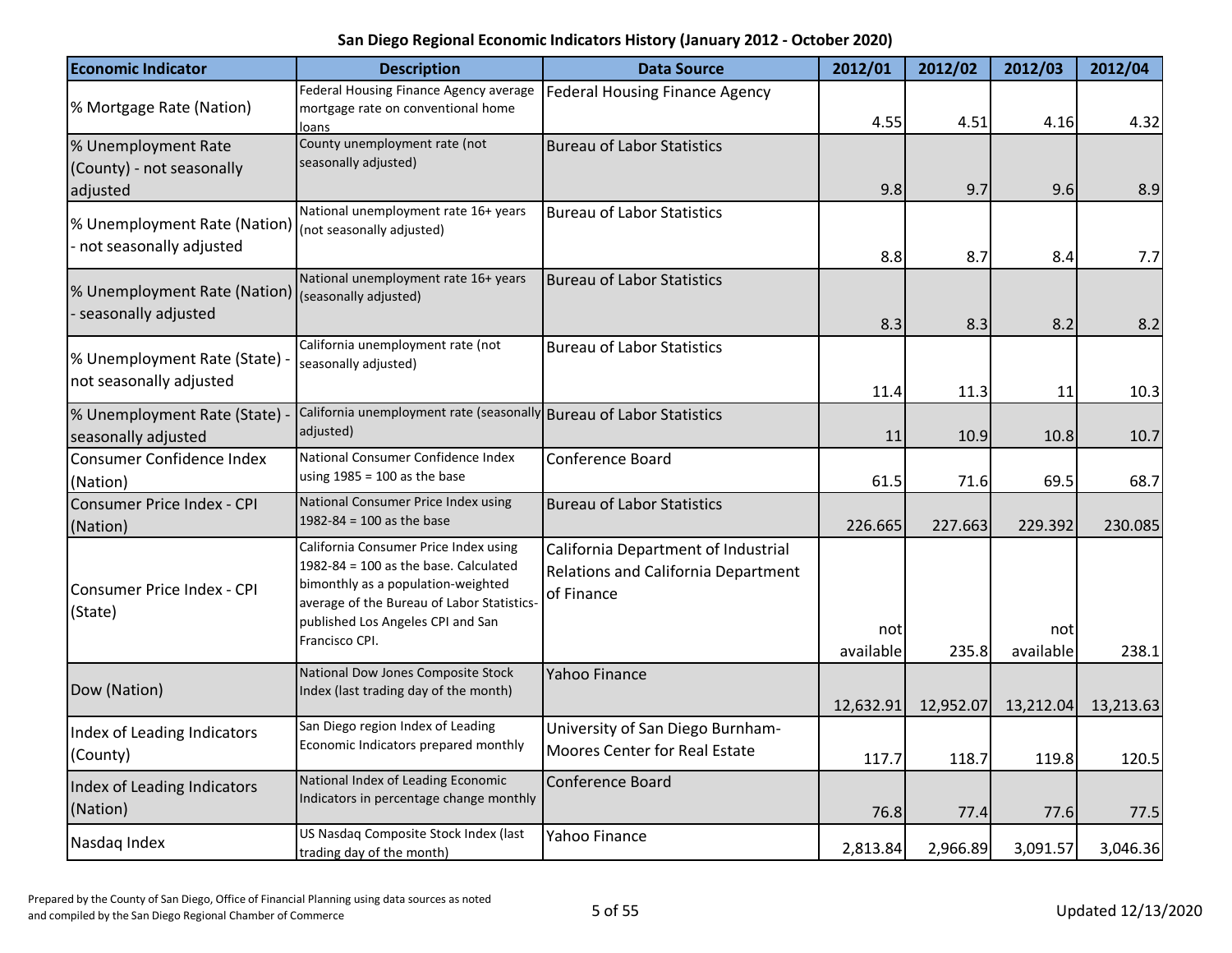| <b>Economic Indicator</b>                                                            | 2012/05   | 2012/06   | 2012/07   | 2012/08   | 2012/09   | 2012/10   | 2012/11   | 2012/12   | 2013/01   | 2013/02   | 2013/03   |
|--------------------------------------------------------------------------------------|-----------|-----------|-----------|-----------|-----------|-----------|-----------|-----------|-----------|-----------|-----------|
| # Airport Arrivals (County)                                                          | 708,061   | 756,611   | 839,990   | 812,115   | 692,560   | 725,798   | 689,400   | 681,031   | 657,646   | 600,245   | 723,060   |
| # Bankruptcy Filings in San<br><b>Diego County</b>                                   | 1,618     | 1,391     | 1,417     | 1,481     | 1,094     | 1,422     | 1,168     | 1,039     | 1,132     | 1,052     | 1,218     |
| # Days on Market (average) -<br>Existing attached home sales -                       |           |           |           |           |           |           |           |           |           |           |           |
| (County)                                                                             | 87        | 110       | 88        | 85        | 88        | 81        | 81        | 86        | 79        | 74        | 63        |
| # Days on Market (average) -<br>Existing single family home<br>sales - (County)      | 79        | 78        | 79        | 75        | 76        | 74        | 70        | 76        | 73        | 70        | 59        |
| # Durable Good Manufacturing<br>Employment (County) in<br>thousands - not seasonally |           |           |           |           |           |           |           |           |           |           |           |
| adjusted                                                                             | 74.6      | 74.9      | 75.7      | 76.0      | 76.0      | 76.1      | 76.2      | 76.5      | 75.6      | 75.6      | 75.6      |
| # Durable Good Manufacturing<br>Employment (Nation) in<br>thousands - not seasonally |           |           |           |           |           |           |           |           |           |           |           |
| adjusted                                                                             | 7,473     | 7,536     | 7,532     | 7,532     | 7,500     | 7,493     | 7,493     | 7,507     | 7,468     | 7,479     | 7,507     |
| # Durable Good Manufacturing<br>Employment (State) in<br>thousands - not seasonally  |           |           |           |           |           |           |           |           |           |           |           |
| adjusted                                                                             | 791.8     | 796.3     | 797.8     | 798.0     | 795.3     | 791.3     | 791.3     | 791.6     | 784.3     | 787.1     | 787.6     |
| # Employment (County) -<br>seasonally adjusted                                       | 1,284,500 | 1,287,100 | 1,286,600 | 1,289,500 | 1,292,000 | 1,293,600 | 1,296,400 | 1,299,500 | 1,302,400 | 1,305,200 | 1,308,600 |
| # Employment (Nation) in<br>thousands - seasonally adjusted                          | 133,934   | 134,007   | 134,159   | 134,331   | 134,518   | 134,677   | 134,833   | 135,072   | 135,263   | 135,541   | 135,680   |
| # Employment (State) in<br>thousands - seasonally adjusted                           | 14,715.1  | 14,761.1  | 14,784.9  | 14,804.7  | 14,832.5  | 14,863.7  | 14,899.0  | 14,930.7  | 14,956.3  | 15,005.0  | 15,035.2  |
| # Existing Attached Home Sales<br>(County)                                           | 933       | 928       | 881       | 1,017     | 829       | 882       | 842       | 897       | 673       | 762       | 1,001     |
| # Existing Attached Home Sales<br>(Nation)                                           | 510,000   | 490,000   | 510,000   | 550,000   | 560,000   | 560,000   | 600,000   | 570,000   | 560,000   | 610,000   | 600,000   |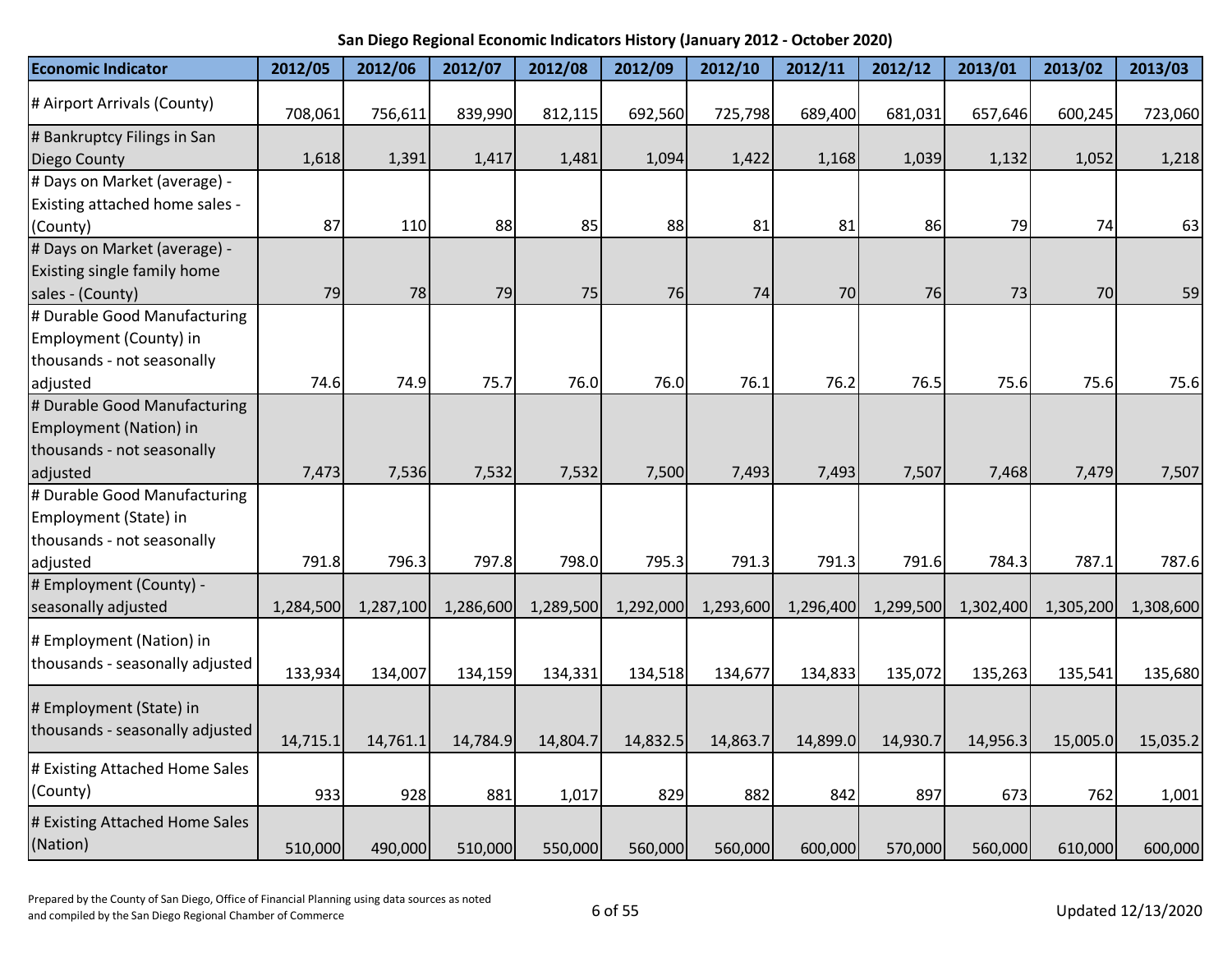| <b>Economic Indicator</b>                                    | 2012/05     | 2012/06          | 2012/07          | 2012/08                     | 2012/09          | 2012/10                          | 2012/11     | 2012/12                         | 2013/01                     | 2013/02     | 2013/03          |
|--------------------------------------------------------------|-------------|------------------|------------------|-----------------------------|------------------|----------------------------------|-------------|---------------------------------|-----------------------------|-------------|------------------|
| # Existing Single Family Home<br>Sales (County)              | 2,198       | 2,187            | 2,062            | 2,250                       | 1,888            | 2,071                            | 1,813       | 2,004                           | 1,559                       | 1,508       | 2,089            |
| # Existing Single Family Home<br>Sales (Nation)              | 4,080,000   | 3,930,000        | 4,090,000        | 4,290,000                   | 4,220,000        | 4,270,000                        | 4,360,000   | 4,330,000                       | 4,310,000                   | 4,340,000   | 4,360,000        |
| # Existing Single Family Home<br>Sales (State)               | 447,530     | 430,960          | 436,870          | 443,030                     | 424,000          | 451,090                          | 440,250     | 444,770                         | 421,780                     | 418,520     | 418,310          |
| # Foreclosures (Trustee's<br>Deeds) in San Diego County      | 545         | 527              | 544              | 608                         | 548              | 609                              | 534         | 445                             | 484                         | 332         | 320              |
| # of Border Crossings                                        | 3,660,244   | 3,545,961        | 3,911,956        | 3,828,771                   | 3,550,012        | 3,650,767                        | 3,618,396   | 3,824,252                       | 3,520,600                   | 3,160,077   | 3,586,972        |
| # Privately Owned Housing<br>Units (County)                  | 739         | 672              | 507              | 683                         | 655              | 505                              | 280         | 365                             | 288                         | 1,002       | 417              |
| # Privately Owned Housing<br>Units (Nation)                  | 77.7        | 75.9             | 74.1             | 80.0                        | 73.7             | 77.5                             | 68.7        | 67.2                            | 65.5                        | 67.8        | 77.7             |
| # Privately Owned Housing<br>Units (State)                   | 5,705       | 6,035            | 5,547            | 5,067                       | 5,340            | 4,785                            | 4,017       | 6,017                           | 4,972                       | 6,516       | 4,840            |
| \$ Average Gas Price for<br><b>Unleaded Premium (Nation)</b> | \$<br>3.995 | 3.793<br>\$      | \$<br>3.705      | 3.989<br>\$                 | \$<br>4.124      | \$<br>4.041                      | \$<br>3.764 | \$<br>3.627                     | \$<br>3.644                 | \$<br>3.969 | 4.016<br>\$      |
| \$ Average Gas Price for<br>Unleaded Premium (State)         | \$<br>4.515 | $\zeta$<br>4.298 | 3.985<br>\$      | $\ddot{\varsigma}$<br>4.272 | $\zeta$<br>4.370 | $\zeta$<br>4.620 \$              | 4.056       | $\zeta$<br>3.793                | $\ddot{\varsigma}$<br>3.841 | \$<br>4.296 | $\zeta$<br>4.361 |
| \$ Average Gas Price for<br>Unleaded Regular (County)        | \$<br>4.272 | \$<br>3.962      | 3.735<br>\$      | 3.995<br>\$                 | \$<br>4.202      | 4.478<br>\$                      | \$<br>3.874 | \$<br>3.636                     | 3.704<br>$\ddot{\varsigma}$ | \$<br>4.212 | 4.148<br>\$      |
| \$ Average Gas Price for<br><b>Unleaded Regular (Nation)</b> | \$<br>3.732 | $\zeta$<br>3.539 | $3.439$ \$<br>S. | 3.722                       | $\zeta$<br>3.849 | $\ddot{\varsigma}$<br>$3.746$ \$ | 3.452       | $\varsigma$<br>$3.310 \mid \xi$ | 3.319                       | \$<br>3.670 | \$<br>3.711      |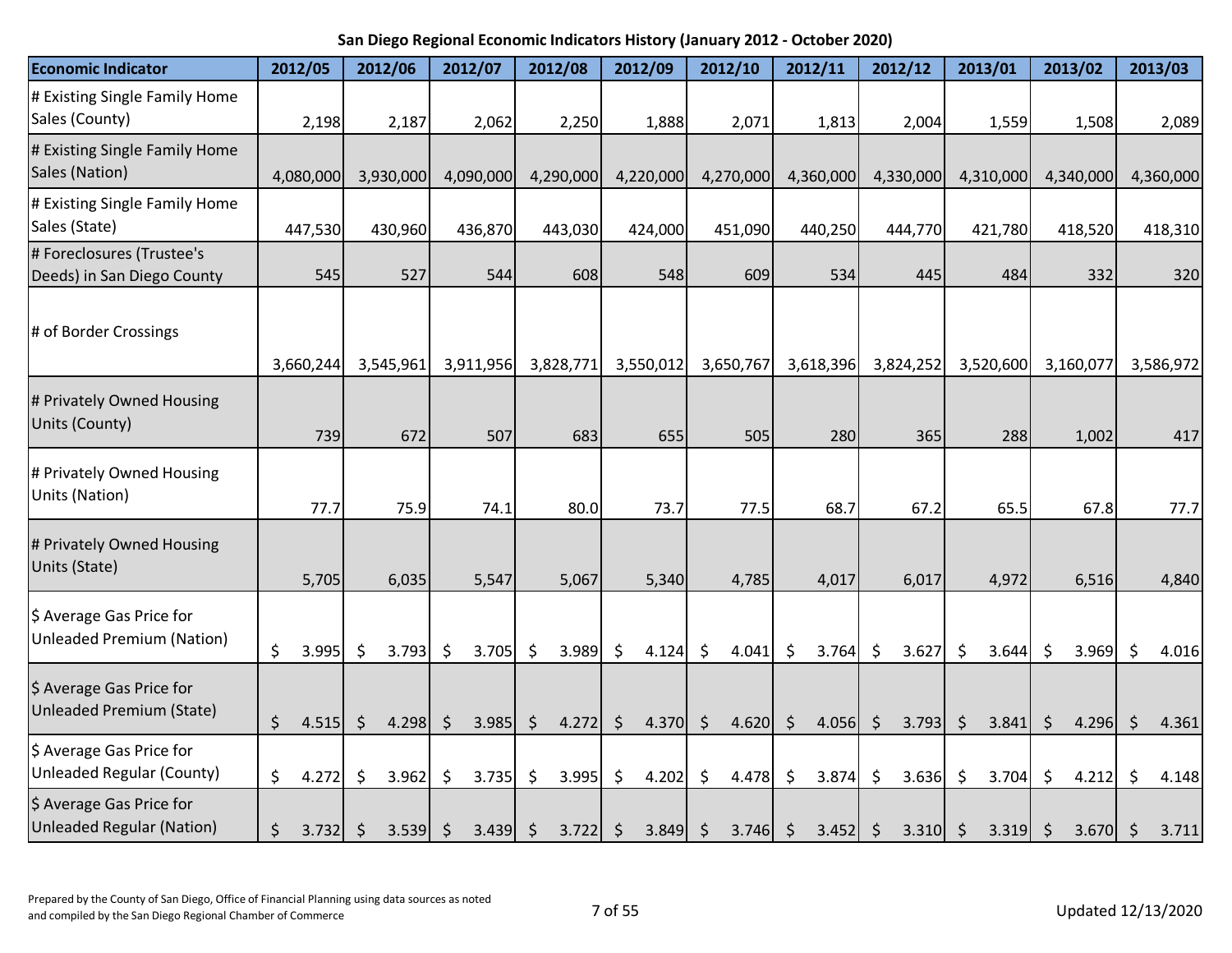| <b>Economic Indicator</b>                                                           |    | 2012/05          | 2012/06          |              | 2012/07                          |         | 2012/08                                                           |         | 2012/09          | 2012/10                                                                                                                             | 2012/11          | 2012/12               |         | 2013/01          | 2013/02                                                                                                                                                   | 2013/03          |
|-------------------------------------------------------------------------------------|----|------------------|------------------|--------------|----------------------------------|---------|-------------------------------------------------------------------|---------|------------------|-------------------------------------------------------------------------------------------------------------------------------------|------------------|-----------------------|---------|------------------|-----------------------------------------------------------------------------------------------------------------------------------------------------------|------------------|
| \$ Average Gas Price for<br><b>Unleaded Regular (SoCal)</b>                         | \$ | 4.280            | \$<br>3.990      | -\$          | 3.750                            | \$      | 4.000                                                             | \$      | 4.150            | \$<br>4.470                                                                                                                         | \$<br>3.910      | \$<br>3.640           | \$      | 3.680            | \$<br>4.200                                                                                                                                               | \$<br>4.170      |
| \$ Average Gas Price for<br><b>Unleaded Regular (State)</b>                         | \$ | 4.307            | \$<br>4.085      | <sup>S</sup> | 3.774                            | $\zeta$ | 4.063                                                             | $\zeta$ | 4.165            | \$<br>4.412                                                                                                                         | \$<br>3.846      | \$<br>3.580           | $\zeta$ | 3.632            | \$<br>4.078                                                                                                                                               | \$<br>4.144      |
| \$ Average Sales Price of Existing<br><b>Single Family Homes (County)</b>           |    |                  |                  |              |                                  |         |                                                                   |         |                  |                                                                                                                                     |                  |                       |         |                  | \$505,114 \$528,066 \$502,818 \$533,839 \$505,304 \$534,963 \$539,156 \$552,707 \$502,398 \$521,946 \$554,014                                             |                  |
| \$ Durable Goods Manufacturing<br>(Nation) in millions - not<br>seasonally adjusted |    | \$227,458        |                  |              |                                  |         | $\frac{1}{2}$ 237,033 $\frac{1}{2}$ 202,146 $\frac{1}{2}$ 226,007 |         |                  | $\frac{1}{2}$ 223,493 $\frac{1}{2}$ 224,837 $\frac{1}{2}$ 214,153 $\frac{1}{2}$ 216,814 $\frac{1}{2}$ 199,305                       |                  |                       |         |                  | \$208,330                                                                                                                                                 | \$238,091        |
| \$ Durable Goods Manufacturing<br>(Nation) in millions - seasonally<br>adjusted     |    | \$221,972        | \$220,664        |              |                                  |         |                                                                   |         |                  |                                                                                                                                     |                  |                       |         |                  | \$ 217,759 \$ 215,558 \$ 217,483 \$ 215,932 \$ 220,774 \$ 221,452 \$ 220,378 \$ 223,383                                                                   | \$223,508        |
| \$ Median Price Existing<br><b>Attached Home (County)</b>                           |    | \$230,000        | \$225,000        |              | \$234,990                        |         | \$240,000                                                         |         | \$240,000        | \$246,000                                                                                                                           | \$260,000        | $$253,000$ $$245,000$ |         |                  | \$250,000                                                                                                                                                 | \$285,000        |
| \$ Median Price Existing<br><b>Attached Home (Nation)</b>                           |    | not<br>available | not<br>available |              | not<br>available                 |         | not<br>available                                                  |         | not<br>available | not<br>available                                                                                                                    | not<br>available | not<br>available      |         | not<br>available | not<br>available                                                                                                                                          | not<br>available |
| \$ Median Price Existing<br><b>Attached Home (State)</b>                            |    |                  |                  |              |                                  |         |                                                                   |         |                  |                                                                                                                                     |                  |                       |         |                  | \$ 243,600 \$ 248,380 \$ 250,210 \$ 258,320 \$ 264,800 \$ 267,060 \$ 278,460 \$ 272,910 \$ 265,540 \$ 272,640                                             | \$306,000        |
| \$ Median Price Existing Single<br>Family Home (County)                             |    |                  |                  |              | $$380,000$ $$390,000$ $$395,000$ |         |                                                                   |         |                  |                                                                                                                                     |                  |                       |         |                  | $\frac{1}{2}$ 392,250 $\frac{1}{2}$ 405,000 $\frac{1}{2}$ 400,000 $\frac{1}{2}$ 408,000 $\frac{1}{2}$ 418,500 $\frac{1}{2}$ 390,000 $\frac{1}{2}$ 410,000 | \$432,000        |
| \$ Median Price Existing Single<br><b>Family Home (Nation)</b>                      |    |                  |                  |              |                                  |         |                                                                   |         |                  |                                                                                                                                     |                  |                       |         |                  | \$ 180,200 \$ 189,600 \$ 188,600 \$ 185,500 \$ 178,900 \$ 177,000 \$ 179,400 \$ 180,300 \$ 171,100 \$ 173,500 \$ 184,500                                  |                  |
| \$ Median Price Existing Single<br>Family Home (State)                              |    | \$316,460        |                  |              | $$320,990$ $$334,220$            |         |                                                                   |         |                  | $\frac{1}{5}$ 343,800 $\frac{1}{5}$ 344,760 $\frac{1}{5}$ 340,910 $\frac{1}{5}$ 345,560 $\frac{1}{5}$ 365,840 $\frac{1}{5}$ 336,650 |                  |                       |         |                  | \$333,180                                                                                                                                                 | \$379,000        |
| \$ New Auto Sales (Nation) in<br>millions                                           | S. |                  |                  |              |                                  |         |                                                                   |         |                  |                                                                                                                                     |                  |                       |         |                  | 54,942 \$ 60,389 \$ 56,669 \$ 56,948 \$ 61,184 \$ 54,451 \$ 54,854 \$ 53,618 \$ 58,752 \$ 53,175                                                          | \$54,716         |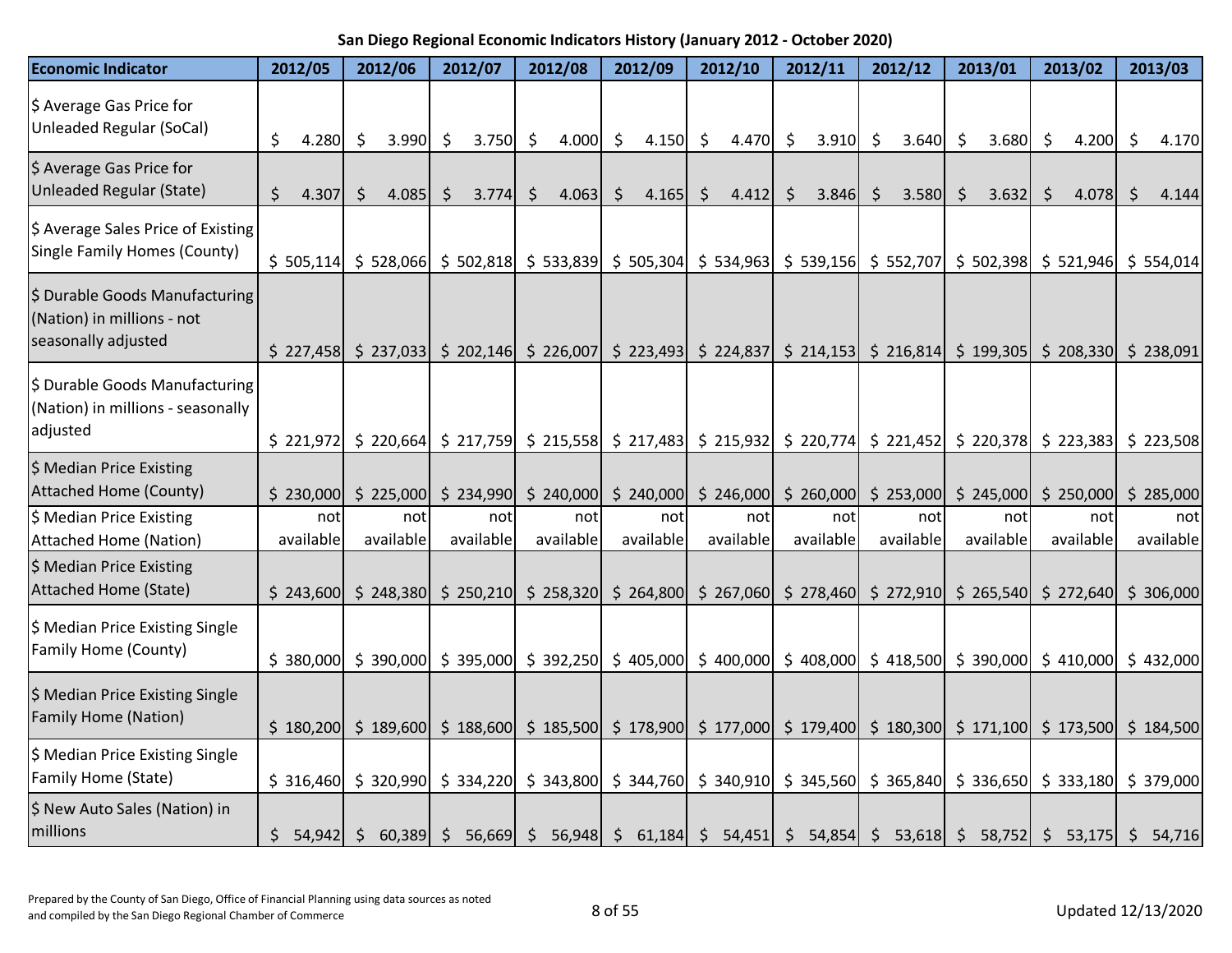| <b>Economic Indicator</b>                                                                        | 2012/05          | 2012/06               | 2012/07                                                                                                                                                                                                                     | 2012/08           | 2012/09           | 2012/10                                                                                 | 2012/11                                                                               | 2012/12   | 2013/01               | 2013/02           | 2013/03                |
|--------------------------------------------------------------------------------------------------|------------------|-----------------------|-----------------------------------------------------------------------------------------------------------------------------------------------------------------------------------------------------------------------------|-------------------|-------------------|-----------------------------------------------------------------------------------------|---------------------------------------------------------------------------------------|-----------|-----------------------|-------------------|------------------------|
| \$ New Orders Manufacturing<br>(Nation) in millions - not<br>seasonally adjusted                 | \$486,091        |                       | $$484,419$$ $$458,131$                                                                                                                                                                                                      |                   |                   | $\vert$ \$ 472,162 \, \$ 481,879 \, \$ 489,189 \, \$ 462,347                            |                                                                                       |           | $$485,655$ $$447,914$ | \$466,377         | \$491,380              |
| \$ New Orders Manufacturing<br>(Nation) in millions - seasonally<br>adjusted                     |                  | $$471,396$ $$463,921$ | \$473,294                                                                                                                                                                                                                   |                   |                   | $\frac{1}{2}$ 458,801 $\frac{1}{2}$ 475,203 $\frac{1}{2}$ 477,959 $\frac{1}{2}$ 478,517 |                                                                                       | \$487,473 | \$479,659             | \$495,791         | \$467,891              |
| \$ New/Used Auto and Motor<br>Vehicle Sales (Nation) in<br>millions - not seasonally<br>adjusted | \$.<br>72,489    | \$<br>68,658          | S.<br>68,005                                                                                                                                                                                                                | \$73,174          | \$64,468          | $\zeta$                                                                                 | $64,855$ \$ 62,875                                                                    | \$67,862  | $\zeta$<br>62,961     | $\zeta$<br>66,549 | $\mathsf{S}$<br>76,530 |
| \$ New/Used Auto and Motor<br>Vehicle Sales (Nation) in<br>millions - seasonally adjusted        | \$<br>66,626     | \$65,639              | $\zeta$<br>65,960                                                                                                                                                                                                           | $\zeta$<br>66,948 | 68,220<br>$\zeta$ |                                                                                         | $\begin{bmatrix} 5 & 67,769 \end{bmatrix}$ $\begin{bmatrix} 5 & 68,791 \end{bmatrix}$ | \$69,889  | \$70,663              | \$71,712          | $\zeta$<br>70,927      |
| \$ Retail Food Sales (Nation) in<br>millions - not seasonally<br>adjusted                        | \$338,812        |                       | $\frac{1}{2}$ \$ 325,021 \$ 320,787 \$ 337,194 \$ 314,291 \$ 327,099 \$ 341,371 \$ 387,883 \$ 306,250 \$ 300,952                                                                                                            |                   |                   |                                                                                         |                                                                                       |           |                       |                   | \$338,082              |
| \$ Retail Food Sales (Nation) in<br>millions - seasonally adjusted                               | \$325,791        |                       | $\frac{1}{5}$ 323,559 $\frac{1}{5}$ 324,454 $\frac{1}{5}$ 328,293 $\frac{1}{5}$ 330,091 $\frac{1}{5}$ 331,118 $\frac{1}{5}$ 331,817 $\frac{1}{5}$ 331,934 $\frac{1}{5}$ 334,676 $\frac{1}{5}$ 338,416 $\frac{1}{5}$ 336,304 |                   |                   |                                                                                         |                                                                                       |           |                       |                   |                        |
| % Change Month-to-Month of<br><b>Existing Attached Home Sales</b><br>(State)                     | not<br>available | not<br>available      | not<br>available                                                                                                                                                                                                            | not<br>available  | not<br>available  | not<br>available                                                                        | not<br>available                                                                      | 5.9       | $-25.4$               | 7.3               | 29.6                   |
| % Hotel/Motel Occupancy Rate<br>(County)                                                         | 67.9             | 80.2                  | 86.4                                                                                                                                                                                                                        | not<br>available  | 70.2              | 70.1                                                                                    | 61.8                                                                                  | 55        | 62.6                  | 67.9              | 72.4                   |
| % Hotel/Motel Occupancy Rate<br>(Nation)                                                         | 63.3             | 70.1                  | 69.9                                                                                                                                                                                                                        | not<br>available  | 63.4              | 64.2                                                                                    | 56.5                                                                                  | 49.1      | 51                    | 58.4              | 63.5                   |
| % Hotel/Motel Occupancy Rate<br>(State)                                                          | 69.1             | 76.9                  | 78.3                                                                                                                                                                                                                        | not<br>available  | 71.4              | 71.5                                                                                    | 62.7                                                                                  | 57.4      | 60                    | 67.2              | 70.3                   |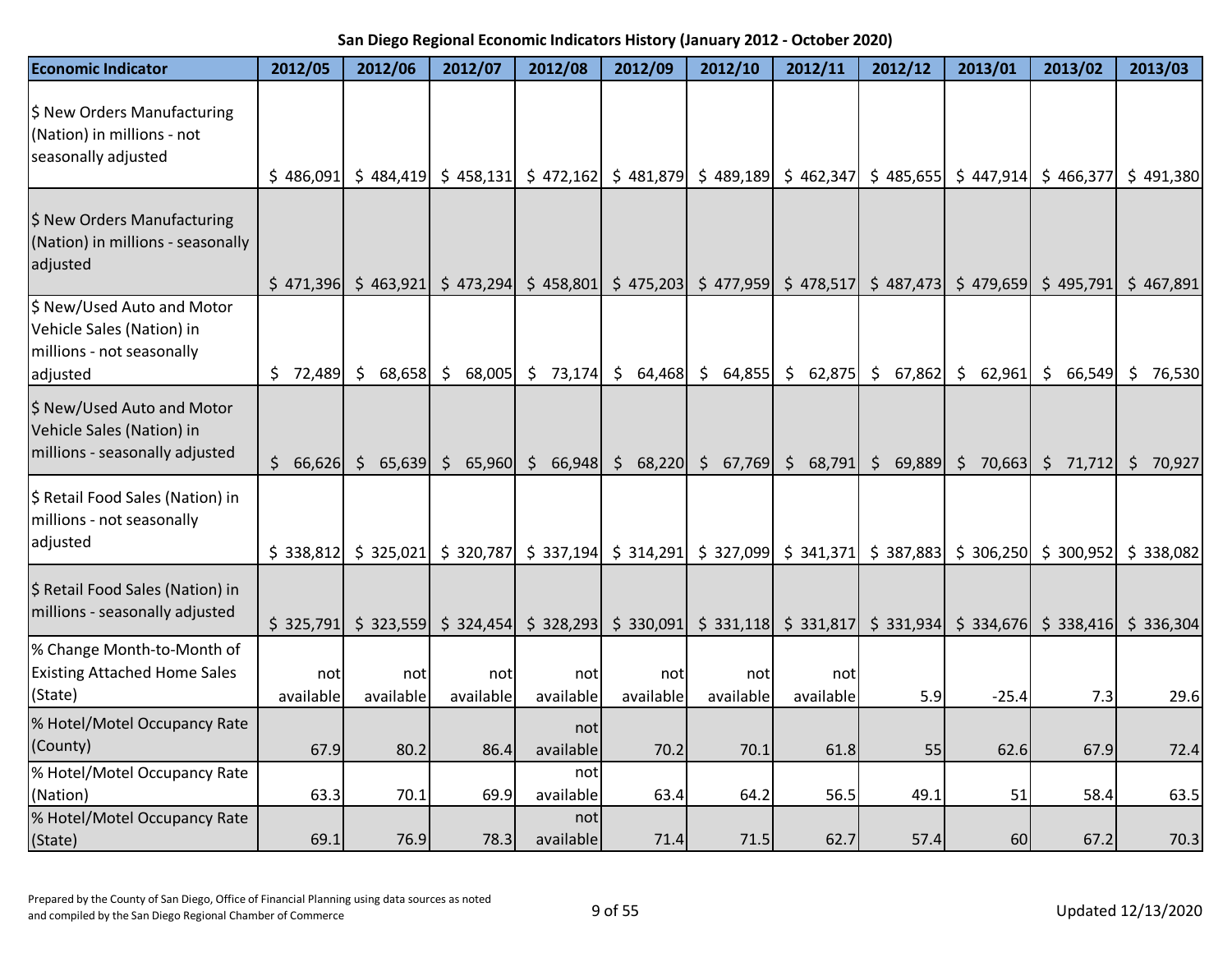| <b>Economic Indicator</b>                                    | 2012/05           | 2012/06   | 2012/07          | 2012/08   | 2012/09          | 2012/10   | 2012/11          | 2012/12   | 2013/01          | 2013/02   | 2013/03          |
|--------------------------------------------------------------|-------------------|-----------|------------------|-----------|------------------|-----------|------------------|-----------|------------------|-----------|------------------|
| % Mortgage Rate (Nation)                                     | 4.19              | 4.04      | 3.98             | 3.89      | 3.9              | 3.77      | 3.69             | 3.63      | 3.67             | 3.76      | 3.87             |
| % Unemployment Rate<br>(County) - not seasonally<br>adjusted | 8.9               | 9.5       | 9.7              | 9.3       | 8.6              | 8.7       | 8.4              | 8.2       | 8.8              | 8.3       | 8                |
| % Unemployment Rate (Nation)<br>- not seasonally adjusted    | 7.9               | 8.4       | 8.6              | 8.2       | 7.6              | 7.5       | 7.4              | 7.6       | 8.5              | 8.1       | 7.6              |
| % Unemployment Rate (Nation)<br>- seasonally adjusted        | 8.2               | 8.2       | 8.2              | 8.1       | 7.8              | 7.8       | 7.7              | 7.9       | 8 <sup>1</sup>   | 7.7       | 7.5              |
| % Unemployment Rate (State) -<br>not seasonally adjusted     | 10.2              | 10.6      | 10.9             | 10.4      | 9.6              | 9.7       | 9.5              | 9.6       | 10.2             | 9.7       | 9.3              |
| % Unemployment Rate (State) -<br>seasonally adjusted         | 10.6              | 10.5      | 10.4             | 10.2      | 10               | 9.9       | 9.8              | 9.7       | 9.6              | 9.4       | 9.3              |
| <b>Consumer Confidence Index</b><br>(Nation)                 | 64.4              | 62.7      | 65.4             | 61.3      | 68.4             | 73.1      | 71.5             | 66.7      | 58.4             | 68.0      | 61.9             |
| Consumer Price Index - CPI<br>(Nation)                       | 229.815           | 229.478   | 229.104          | 230.379   | 231.407          | 231.317   | 230.221          | 229.601   | 230.280          | 232.166   | 232.773          |
| Consumer Price Index - CPI<br>(State)                        | notl<br>available | 237.8     | not<br>available | 239.0     | not<br>available | 241.5     | not<br>available | 237.7     | not<br>available | 241.2     | not<br>available |
| Dow (Nation)                                                 | 12,393.45         | 12,880.09 | 13,008.68        | 13,090.84 | 13,437.13        | 13,096.46 | 13,025.58        | 13,104.14 | 13,860.53        | 14,054.49 | 14,578.54        |
| Index of Leading Indicators<br>(County)                      | 121.2             | 121.2     | 121.7            | 121.6     | 122.2            | 122.6     | 122.7            | 123.2     | 123.9            | 125.2     | 125.5            |
| Index of Leading Indicators<br>(Nation)                      | 77.7              | 75.2      | 75.5             | 75.2      | 75.6             | 75.8      | 75.8             | 76.0      | 76.3             | 76.7      | 76.5             |
| Nasdaq Index                                                 | 2,827.34          | 2,935.05  | 2,939.52         | 3,066.96  | 3,116.23         | 2,977.23  | 3,010.24         | 3,019.51  | 3,142.13         | 3,160.19  | 3,267.52         |

Prepared by the County of San Diego, Office of Financial Planning using data sources as noted and compiled by the San Diego, Since of Thinking and San Exerces as noted<br>and compiled by the San Diego Regional Chamber of Commerce 10 of 55 Updated 12/13/2020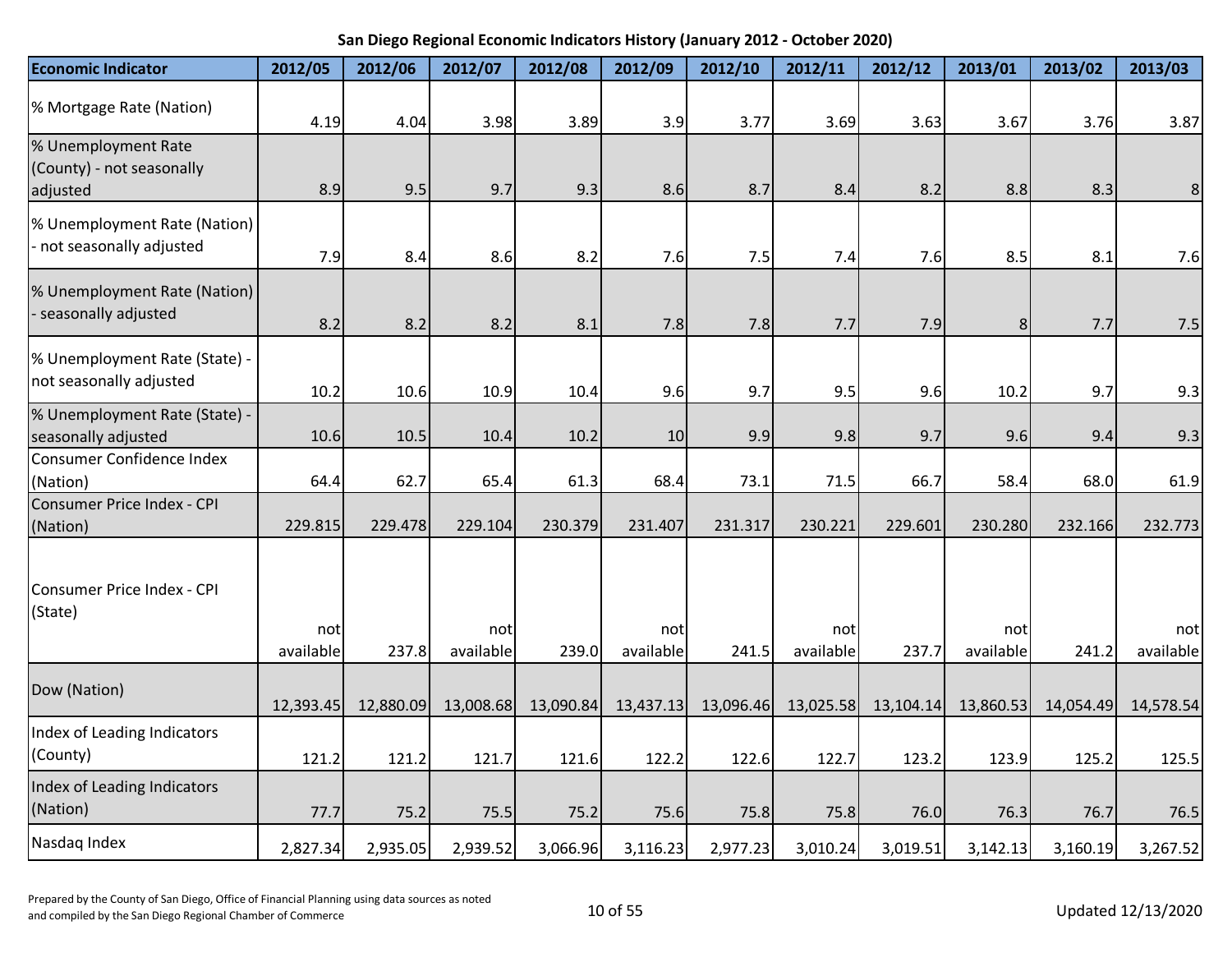| <b>Economic Indicator</b>                                                            | 2013/04   | 2013/05   | 2013/06   | 2013/07   | 2013/08   | 2013/09   | 2013/10   | 2013/11   | 2013/12   | 2014/01   | 2014/02   |
|--------------------------------------------------------------------------------------|-----------|-----------|-----------|-----------|-----------|-----------|-----------|-----------|-----------|-----------|-----------|
| # Airport Arrivals (County)                                                          | 722,132   | 757,242   | 802,132   | 855,569   | 830,380   | 707,795   | 738,952   | 695,423   | 752,719   | 674,265   | 638,262   |
| # Bankruptcy Filings in San<br><b>Diego County</b>                                   | 1,294     | 1,161     | 981       | 1,077     | 995       | 870       | 1,011     | 851       | 835       | 793       | 848       |
| # Days on Market (average) -<br>Existing attached home sales -                       |           |           |           |           |           |           |           |           |           |           |           |
| (County)                                                                             | 64        | 61        | 48        | 48        | 49        | 45        | 49        | 50        | 55        | 61        | 56        |
| # Days on Market (average) -<br>Existing single family home<br>sales - (County)      | 56        | 51        | 48        | 42        | 42        | 45        | 49        | 51        | 59        | 55        | 54        |
| # Durable Good Manufacturing<br>Employment (County) in<br>thousands - not seasonally |           |           |           |           |           |           |           |           |           |           |           |
| adjusted                                                                             | 75.3      | 75.0      | 75.0      | 75.4      | 75.5      | 75.5      | 75.6      | 75.7      | 76.1      | 75.7      | 75.8      |
| # Durable Good Manufacturing<br>Employment (Nation) in<br>thousands - not seasonally |           |           |           |           |           |           |           |           |           |           |           |
| adjusted                                                                             | 7,514     | 7,541     | 7,590     | 7,544     | 7,584     | 7,576     | 7,579     | 7,592     | 7,596     | 7,538     | 7,564     |
| # Durable Good Manufacturing<br>Employment (State) in<br>thousands - not seasonally  | 787.9     | 788.7     | 793.7     | 796.0     | 797.3     | 795.3     | 794.5     | 797.1     | 798.3     | 792.3     | 796.7     |
| adjusted<br># Employment (County) -                                                  |           |           |           |           |           |           |           |           |           |           |           |
| seasonally adjusted                                                                  | 1,312,200 | 1,313,900 | 1,314,800 | 1,315,900 | 1,317,900 | 1,321,100 | 1,326,600 | 1,329,100 | 1,332,000 | 1,328,600 | 1,333,500 |
| # Employment (Nation) in<br>thousands - seasonally adjusted                          | 135,871   | 136,093   | 136,274   | 136,386   | 136,628   | 136,815   | 137,040   | 137,304   | 137,373   | 137,548   | 137,714   |
| # Employment (State) in<br>thousands - seasonally adjusted                           | 15,075.8  | 15,102.8  | 15,128.6  | 15,160.1  | 15,206.9  | 15,225.6  | 15,258.3  | 15,310.7  | 15,344.7  | 15,382.4  | 15,418.2  |
| # Existing Attached Home Sales<br>(County)                                           | 895       | 1,023     | 1,003     | 1,088     | 1,084     | 901       | 944       | 761       | 809       | 683       | 721       |
| # Existing Attached Home Sales<br>(Nation)                                           | 590,000   | 590,000   | 600,000   | 630,000   | 640,000   | 610,000   | 630,000   | 600,000   | 570,000   | 560,000   | 560,000   |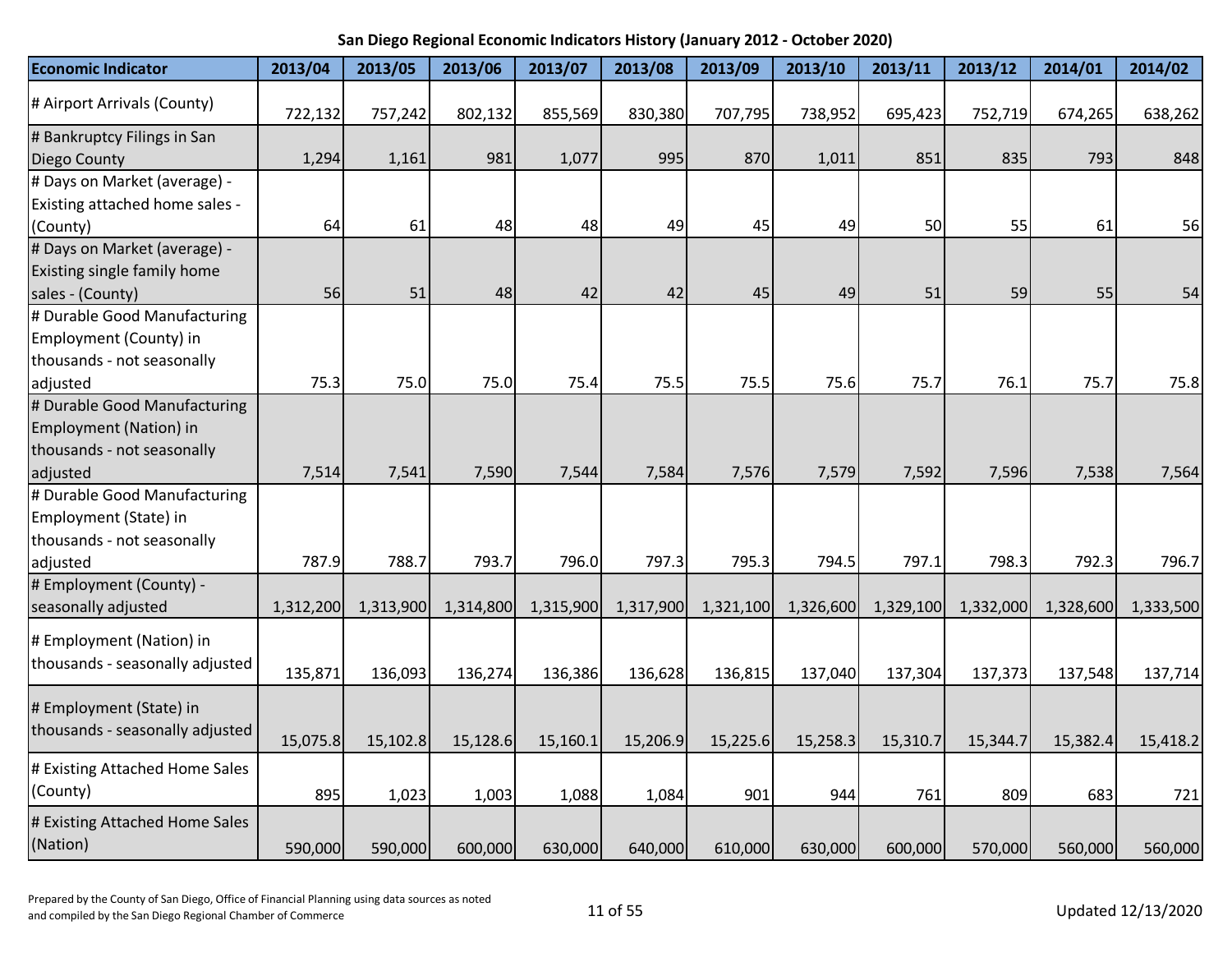**San Diego Regional Economic Indicators History (January 2012 - October 2020)**

| <b>Economic Indicator</b>                                    | 2013/04                   | 2013/05   |                     | 2013/06          | 2013/07                     |                    | 2013/08   |               | 2013/09          |         | 2013/10   |         | 2013/11         |         | 2013/12   |         | 2014/01   |         | 2014/02   |
|--------------------------------------------------------------|---------------------------|-----------|---------------------|------------------|-----------------------------|--------------------|-----------|---------------|------------------|---------|-----------|---------|-----------------|---------|-----------|---------|-----------|---------|-----------|
| # Existing Single Family Home<br>Sales (County)              | 2,097                     |           | 2,422               | 2,145            | 2,253                       |                    | 2,188     |               | 1,742            |         | 1,906     |         | 1,609           |         | 1,591     |         | 1,231     |         | 1,334     |
| # Existing Single Family Home<br>Sales (Nation)              | 4,990,000                 | 4,660,000 |                     | 4,560,000        | 4,750,000                   |                    | 4,690,000 |               | 4,650,000        |         | 4,500,000 |         | 4,230,000       |         | 4,300,000 |         | 4,110,000 |         | 4,100,000 |
| # Existing Single Family Home<br>Sales (State)               | 423,690                   | 432,140   |                     | 414,830          | 443,500                     |                    | 434,910   |               | 413,850          |         | 404,000   |         | 389,580         |         | 363,740   |         | 361,790   |         | 359,600   |
| # Foreclosures (Trustee's<br>Deeds) in San Diego County      | 354                       |           | 313                 | 304              | 203                         |                    | 174       |               | 170              |         | 211       |         | 223             |         | 148       |         | 282       |         | 166       |
| # of Border Crossings                                        | 3,503,269                 | 3,644,592 |                     | 3,644,276        | 3,943,140                   |                    | 3,928,450 |               | 3,619,223        |         | 3,741,884 |         | 3,732,234       |         | 4,100,974 |         | 3,824,973 |         | 3,432,072 |
| # Privately Owned Housing<br>Units (County)                  | 682                       |           | 1,070               | 463              | 955                         |                    | 373       |               | 232              |         | 774       |         | 1,265           |         | 794       |         | 322       |         | 741       |
| # Privately Owned Housing<br>Units (Nation)                  | 92.8                      |           | 97.2                | 85.7             | 90.2                        |                    | 87.1      |               | 83.1             |         | 92.5      |         | 73.5            |         | 77.8      |         | 68.6      |         | 72.3      |
| # Privately Owned Housing<br>Units (State)                   | 7,589                     |           | 7,481               | 6,371            | 7,682                       |                    | 6,595     |               | 3,909            |         | 6,405     |         | 6,474           |         | 8,796     |         | 4,221     |         | 6,069     |
| \$ Average Gas Price for<br>Unleaded Premium (Nation)        | \$<br>3.876               | \$        | 3.888               | 3.909<br>-\$     | 3.904<br>$\ddot{\varsigma}$ | \$                 | 3.896     | \$            | 3.855            | \$      | 3.684     | \$      | 3.597           | $\zeta$ | 3.637     | \$      | 3.671     | \$      | 3.707     |
| \$ Average Gas Price for<br>Unleaded Premium (State)         | \$<br>4.194 $\frac{1}{2}$ |           | 4.211 $\frac{1}{2}$ | 4.211            | $\zeta$<br>4.223            | $\ddot{\varsigma}$ | 4.086     | $\frac{1}{2}$ | 4.153 $\vert$ \$ |         | 3.994     | $\zeta$ | 3.804 \$        |         | 3.807     | $\zeta$ | 3.834     | $\zeta$ | 3.897     |
| \$ Average Gas Price for<br><b>Unleaded Regular (County)</b> | \$<br>3.990               | \$        | 3.990               | \$<br>4.016      | $\ddot{\phi}$<br>4.050      | \$                 | 3.917     | \$            | 3.950            | \$      | 3.806     | \$      | 3.627           | \$      | 3.634     | \$      | 3.651     | \$      | 3.720     |
| \$ Average Gas Price for<br><b>Unleaded Regular (Nation)</b> | \$<br>$3.570 \mid$ \$     |           | 3.615               | $3.626$ \$<br>S. | 3.591                       | $\ddot{\varsigma}$ | 3.574 \$  |               | 3.532            | $\zeta$ | 3.344     | $\zeta$ | $3.243 \mid$ \$ |         | 3.276     | $\zeta$ | 3.313     | \$      | 3.356     |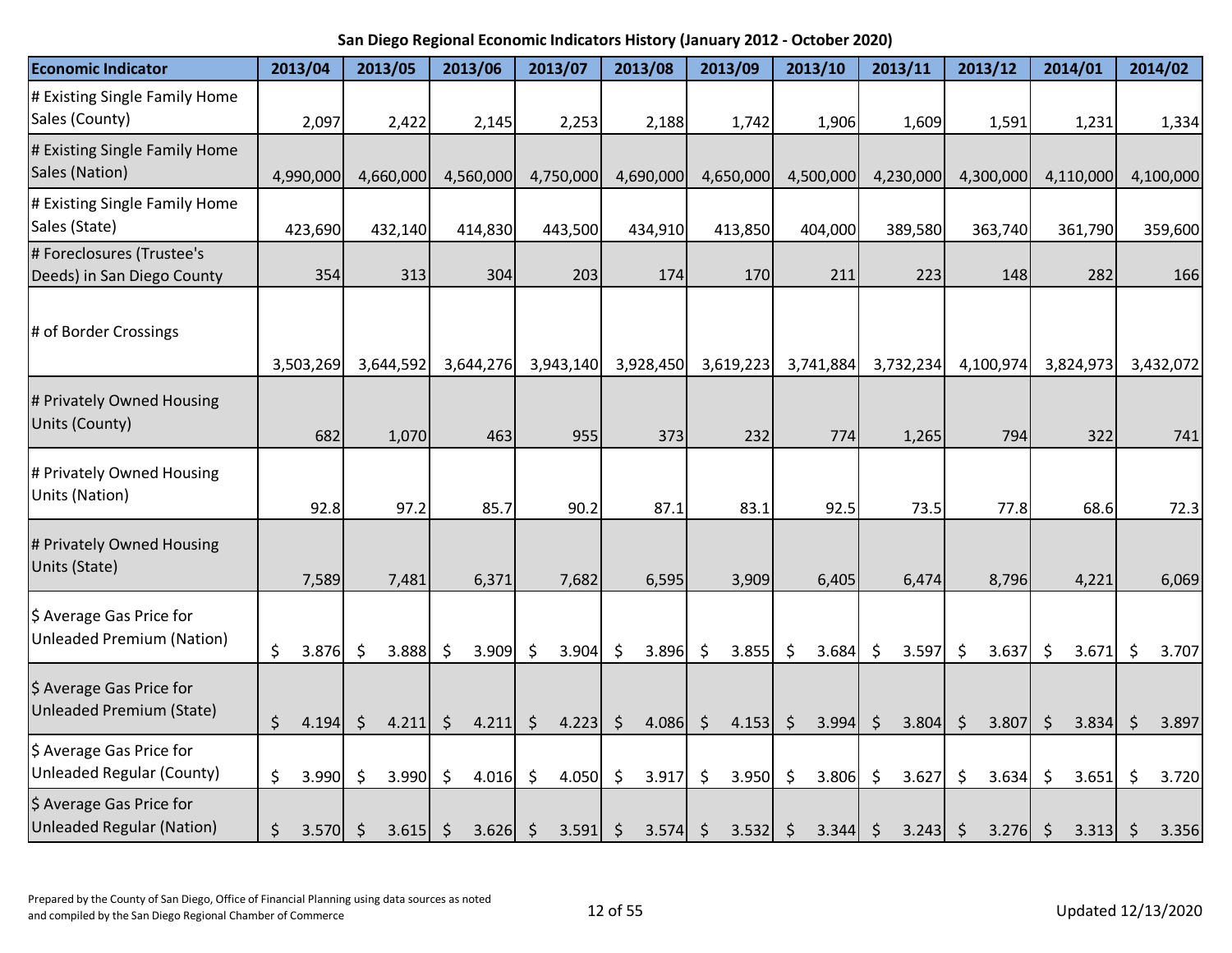| <b>Economic Indicator</b>                                                           |     | 2013/04   |    | 2013/05                               |              | 2013/06   |         | 2013/07               |         | 2013/08   | 2013/09                                                                                                                                                                         | 2013/10     |                    | 2013/11                          |         | 2013/12 |    | 2014/01                                                                                                                  |    | 2014/02   |
|-------------------------------------------------------------------------------------|-----|-----------|----|---------------------------------------|--------------|-----------|---------|-----------------------|---------|-----------|---------------------------------------------------------------------------------------------------------------------------------------------------------------------------------|-------------|--------------------|----------------------------------|---------|---------|----|--------------------------------------------------------------------------------------------------------------------------|----|-----------|
| \$ Average Gas Price for<br><b>Unleaded Regular (SoCal)</b>                         | \$  | 4.010     | \$ | 4.010                                 | -\$          | 4.030     | $\zeta$ | 4.050                 | \$      | 3.920     | \$<br>3.960                                                                                                                                                                     | \$<br>3.800 | $\ddot{\varsigma}$ | 3.610                            | $\zeta$ | 3.630   | \$ | 3.650                                                                                                                    | \$ | 3.730     |
| \$ Average Gas Price for<br><b>Unleaded Regular (State)</b>                         | Ś   | 3.983     | Š. | 4.005                                 | <sup>S</sup> | 4.003     | \$      | 4.008                 | $\zeta$ | 3.871     | \$<br>3.942                                                                                                                                                                     | \$<br>3.781 | \$                 | 3.594                            | $\zeta$ | 3.594   | Ŝ. | 3.618                                                                                                                    | Ŝ. | 3.677     |
| \$ Average Sales Price of Existing<br><b>Single Family Homes (County)</b>           |     | \$594,481 |    |                                       |              |           |         |                       |         |           | $\frac{1}{5}$ 603,986 $\frac{1}{5}$ 629,326 $\frac{1}{5}$ 615,625 $\frac{1}{5}$ 618,490 $\frac{1}{5}$ 657,775 $\frac{1}{5}$ 633,390 $\frac{1}{5}$ 612,345 $\frac{1}{5}$ 651,781 |             |                    |                                  |         |         |    | $$644,227$ $$596,907$                                                                                                    |    |           |
| \$ Durable Goods Manufacturing<br>(Nation) in millions - not<br>seasonally adjusted |     | \$222,907 |    | \$232,441                             |              | \$238,182 |         | \$208,259             |         |           | $\frac{1}{2}$ 231,940 $\frac{1}{2}$ 235,762 $\frac{1}{2}$ 235,036 $\frac{1}{2}$ 222,284 $\frac{1}{2}$ 223,270                                                                   |             |                    |                                  |         |         |    | \$203,482                                                                                                                |    | \$213,817 |
| \$ Durable Goods Manufacturing<br>(Nation) in millions - seasonally<br>adjusted     |     | \$222,702 |    | $\vert$ \$ 225,749 $\vert$ \$ 225,341 |              |           |         |                       |         |           |                                                                                                                                                                                 |             |                    |                                  |         |         |    | $\vert$ \$ 220,162 \, \$ 225,075 \, \$ 225,200 \, \$ 226,209 \, \$ 233,053 \, \$ 225,120 \, \$ 224,654                   |    | \$229,565 |
| \$ Median Price Existing<br><b>Attached Home (County)</b>                           |     | \$288,500 |    | \$305,500                             |              |           |         | $$301,000$ $$310,000$ |         |           | $\frac{1}{2}$ 305,000 $\frac{1}{2}$ 296,000 $\frac{1}{2}$ 296,000 $\frac{1}{2}$ 310,000 $\frac{1}{2}$ 300,000                                                                   |             |                    |                                  |         |         |    | $$305,000 \$299,900$                                                                                                     |    |           |
| \$ Median Price Existing<br><b>Attached Home (Nation)</b>                           |     | \$189,800 |    | $$199,100 \& 209,000$                 |              |           |         | \$208,100             |         | \$209,600 | \$198,800                                                                                                                                                                       |             |                    | $$196,500$ $$196,600$ $$197,600$ |         |         |    | \$188,300                                                                                                                |    | \$185,100 |
| \$ Median Price Existing<br><b>Attached Home (State)</b>                            |     |           |    |                                       |              |           |         |                       |         |           |                                                                                                                                                                                 |             |                    |                                  |         |         |    | \$ 319,080 \$ 338,030 \$ 342,840 \$ 350,930 \$ 343,400 \$ 344,210 \$ 351,170 \$ 348,030 \$ 338,520 \$ 331,670 \$ 345,250 |    |           |
| \$ Median Price Existing Single<br>Family Home (County)                             |     |           |    |                                       |              |           |         |                       |         |           |                                                                                                                                                                                 |             |                    |                                  |         |         |    | \$ 450,000 \$ 466,000 \$ 481,000 \$ 485,000 \$ 483,000 \$ 486,550 \$ 475,000 \$ 469,000 \$ 478,500 \$ 475,000 \$ 470,000 |    |           |
| \$ Median Price Existing Single<br><b>Family Home (Nation)</b>                      |     |           |    |                                       |              |           |         |                       |         |           |                                                                                                                                                                                 |             |                    |                                  |         |         |    | \$ 192,100 \$ 203,600 \$ 214,600 \$ 213,000 \$ 209,700 \$ 198,500 \$ 197,600 \$ 195,300 \$ 197,700 \$ 187,900 \$ 188,300 |    |           |
| \$ Median Price Existing Single<br>Family Home (State)                              |     |           |    | $$402,830$ $$417,350$ $$428,700$      |              |           |         |                       |         |           | $\frac{1}{2}$ 433,910 $\frac{1}{2}$ 441,010 $\frac{1}{2}$ 428,290 $\frac{1}{2}$ 427,540 $\frac{1}{2}$ 423,090 $\frac{1}{2}$ 438,790                                             |             |                    |                                  |         |         |    | \$412,820                                                                                                                |    | \$406,460 |
| \$ New Auto Sales (Nation) in<br>millions                                           | \$. |           |    |                                       |              |           |         |                       |         |           |                                                                                                                                                                                 |             |                    |                                  |         |         |    | 63,329 \$ 61,448 \$ 65,809 \$ 62,573 \$ 66,126 \$ 68,316 \$ 58,075 \$ 60,383 \$ 58,700 \$ 62,724 \$ 54,554               |    |           |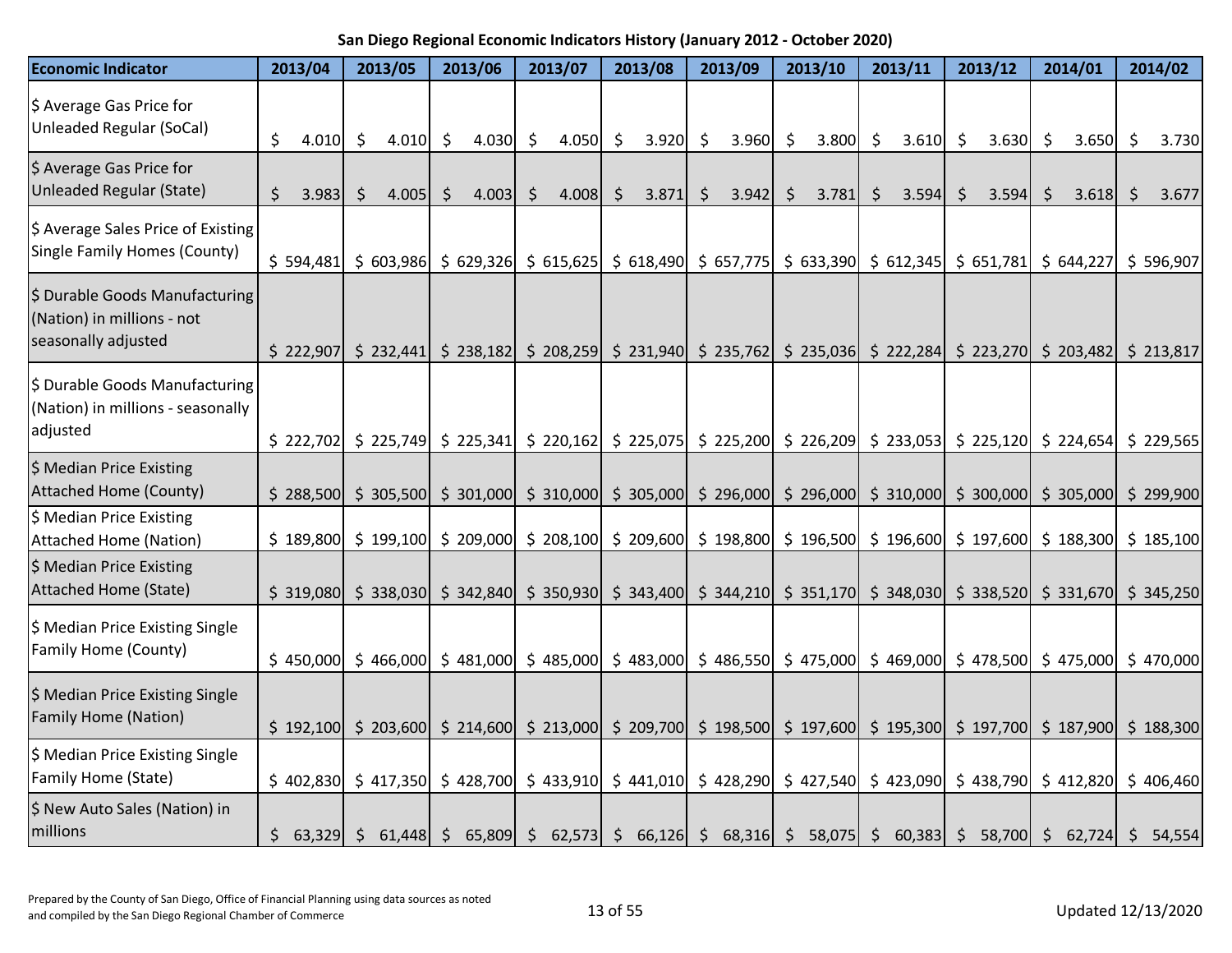| <b>Economic Indicator</b>                                                                        | 2013/04  | 2013/05  | 2013/06                                                      | 2013/07  | 2013/08  | 2013/09 | 2013/10                                                                                                                                                                                                                     | 2013/11 | 2013/12  | 2014/01           | 2014/02           |
|--------------------------------------------------------------------------------------------------|----------|----------|--------------------------------------------------------------|----------|----------|---------|-----------------------------------------------------------------------------------------------------------------------------------------------------------------------------------------------------------------------------|---------|----------|-------------------|-------------------|
| \$ New Orders Manufacturing<br>(Nation) in millions - not<br>seasonally adjusted                 |          |          | $\vert$ \$ 475,036 \, \$ 502,696 \, \$ 512,048 \, \$ 466,809 |          |          |         | $\frac{1}{2}$ 489,049 $\frac{1}{2}$ 503,218 $\frac{1}{2}$ 497,947 $\frac{1}{2}$ 479,089 $\frac{1}{2}$ 495,763 $\frac{1}{2}$ 451,377                                                                                         |         |          |                   | \$463,997         |
| \$ New Orders Manufacturing<br>(Nation) in millions - seasonally<br>adjusted                     |          |          |                                                              |          |          |         | $\frac{1}{2}$ 475,815 $\frac{1}{2}$ 487,612 $\frac{1}{2}$ 495,813 $\frac{1}{2}$ 475,273 $\frac{1}{2}$ 482,664 $\frac{1}{2}$ 489,781 $\frac{1}{2}$ 485,122 $\frac{1}{2}$ 499,435 $\frac{1}{2}$ 493,415                       |         |          | \$484,559         | \$494,849         |
| \$ New/Used Auto and Motor<br>Vehicle Sales (Nation) in<br>millions - not seasonally<br>adjusted | \$74,410 | \$79,282 | \$75,430                                                     | \$78,589 | \$31,005 |         | $\frac{1}{2}$ 68,573 $\frac{1}{2}$ 71,109 $\frac{1}{2}$ 68,379                                                                                                                                                              |         | \$71,469 | $\zeta$<br>63,806 | 68,319<br>$\zeta$ |
| \$ New/Used Auto and Motor<br>Vehicle Sales (Nation) in<br>millions - seasonally adjusted        | \$71,274 |          | $\frac{1}{2}$ 72,338 \$ 74,096 \$ 74,421 \$ 74,045           |          |          |         | $\frac{1}{2}$ 72,564 $\frac{1}{2}$ 73,918 $\frac{1}{2}$ 74,406 $\frac{1}{2}$ 73,679                                                                                                                                         |         |          | \$71,451          | \$73,858          |
| \$ Retail Food Sales (Nation) in<br>millions - not seasonally<br>adjusted                        |          |          |                                                              |          |          |         | $\frac{1}{5}$ 327,049 $\frac{1}{5}$ 350,486 $\frac{1}{5}$ 332,143 $\frac{1}{5}$ 336,404 $\frac{1}{5}$ 346,351 $\frac{1}{5}$ 320,722 $\frac{1}{5}$ 336,918 $\frac{1}{5}$ 348,397 $\frac{1}{5}$ 398,715 $\frac{1}{5}$ 312,672 |         |          |                   | \$305,065         |
| \$ Retail Food Sales (Nation) in<br>millions - seasonally adjusted                               |          |          |                                                              |          |          |         | \$ 333,982 \$ 334,811 \$ 334,432 \$ 337,035 \$ 336,469 \$ 337,763 \$ 338,109 \$ 338,980 \$ 341,880 \$ 340,077                                                                                                               |         |          |                   | \$343,542         |
| % Change Month-to-Month of<br><b>Existing Attached Home Sales</b><br>(State)                     | 2.1      | 11.2     | $-6.6$                                                       | 9.3      | 0.6      | $-14.7$ | 3.2                                                                                                                                                                                                                         | $-14.5$ | 3.2      | $-22.6$           | 6.5               |
| % Hotel/Motel Occupancy Rate<br>(County)                                                         | 71.1     | 69.7     | 79.9                                                         | 88       | 82.4     | 70.3    | 70.7                                                                                                                                                                                                                        | 66.4    | 57.1     | 62.6              | 73.5              |
| % Hotel/Motel Occupancy Rate<br>(Nation)                                                         | 63.6     | 63.8     | 69.7                                                         | 70.9     | 69       | 63.2    | 64.6                                                                                                                                                                                                                        | 57.3    | 50.2     | 52.2              | 60.3              |
| % Hotel/Motel Occupancy Rate<br>(State)                                                          | 71.3     | 71       | 77.4                                                         | 80.3     | 79.4     | 72.1    | 72.6                                                                                                                                                                                                                        | 65.6    | 59.5     | 62.4              | 70.2              |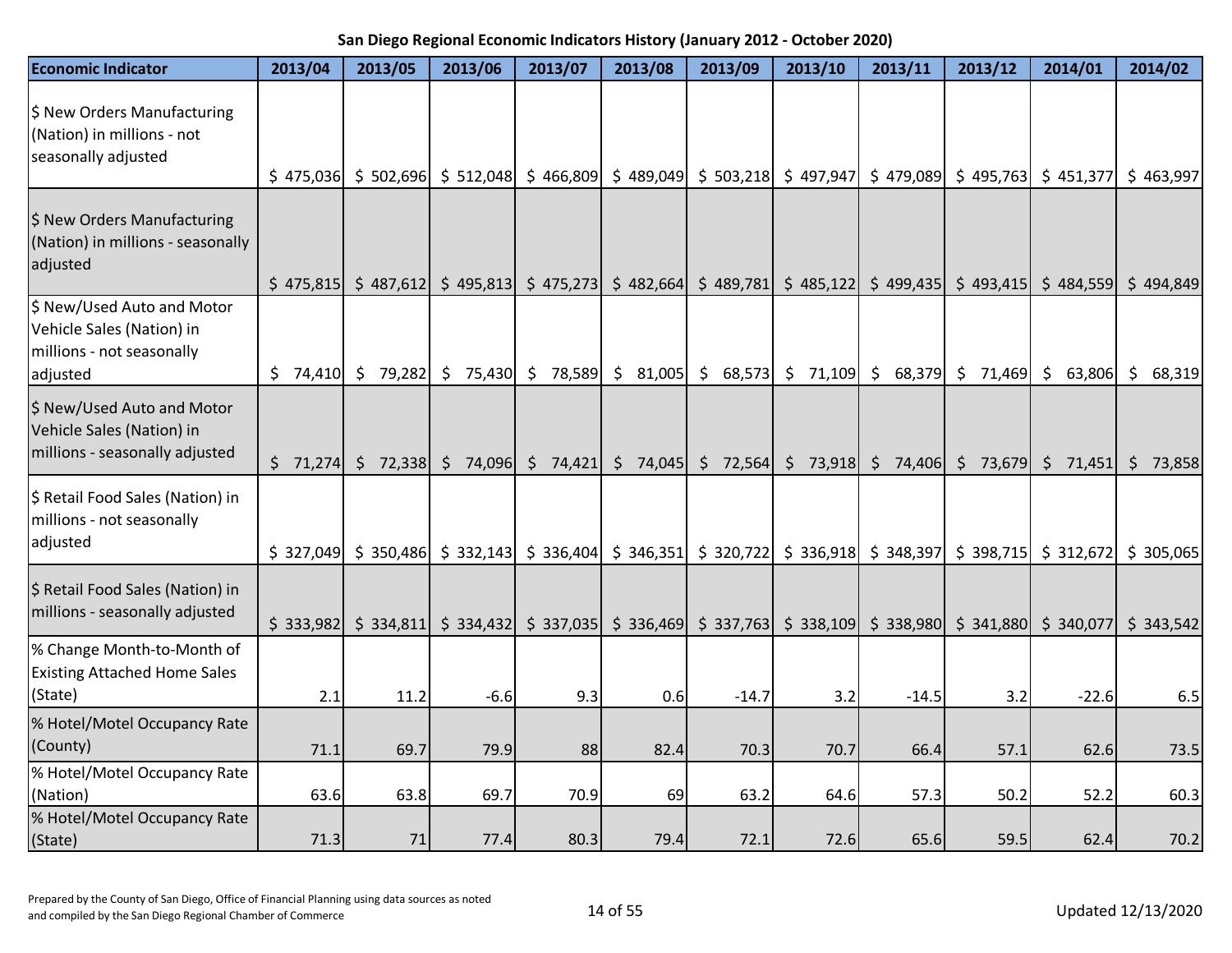| <b>Economic Indicator</b>                                    | 2013/04   | 2013/05          | 2013/06   | 2013/07          | 2013/08   | 2013/09          | 2013/10        | 2013/11          | 2013/12   | 2014/01          | 2014/02        |
|--------------------------------------------------------------|-----------|------------------|-----------|------------------|-----------|------------------|----------------|------------------|-----------|------------------|----------------|
| % Mortgage Rate (Nation)                                     | 3.93      | 3.76             | 3.9       | 4.42             | 4.65      | 4.79             | 4.77           | 4.65             | 4.71      | 4.85             | 4.64           |
| % Unemployment Rate<br>(County) - not seasonally<br>adjusted | 7.5       | 7.5              | 8.2       | 8.3              | 8         | 7.6              | 7.7            | 7.2              | 6.8       | 7.1              | 7.1            |
| % Unemployment Rate (Nation)<br>- not seasonally adjusted    | 7.1       | 7.3              | 7.8       | 7.7              | 7.3       | $\overline{7}$   | 7 <sup>1</sup> | 6.6              | 6.5       |                  | $\overline{7}$ |
| % Unemployment Rate (Nation)<br>- seasonally adjusted        | 7.6       | 7.5              | 7.5       | 7.3              | 7.2       | 7.2              | 7.2            | 6.9              | 6.7       | 6.6              | 6.7            |
| % Unemployment Rate (State) -<br>not seasonally adjusted     | 8.7       | 8.6              | 9.2       | 9.4              | 8.9       | 8.5              | 8.5            | 8.2              | 8         | 8.4              | 8.4            |
| % Unemployment Rate (State) -<br>seasonally adjusted         | 9.2       | 9.1              | 9         | 8.9              | 8.8       | 8.7              | 8.6            | 8.4              | 8.3       | 8.2              | 8              |
| Consumer Confidence Index<br>(Nation)                        | 69.0      | 74.3             | 82.1      | 81.0             | 81.8      | 80.2             | 72.4           | 72.0             | 77.5      | 79.4             | 78.3           |
| Consumer Price Index - CPI<br>(Nation)                       | 232.531   | 232.945          | 233.504   | 233.596          | 233.877   | 234.149          | 233.546        | 233.069          | 233.049   | 233.916          | 234.781        |
| Consumer Price Index - CPI<br>(State)                        | 241.4     | not<br>available | 241.9     | not<br>available | 242.0     | not<br>available | 242.6          | not<br>available | 241.5     | not<br>available | 244.0          |
| Dow (Nation)                                                 | 14,839.80 | 15,115.57        | 14,909.60 | 15,499.54        | 14,810.31 | 15,129.67        | 15,545.75      | 16,086.41        | 16,576.66 | 15,698.85        | 16,321.71      |
| Index of Leading Indicators<br>(County)                      | 126.0     | 126.5            | 126.3     | 126.8            | 127.1     | 127.6            | 127.0          | 127.5            | 127.5     | 127.6            | 127.9          |
| Index of Leading Indicators<br>(Nation)                      | 77.1      | 77.3             | 77.9      | 78.2             | 78.8      | 79.6             | 79.8           | 80.5             | 80.6      | 80.4             | 80.9           |
| Nasdag Index                                                 | 3,328.79  | 3,455.91         | 3,403.25  | 3,626.37         | 3,589.87  | 3,771.48         | 3,919.71       | 4,059.89         | 4,176.59  | 4,103.88         | 4,308.12       |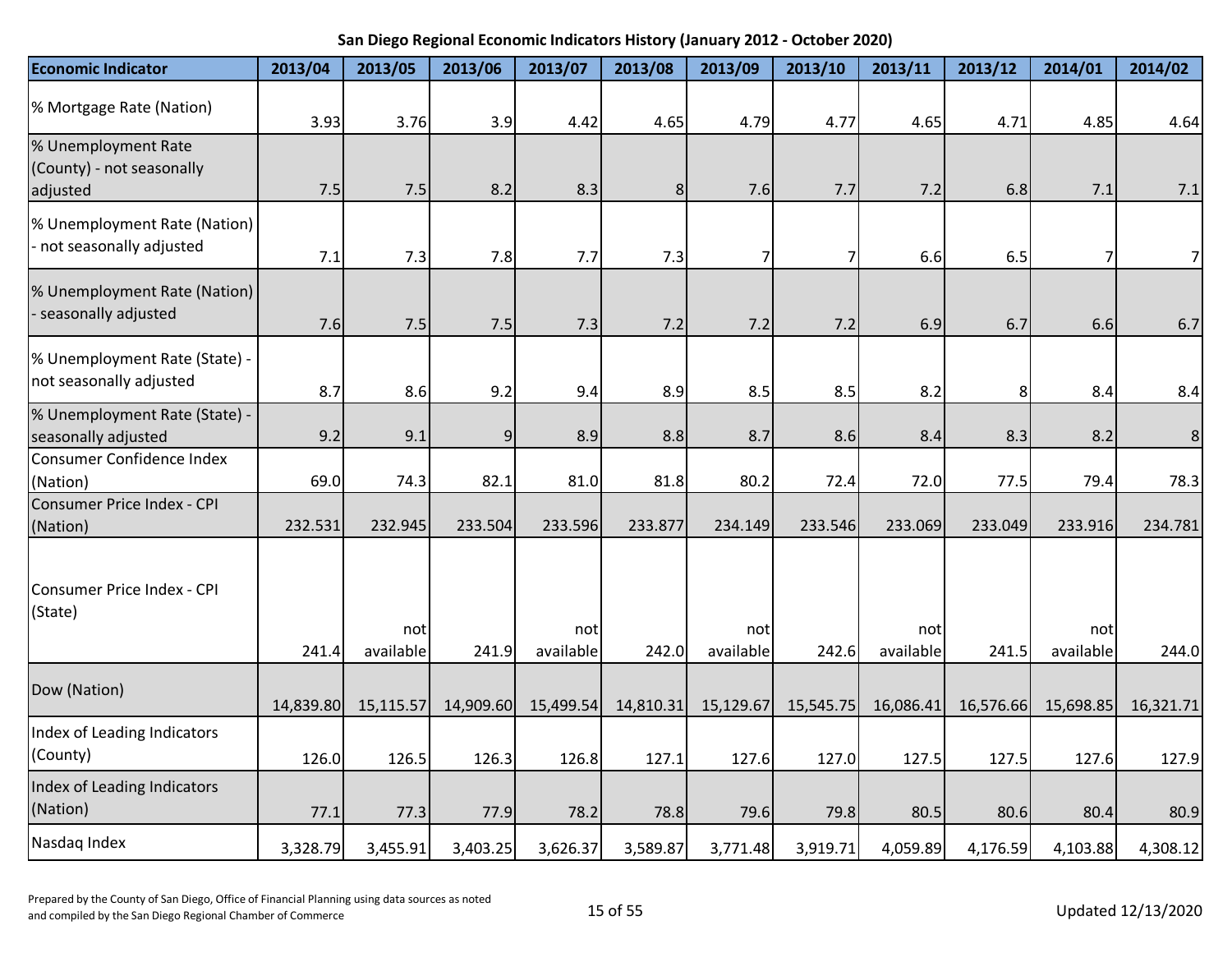| <b>Economic Indicator</b>                                                            | 2014/03   | 2014/04   | 2014/05   | 2014/06   | 2014/07   | 2014/08   | 2014/09   | 2014/10   | 2014/11   | 2014/12   | 2015/01   |
|--------------------------------------------------------------------------------------|-----------|-----------|-----------|-----------|-----------|-----------|-----------|-----------|-----------|-----------|-----------|
| # Airport Arrivals (County)                                                          | 771,018   | 768,253   | 783,074   | 840,239   | 928,201   | 886,834   | 756,723   | 793,548   | 735,803   | 797,662   | 720,190   |
| # Bankruptcy Filings in San<br>Diego County                                          | 949       | 939       | 973       | 838       | 888       | 875       | 790       | 853       | 645       | 668       | 628       |
| # Days on Market (average) -<br>Existing attached home sales -                       |           |           |           |           |           |           |           |           |           |           |           |
| (County)                                                                             | 50        | 43        | 37        | 40        | 36        | 37        | 42        | 44        | 40        | 50        | 51        |
| # Days on Market (average) -<br>Existing single family home                          |           |           |           |           |           |           |           |           |           |           |           |
| sales - (County)                                                                     | 52        | 51        | 41        | 38        | 41        | 41        | 42        | 46        | 46        | 48        | 54        |
| # Durable Good Manufacturing<br>Employment (County) in<br>thousands - not seasonally |           |           |           |           |           |           |           |           |           |           |           |
| adjusted                                                                             | 75.9      | 76.4      | 76.5      | 77.1      | 77.7      | 78.0      | 78.2      | 78.3      | 78.7      | 79.3      | 78.9      |
| # Durable Good Manufacturing<br>Employment (Nation) in<br>thousands - not seasonally |           |           |           |           |           |           |           |           |           |           |           |
| adjusted                                                                             | 7,600     | 7,613     | 7,655     | 7,721     | 7,713     | 7,733     | 7,717     | 7,727     | 7,744     | 7,758     | 7,710     |
| # Durable Good Manufacturing<br>Employment (State) in<br>thousands - not seasonally  |           |           |           |           |           |           |           |           |           |           |           |
| adjusted                                                                             | 798.4     | 796.9     | 799.9     | 805.0     | 807.3     | 810.6     | 809.9     | 809.6     | 812.1     | 815.0     | 809.0     |
| # Employment (County) -<br>seasonally adjusted                                       | 1,336,400 | 1,337,600 | 1,341,500 | 1,344,000 | 1,344,500 | 1,349,900 | 1,352,900 | 1,353,400 | 1,359,200 | 1,362,000 | 1,366,100 |
| # Employment (Nation) in<br>thousands - seasonally adjusted                          | 137,968   | 138,293   | 138,511   | 138,837   | 139,069   | 139,257   | 139,566   | 139,818   | 140,109   | 140,377   | 140,586   |
| # Employment (State) in<br>thousands - seasonally adjusted                           | 15,452.7  | 15,489.5  | 15,520.7  | 15,553.1  | 15,563.4  | 15,626.8  | 15,669.1  | 15,702.8  | 15,749.8  | 15,780.4  | 15,819.1  |
| # Existing Attached Home Sales<br>(County)                                           | 827       | 1,090     | 998       | 980       | 856       | 849       | 865       | 941       | 757       | 916       | 638       |
| # Existing Attached Home Sales<br>(Nation)                                           | 560,000   | 590,000   | 590,000   | 600,000   | 600,000   | 580,000   | 600,000   | 620,000   | 600,000   | 570,000   | 560,000   |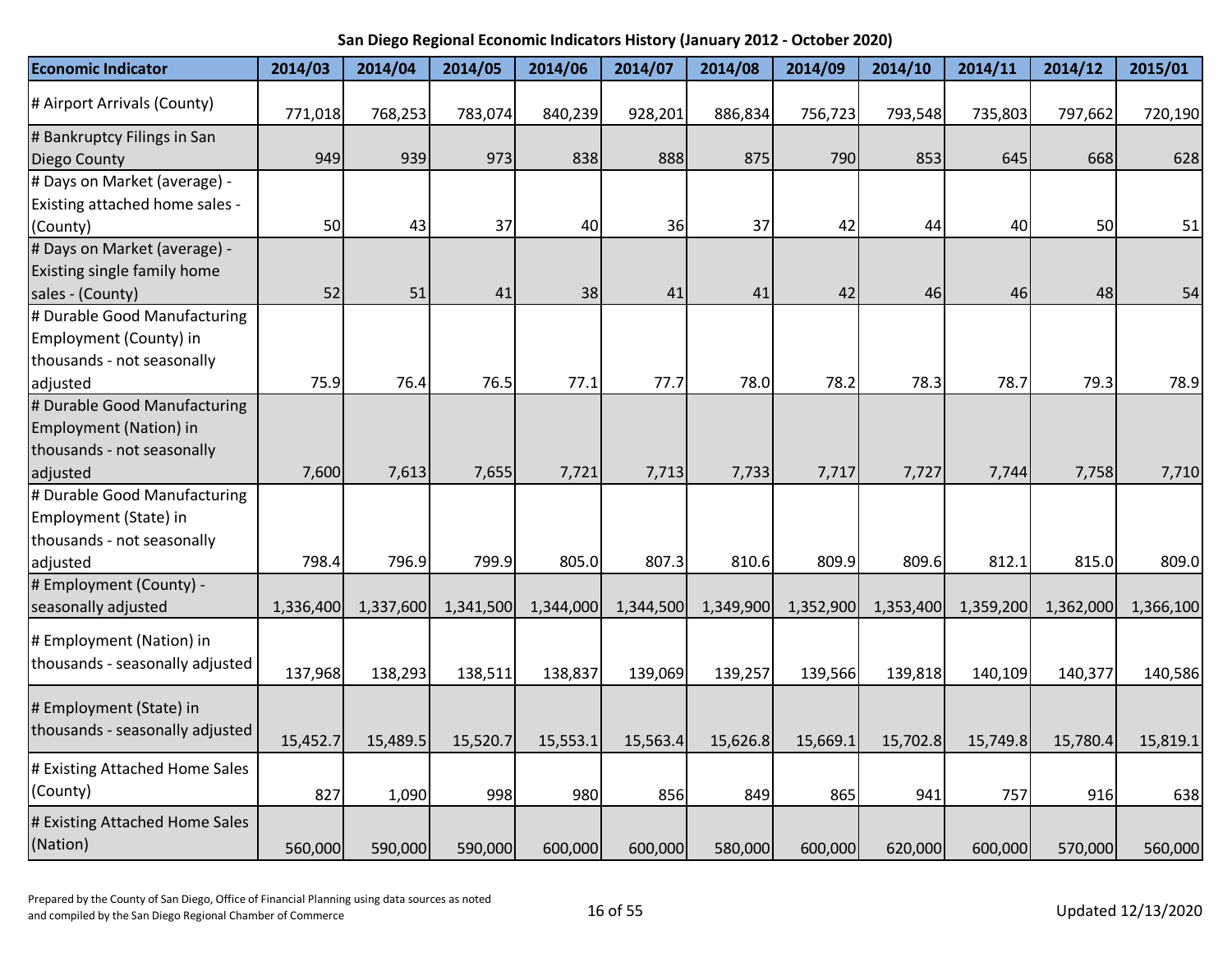| <b>Economic Indicator</b>                                    | 2014/03          | 2014/04          | 2014/05                   | 2014/06     | 2014/07                     | 2014/08                        | 2014/09                      | 2014/10              | 2014/11                     | 2014/12          | 2015/01     |
|--------------------------------------------------------------|------------------|------------------|---------------------------|-------------|-----------------------------|--------------------------------|------------------------------|----------------------|-----------------------------|------------------|-------------|
| # Existing Single Family Home<br>Sales (County)              | 1,767            | 2,132            | 2,188                     | 2,152       | 2,006                       | 1,975                          | 1,728                        | 1,958                | 1,506                       | 1,879            | 1,328       |
| # Existing Single Family Home<br>Sales (Nation)              | 4,140,000        | 4,160,000        | 4,310,000                 | 4,410,000   | 4,470,000                   | 4,420,000                      | 4,500,000                    | 4,540,000            | 4,350,000                   | 4,500,000        | 4,930,000   |
| # Existing Single Family Home<br>Sales (State)               | 365,120          | 391,330          | 388,690                   | 393,820     | 398,980                     | 395,080                        | 397,490                      | 398,510              | 375,740                     | 366,460          | 351,480     |
| # Foreclosures (Trustee's<br>Deeds) in San Diego County      | 175              | 234              | 150                       | 156         | 136                         | 129                            | 121                          | 176                  | 140                         | 171              | 177         |
| # of Border Crossings                                        | 3,946,496        | 3,870,205        | 3,949,308                 | 3,801,001   | 4,086,205                   | 4,058,583                      | 3,801,511                    | 4,132,482            | 4,202,185                   | 4,418,874        | 4,160,238   |
| # Privately Owned Housing<br>Units (County)                  | 1,142            | 664              | 329                       | 797         | 672                         | 367                            | 503                          | 287                  | 554                         | 223              | 767         |
| # Privately Owned Housing<br>Units (Nation)                  | 86.3             | 99.1             | 93.8                      | 95.7        | 97.1                        | 90.3                           | 92.7                         | 98.4                 | 72.8                        | 85.0             | 71.0        |
| # Privately Owned Housing<br>Units (State)                   | 8,623            | 8,623            | 6,369                     | 7,308       | 7,347                       | 5,667                          | 6,247                        | 9,017                | 7,421                       | 7,420            | 7,312       |
| \$ Average Gas Price for<br><b>Unleaded Premium (Nation)</b> | \$<br>3.860      | \$<br>3.991      | \$<br>4.017               | \$<br>4.024 | 3.955<br>-\$                | \$<br>3.833                    | $\ddot{\bm{\zeta}}$<br>3.755 | \$<br>3.543          | \$<br>3.290                 | \$<br>2.943      | \$<br>2.525 |
| \$ Average Gas Price for<br>Unleaded Premium (State)         | \$<br>4.154      | $\zeta$<br>4.381 | 4.389 $\frac{1}{2}$<br>Ŝ. | 4.332       | $\zeta$<br>4.279            | $\zeta$<br>4.131 $\frac{1}{2}$ | 3.986                        | $\zeta$<br>3.754     | $\ddot{\varsigma}$<br>3.404 | \$<br>$3.088$ \$ | 2.766       |
| \$ Average Gas Price for<br>Unleaded Regular (County)        | \$<br>3.990      | \$<br>4.220      | 4.203<br>\$               | 4.110<br>\$ | $\ddot{\varsigma}$<br>4.048 | \$<br>3.844                    | \$<br>3.776                  | \$<br>3.605          | \$<br>3.165                 | \$<br>2.842      | \$<br>2.494 |
| \$ Average Gas Price for<br><b>Unleaded Regular (Nation)</b> | \$<br>$3.533$ \$ | 3.661            | $3.673$ \$<br>S.          | 3.692       | $\ddot{\varsigma}$<br>3.611 | $\zeta$<br>3.487               | $\zeta$<br>3.406             | $\varsigma$<br>3.171 | $\varsigma$<br>2.912        | \$<br>2.543      | \$<br>2.116 |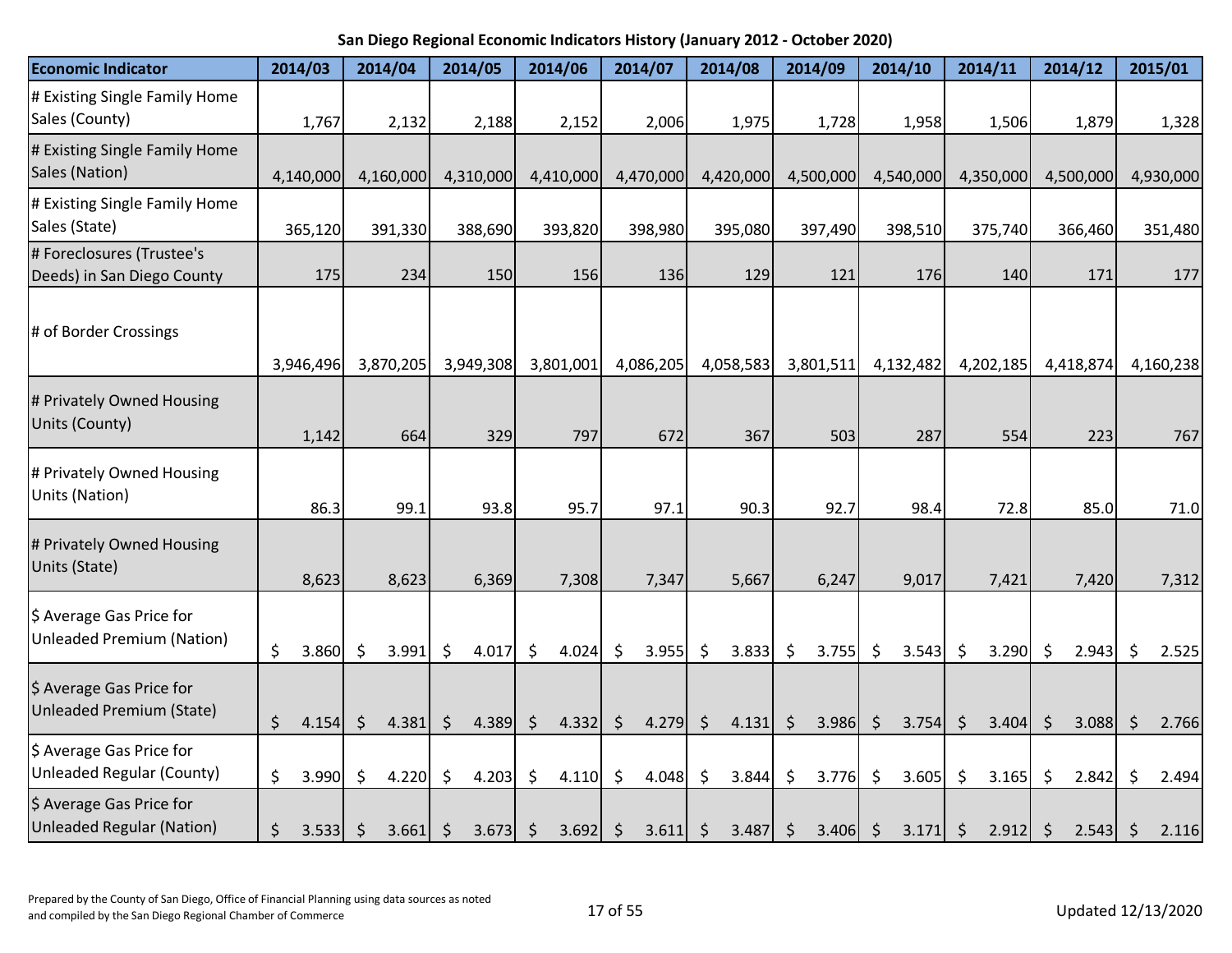| <b>Economic Indicator</b>                                                           |                    | 2014/03   | 2014/04                                                           |              | 2014/05 |         | 2014/06 |         | 2014/07 | 2014/08     |         | 2014/09 |         | 2014/10                                                                                                                                                                         |                    | 2014/11 | 2014/12                                                                                                                                                                                                                                        |         | 2015/01   |
|-------------------------------------------------------------------------------------|--------------------|-----------|-------------------------------------------------------------------|--------------|---------|---------|---------|---------|---------|-------------|---------|---------|---------|---------------------------------------------------------------------------------------------------------------------------------------------------------------------------------|--------------------|---------|------------------------------------------------------------------------------------------------------------------------------------------------------------------------------------------------------------------------------------------------|---------|-----------|
| \$ Average Gas Price for<br><b>Unleaded Regular (SoCal)</b>                         | \$                 | 4.001     | \$<br>4.234 \$                                                    |              | 4.220   | $\zeta$ | 4.126   | -\$     | 4.096   | \$<br>3.865 | \$      | 3.779   | $\zeta$ | 3.606                                                                                                                                                                           | $\ddot{\varsigma}$ | 3.173   | \$<br>2.850                                                                                                                                                                                                                                    | \$      | 2.540     |
| \$ Average Gas Price for<br><b>Unleaded Regular (State)</b>                         | $\mathsf{\dot{S}}$ | 3.935     | \$<br>4.161                                                       | <sup>S</sup> | 4.171   | $\zeta$ | 4.114   | $\zeta$ | 4.061   | \$<br>3.912 | $\zeta$ | 3.773   | \$      | 3.536                                                                                                                                                                           | $\ddot{\varsigma}$ | 3.185   | \$<br>2.867                                                                                                                                                                                                                                    | $\zeta$ | 2.547     |
| \$ Average Sales Price of Existing<br><b>Single Family Homes (County)</b>           |                    |           |                                                                   |              |         |         |         |         |         |             |         |         |         |                                                                                                                                                                                 |                    |         | \$ 657,011 \$ 669,209 \$ 618,126 \$ 680,003 \$ 660,199 \$ 659,279 \$ 678,242 \$ 625,011 \$ 642,210 \$ 657,813 \$ 664,636                                                                                                                       |         |           |
| \$ Durable Goods Manufacturing<br>(Nation) in millions - not<br>seasonally adjusted |                    | \$246,354 |                                                                   |              |         |         |         |         |         |             |         |         |         |                                                                                                                                                                                 |                    |         | $\vert$ \$ 229,427 \cdot \$ 235,193 \cdot \$ 249,785 \cdot \$ 225,150 \cdot \$ 240,338 \cdot \$ 250,896 \cdot \$ 246,419 \cdot \$ 237,780 \cdot \$ 237,780 \cdot \$ 237,780 \cdot \$ 237,780 \cdot \$ 237,780 \cdot \$ 237,780 \cdot \$ 237,78 |         | \$205,984 |
| \$ Durable Goods Manufacturing<br>(Nation) in millions - seasonally<br>adjusted     |                    |           | $\frac{1}{2}$ 231,138 $\frac{1}{2}$ 229,884 $\frac{1}{2}$ 231,971 |              |         |         |         |         |         |             |         |         |         |                                                                                                                                                                                 |                    |         | $\frac{1}{2}$ 232,350 $\frac{1}{2}$ 238,786 $\frac{1}{2}$ 237,209 $\frac{1}{2}$ 236,636 $\frac{1}{2}$ 235,959 $\frac{1}{2}$ 232,459 $\frac{1}{2}$ 236,782                                                                                      |         | \$231,321 |
| \$ Median Price Existing<br><b>Attached Home (County)</b>                           |                    |           | $$305,000 \mid $330,000$                                          |              |         |         |         |         |         |             |         |         |         | $\frac{1}{2}$ 328,000 $\frac{1}{2}$ 334,500 $\frac{1}{2}$ 325,000 $\frac{1}{2}$ 340,000 $\frac{1}{2}$ 337,500 $\frac{1}{2}$ 337,500 $\frac{1}{2}$ 320,000                       |                    |         | $$326,000 \ $325,000$                                                                                                                                                                                                                          |         |           |
| \$ Median Price Existing<br><b>Attached Home (Nation)</b>                           |                    | \$198,300 |                                                                   |              |         |         |         |         |         |             |         |         |         | $\frac{1}{2}$ 205,300 $\frac{1}{2}$ 212,300 $\frac{1}{2}$ 214,700 $\frac{1}{2}$ 215,000 $\frac{1}{2}$ 212,800 $\frac{1}{2}$ 205,200 $\frac{1}{2}$ 203,900 $\frac{1}{2}$ 202,000 |                    |         | $$200,100$ $$189,800$                                                                                                                                                                                                                          |         |           |
| \$ Median Price Existing<br><b>Attached Home (State)</b>                            |                    |           |                                                                   |              |         |         |         |         |         |             |         |         |         |                                                                                                                                                                                 |                    |         | \$ 360,830 \$ 369,770 \$ 376,500 \$ 371,510 \$ 375,210 \$ 381,050 \$ 371,360 \$ 376,900 \$ 370,590 \$ 364,310 \$ 351,790                                                                                                                       |         |           |
| \$ Median Price Existing Single<br>Family Home (County)                             |                    |           |                                                                   |              |         |         |         |         |         |             |         |         |         |                                                                                                                                                                                 |                    |         | \$ 490,000 \$ 491,000 \$ 520,000 \$ 525,500 \$ 510,000 \$ 510,000 \$ 510,000 \$ 490,000 \$ 488,000 \$ 495,000 \$ 492,169                                                                                                                       |         |           |
| \$ Median Price Existing Single<br><b>Family Home (Nation)</b>                      |                    |           |                                                                   |              |         |         |         |         |         |             |         |         |         |                                                                                                                                                                                 |                    |         | \$ 196,700 \$ 201,500 \$ 212,000 \$ 223,000 \$ 222,500 \$ 219,100 \$ 209,600 \$ 208,000 \$ 207,900 \$ 209,200 \$ 198,600                                                                                                                       |         |           |
| \$ Median Price Existing Single<br><b>Family Home (State)</b>                       |                    |           | $\frac{1}{2}$ 437,100 $\frac{1}{2}$ 448,720 $\frac{1}{2}$ 465,470 |              |         |         |         |         |         |             |         |         |         |                                                                                                                                                                                 |                    |         | \$ 457,700 \$ 464,750 \$ 481,250 \$ 462,380 \$ 450,460 \$ 444,630 \$ 453,270 \$ 428,980                                                                                                                                                        |         |           |
| \$ New Auto Sales (Nation) in<br>millions                                           | \$                 |           |                                                                   |              |         |         |         |         |         |             |         |         |         |                                                                                                                                                                                 |                    |         | 56,299 \$ 69,047 \$ 66,931 \$ 71,351 \$ 65,629 \$ 69,994 \$ 72,042 \$ 63,756 \$ 64,501 \$ 61,782                                                                                                                                               |         | \$69,256  |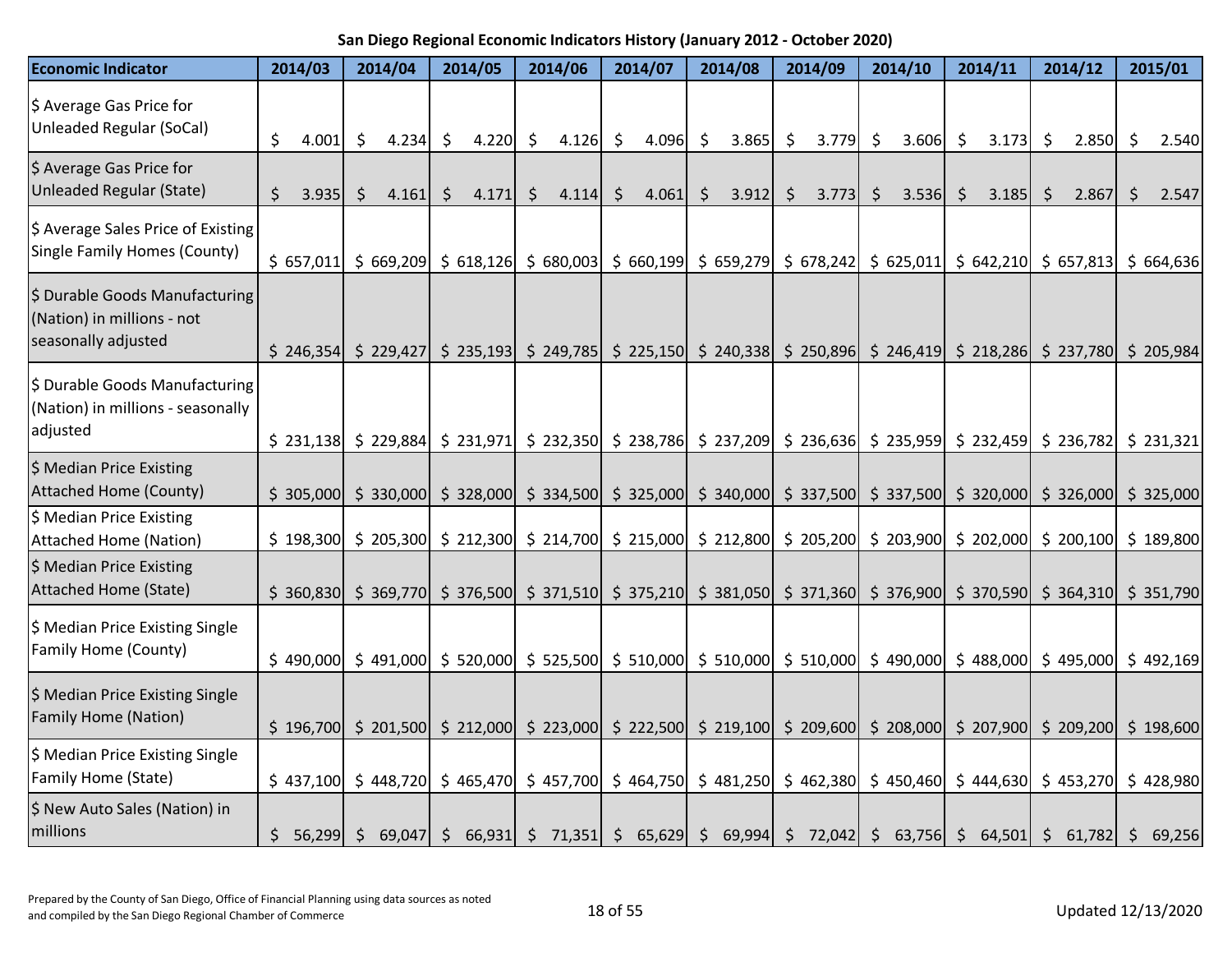| <b>Economic Indicator</b>                                                                        | 2014/03       | 2014/04                                                                                                                                                                                      | 2014/05           | 2014/06  | 2014/07  | 2014/08                                                                                                                                                   | 2014/09                                     | 2014/10  | 2014/11   | 2014/12   | 2015/01                |
|--------------------------------------------------------------------------------------------------|---------------|----------------------------------------------------------------------------------------------------------------------------------------------------------------------------------------------|-------------------|----------|----------|-----------------------------------------------------------------------------------------------------------------------------------------------------------|---------------------------------------------|----------|-----------|-----------|------------------------|
| \$ New Orders Manufacturing<br>(Nation) in millions - not<br>seasonally adjusted                 |               | $$ 517,983$ $$ 497,231$                                                                                                                                                                      | \$501,814         |          |          | $\frac{1}{2}$ 522,812 $\frac{1}{2}$ 539,702 $\frac{1}{2}$ 495,769 $\frac{1}{2}$ 510,808 $\frac{1}{2}$ 497,105 $\frac{1}{2}$ 454,486 $\frac{1}{2}$ 472,907 |                                             |          |           |           | \$421,571              |
| \$ New Orders Manufacturing<br>(Nation) in millions - seasonally<br>adjusted                     |               | $$493,781$ $$498,857$                                                                                                                                                                        | \$492,540         |          |          | $\frac{1}{2}$ 497,884 $\frac{1}{2}$ 549,482 $\frac{1}{2}$ 496,291 $\frac{1}{2}$ 492,315 $\frac{1}{2}$ 483,177                                             |                                             |          | \$477,134 | \$465,304 | \$459,368              |
| \$ New/Used Auto and Motor<br>Vehicle Sales (Nation) in<br>millions - not seasonally<br>adjusted | \$.<br>83,086 | $\zeta$<br>80,609                                                                                                                                                                            | $\zeta$<br>85,837 | \$79,495 | \$83,807 |                                                                                                                                                           | $\binom{1}{2}$ 85,242 $\binom{1}{2}$ 76,277 | \$76,801 | \$71,921  | \$79,897  | \$71,877               |
| \$ New/Used Auto and Motor<br>Vehicle Sales (Nation) in<br>millions - seasonally adjusted        |               | $\frac{1}{5}$ 76,648 $\frac{1}{5}$ 78,185 $\frac{1}{5}$ 78,462 $\frac{1}{5}$ 78,552 $\frac{1}{5}$ 78,989 $\frac{1}{5}$ 79,740 $\frac{1}{5}$ 78,880 $\frac{1}{5}$ 79,176 $\frac{1}{5}$ 79,824 |                   |          |          |                                                                                                                                                           |                                             |          |           | \$79,817  | $\mathsf{S}$<br>80,852 |
| \$ Retail Food Sales (Nation) in<br>millions - not seasonally<br>adjusted                        |               | \$ 342,163 \$ 343,437 \$ 365,992 \$ 346,567 \$ 352,006 \$ 358,742 \$ 338,059 \$ 354,123 \$ 360,197 \$ 415,782 \$ 319,600                                                                     |                   |          |          |                                                                                                                                                           |                                             |          |           |           |                        |
| \$ Retail Food Sales (Nation) in<br>millions - seasonally adjusted                               |               | $$345,098$ $$348,279$                                                                                                                                                                        |                   |          |          | $\frac{1}{5}$ 348,789 $\frac{1}{5}$ 349,724 $\frac{1}{5}$ 350,176 $\frac{1}{5}$ 352,847 $\frac{1}{5}$ 352,712 $\frac{1}{5}$ 353,749 $\frac{1}{5}$ 353,977 |                                             |          |           |           | $$352,049$ $$348,320$  |
| % Change Month-to-Month of<br><b>Existing Attached Home Sales</b><br>(State)                     | 25.8          | 14.2                                                                                                                                                                                         | $-1.2$            | 0.4      | 1.8      | $-8.8$                                                                                                                                                    | $-0.4$                                      | 2.5      | $-21.8$   | 15.7      | $-26.5$                |
| % Hotel/Motel Occupancy Rate<br>(County)                                                         | 77            | 77.1                                                                                                                                                                                         | 74.8              | 81.5     | 86.9     | 85.7                                                                                                                                                      | 72.3                                        | 75.3     | 67.3      | 61.1      | 66.4                   |
| % Hotel/Motel Occupancy Rate<br>(Nation)                                                         | 65.3          | 65.6                                                                                                                                                                                         | 66.9              | 71.6     | 73.6     | 71.7                                                                                                                                                      | 65.7                                        | 68       | 58.8      | 52.6      | 54.2                   |
| % Hotel/Motel Occupancy Rate<br>(State)                                                          | 72.7          | 74                                                                                                                                                                                           | 73.6              | 77.9     | 81.4     | 82.1                                                                                                                                                      | 73.7                                        | 75.4     | 67.2      | 62.3      | 64.9                   |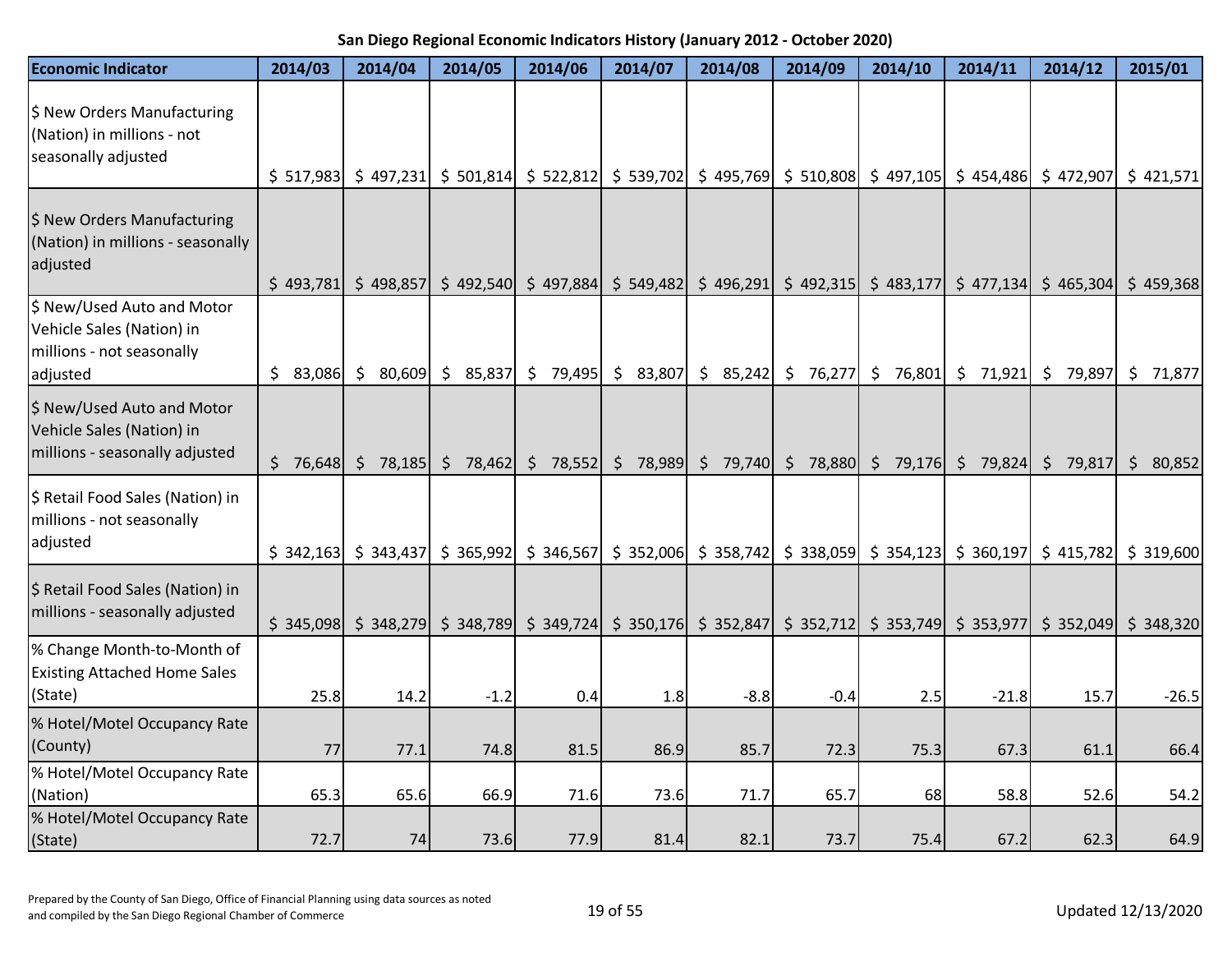| San Diego Regional Economic Indicators History (January 2012 - October 2020) |  |  |
|------------------------------------------------------------------------------|--|--|
|------------------------------------------------------------------------------|--|--|

| <b>Economic Indicator</b>                                    | 2014/03          | 2014/04   | 2014/05          | 2014/06   | 2014/07          | 2014/08   | 2014/09          | 2014/10   | 2014/11          | 2014/12   | 2015/01          |
|--------------------------------------------------------------|------------------|-----------|------------------|-----------|------------------|-----------|------------------|-----------|------------------|-----------|------------------|
| % Mortgage Rate (Nation)                                     | 4.69             | 4.7       | 4.55             | 4.52      | 4.51             | 4.5       | 4.47             | 4.51      | 4.42             | 4.37      | 4.24             |
| % Unemployment Rate<br>(County) - not seasonally<br>adjusted | $\overline{7}$   | 6.2       | 6.2              | 6.5       | 6.9              | 6.6       | 6.1              | $6 \mid$  | 5.9              | 5.4       | 5.8              |
| % Unemployment Rate (Nation)<br>- not seasonally adjusted    | 6.8              | 5.9       | 6.1              | 6.3       | 6.5              | 6.3       | 5.7              | 5.5       | 5.5              | 5.4       | 6.1              |
| % Unemployment Rate (Nation)<br>- seasonally adjusted        | 6.7              | 6.3       | 6.3              | 6.1       | 6.2              | 6.2       | 5.9              | 5.7       | 5.8              | 5.6       | 5.7              |
| % Unemployment Rate (State) -<br>not seasonally adjusted     | 8.2              | 7.3       | 7.2              | 7.5       | 8                | 7.6       | 7 <sup>1</sup>   | 6.9       | 6.9              | 6.6       | 7.2              |
| % Unemployment Rate (State) -<br>seasonally adjusted         | 7.9              | 7.8       | 7.7              | 7.5       | 7.4              | 7.3       | 7.2              | 7.1       | $\overline{7}$   | 6.9       | 6.8              |
| Consumer Confidence Index<br>(Nation)                        | 83.9             | 81.7      | 81.9             | 86.4      | 90.3             | 93.4      | 89.0             | 94.1      | 91.0             | 93.1      | 103.8            |
| Consumer Price Index - CPI<br>(Nation)                       | 236.293          | 237.072   | 237.900          | 238.343   | 238.250          | 237.852   | 238.031          | 237.433   | 236.151          | 234.812   | 233.707          |
| Consumer Price Index - CPI<br>(State)                        | not<br>available | 245.9     | not<br>available | 247.2     | not<br>available | 247.3     | not<br>available | 247.5     | not<br>available | 244.8     | not<br>available |
| Dow (Nation)                                                 | 16,457.66        | 16,580.84 | 16,717.17        | 16,826.60 | 16,563.30        | 17,098.45 | 17,042.90        | 17,390.52 | 17,828.24        | 17,823.07 | 17,164.95        |
| Index of Leading Indicators<br>(County)                      | 128.6            | 127.9     | 127.5            | 127.7     | 128.0            | 128.3     | 129.0            | 129.7     | 131.4            | 132.4     | 134.2            |
| Index of Leading Indicators<br>(Nation)                      | 81.7             | 81.9      | 82.4             | 94.9      | 95.9             | 96.0      | 96.6             | 97.2      | 97.7             | 98.1      | 98.3             |
| Nasdaq Index                                                 | 4,198.99         | 4,114.56  | 4,242.62         | 4,408.18  | 4,369.77         | 4,580.27  | 4,493.39         | 4,630.74  | 4,791.63         | 4,736.05  | 4,635.24         |

Prepared by the County of San Diego, Office of Financial Planning using data sources as noted and compiled by the San Diego, British, Since of Thiming and Sources as noted<br>and compiled by the San Diego Regional Chamber of Commerce 20 of 55 Updated 12/13/2020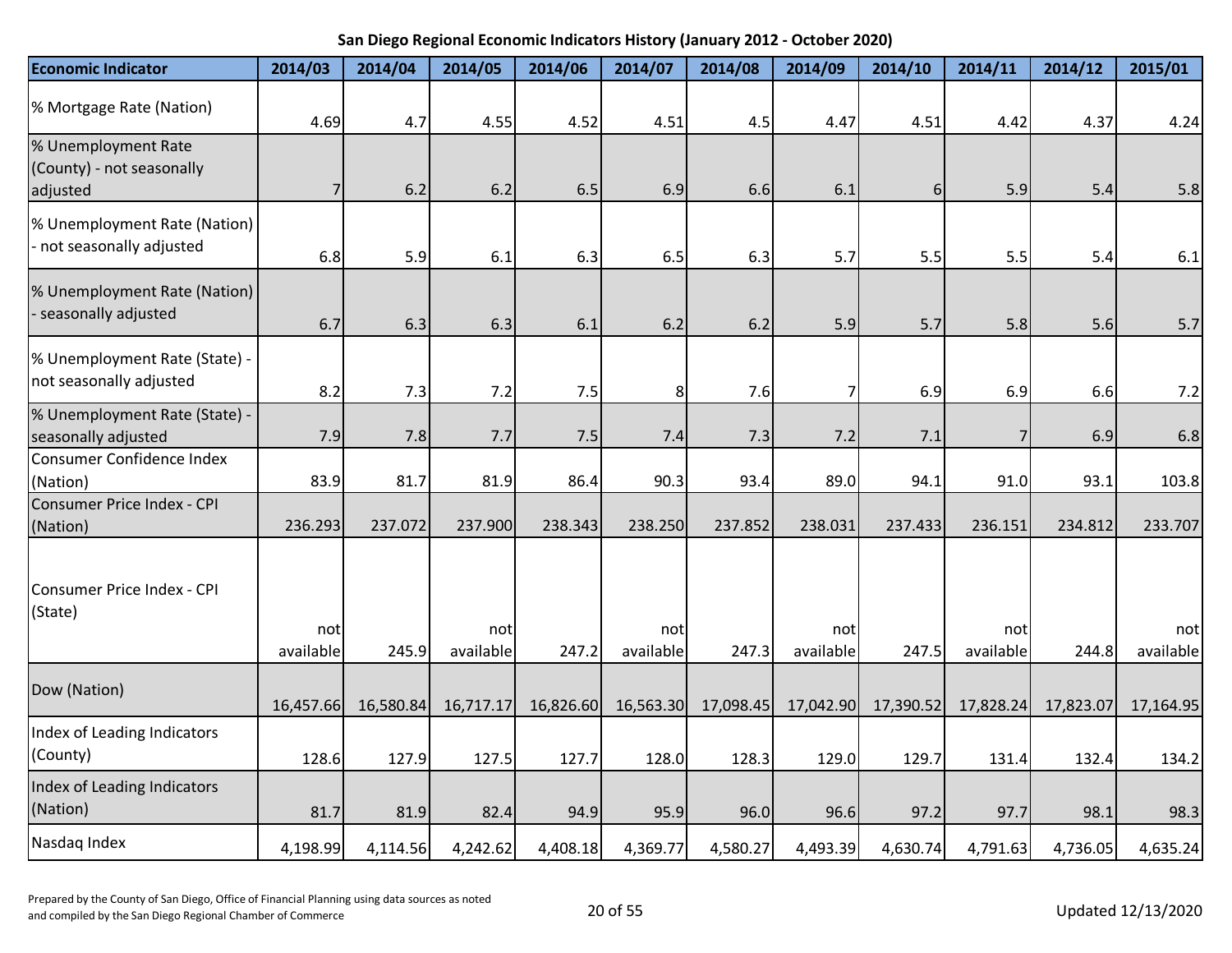| <b>Economic Indicator</b>                                                            | 2015/02   | 2015/03   | 2015/04   | 2015/05   | 2015/06   | 2015/07   | 2015/08   | 2015/09   | 2015/10   | 2015/11   | 2015/12   |
|--------------------------------------------------------------------------------------|-----------|-----------|-----------|-----------|-----------|-----------|-----------|-----------|-----------|-----------|-----------|
| # Airport Arrivals (County)                                                          | 674,515   | 828,174   | 827,442   | 855,543   | 891,982   | 975,541   | 925,984   | 813,575   | 871,789   | 809,048   | 834,274   |
| # Bankruptcy Filings in San<br><b>Diego County</b>                                   | 701       | 870       | 787       | 729       | 736       | 727       | 622       | 606       | 673       | 704       | 535       |
| # Days on Market (average) -<br>Existing attached home sales -                       |           |           |           |           |           |           |           |           |           |           |           |
| (County)                                                                             | 51        | 42        | 39        | 33        | 32        | 34        | 34        | 35        | 36        | 38        | 36        |
| # Days on Market (average) -<br>Existing single family home<br>sales - (County)      | 51        | 43        | 40        | 39        | 36        | 35        | 33        | 37        | 41        | 40        | 42        |
| # Durable Good Manufacturing<br>Employment (County) in<br>thousands - not seasonally |           |           |           |           |           |           |           |           |           |           |           |
| adjusted                                                                             | 79.2      | 79.6      | 79.3      | 79.5      | 80.1      | 80.8      | 81.2      | 81.1      | 81.1      | 81.2      | 81.4      |
| # Durable Good Manufacturing<br>Employment (Nation) in<br>thousands - not seasonally |           |           |           |           |           |           |           |           |           |           |           |
| adjusted                                                                             | 7,721     | 7,744     | 7,748     | 7,775     | 7,825     | 7,801     | 7,807     | 7,777     | 7,765     | 7,752     | 7,758     |
| # Durable Good Manufacturing<br>Employment (State) in<br>thousands - not seasonally  |           |           |           |           |           |           |           |           |           |           |           |
| adjusted                                                                             | 812.6     | 814.1     | 815.1     | 818.1     | 823.4     | 828.5     | 829.7     | 827.6     | 826.0     | 824.5     | 825.9     |
| # Employment (County) -<br>seasonally adjusted                                       | 1,367,300 | 1,370,600 | 1,371,100 | 1,378,700 | 1,380,400 | 1,389,500 | 1,392,900 | 1,395,900 | 1,399,900 | 1,402,300 | 1,403,200 |
| # Employment (Nation) in<br>thousands - seasonally adjusted                          | 140,839   | 140,910   | 141,194   | 141,525   | 141,669   | 142,001   | 142,126   | 142,281   | 142,587   | 142,824   | 143,097   |
| # Employment (State) in<br>thousands - seasonally adjusted                           | 15,851.6  | 15,894.7  | 15,914.7  | 15,963.4  | 16,001.6  | 16,084.7  | 16,139.5  | 16,165.2  | 16,228.0  | 16,255.1  | 16,287.7  |
| # Existing Attached Home Sales<br>(County)                                           | 749       | 994       | 1,141     | 1,116     | 1,297     | 1,272     | 1,127     | 1,097     | 993       | 803       | 1,085     |
| # Existing Attached Home Sales<br>(Nation)                                           | 550,000   | 610,000   | 610,000   | 610,000   | 640,000   | 620,000   | 620,000   | 610,000   | 610,000   | 600,000   | 640,000   |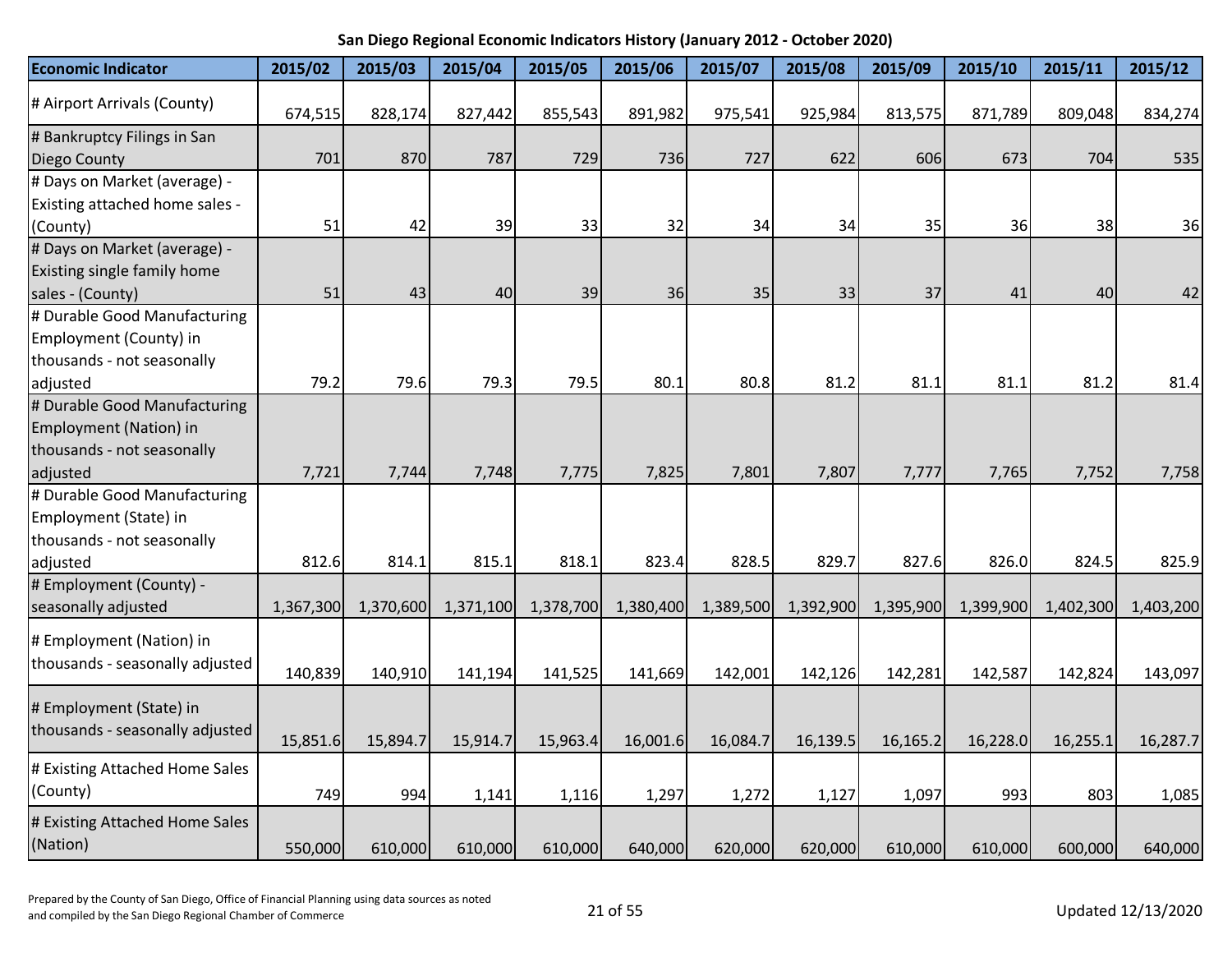| <b>Economic Indicator</b>                                    | 2015/02          |      | 2015/03          | 2015/04   |            |         | 2015/05          | 2015/06          |                | 2015/07    |         | 2015/08    |                     | 2015/09    |         | 2015/10   |         | 2015/11      | 2015/12     |
|--------------------------------------------------------------|------------------|------|------------------|-----------|------------|---------|------------------|------------------|----------------|------------|---------|------------|---------------------|------------|---------|-----------|---------|--------------|-------------|
| # Existing Single Family Home<br>Sales (County)              | 1,525            |      | 2,020            |           | 2,364      |         | 2,266            | 2,578            |                | 2,481      |         | 2,169      |                     | 1,978      |         | 1,917     |         | 1,522        | 1,997       |
| # Existing Single Family Home<br>Sales (Nation)              | 4,420,000        |      | 4,640,000        | 4,530,000 |            |         | 4,680,000        | 4,770,000        |                | 4,860,000  |         | 4,670,000  |                     | 4,830,000  |         | 4,680,000 |         | 4,260,000    | 4,810,000   |
| # Existing Single Family Home<br>Sales (State)               | 368,400          |      | 391,440          | 430,030   |            |         | 423,700          | 441,450          |                | 438,230    |         | 429,900    |                     | 422,360    |         | 410,310   |         | 375,850      | 413,700     |
| # Foreclosures (Trustee's<br>Deeds) in San Diego County      |                  | 143  | 121              |           | 209        |         | 112              | 138              |                | 145        |         | 133        |                     | 139        |         | 167       |         | 185          | 205         |
| # of Border Crossings                                        | 3,813,161        |      | 4,292,714        | 4,294,969 |            |         | 4,448,134        | 4,303,166        |                | 4,632,541  |         | 4,603,803  |                     | 4,155,081  |         | 4,402,236 |         | 4,337,508    | 4,542,261   |
| # Privately Owned Housing<br>Units (County)                  |                  | 621  | 863              |           | 1,010      |         | 1,046            | 1,015            |                | 506        |         | 366        |                     | 396        |         | 862       |         | 880          | 884         |
| # Privately Owned Housing<br>Units (Nation)                  |                  | 78.6 | 92.5             |           | 106.0      |         | 111.9            | 134.8            |                | 103.2      |         | 98.4       |                     | 98.3       |         | 99.3      |         | 91.0         | 97.5        |
| # Privately Owned Housing<br>Units (State)                   | 7,199            |      | 9,207            |           | 8,472      |         | 7,745            | 11,503           |                | 8,553      |         | 6,939      |                     | 7,976      |         | 6,038     |         | 8,553        | 8,114       |
| \$ Average Gas Price for<br>Unleaded Premium (Nation)        | \$<br>2.594      |      | \$<br>2.829      | \$        | 2.845      | $\zeta$ | 3.087            | \$<br>3.170      | $\zeta$        | 3.172      | $\zeta$ | 3.030      | \$                  | 2.790      | $\zeta$ | 2.718     | $\zeta$ | 2.611        | \$<br>2.509 |
| \$ Average Gas Price for<br>Unleaded Premium (State)         | $\zeta$<br>2.927 |      | 3.564<br>$\zeta$ | \$        | $3.436$ \$ |         | $3.983 \mid \xi$ | 3.775            | $\ddot{\zeta}$ | 4.005 \$   |         | 3.785      | $\ddot{\mathsf{S}}$ | $3.358$ \$ |         | 3.125     | $\zeta$ | $3.001 \div$ | 2.957       |
| \$ Average Gas Price for<br>Unleaded Regular (County)        | \$<br>2.835      |      | \$<br>3.434      | \$        | 3.255      | \$      | 3.889            | \$<br>3.654      | \$             | 4.809      | \$      | 3.728      | \$                  | 3.193      | \$      | 2.925     | \$      | 2.877        | \$<br>2.723 |
| \$ Average Gas Price for<br><b>Unleaded Regular (Nation)</b> | \$<br>$2.216$ \$ |      | 2.464            | \$        | $2.469$ \$ |         | $2.718$ \$       | $2.802 \mid \xi$ |                | $2.794$ \$ |         | $2.636$ \$ |                     | $2.365$ \$ |         | 2.290     | $\zeta$ | 2.158        | \$<br>2.038 |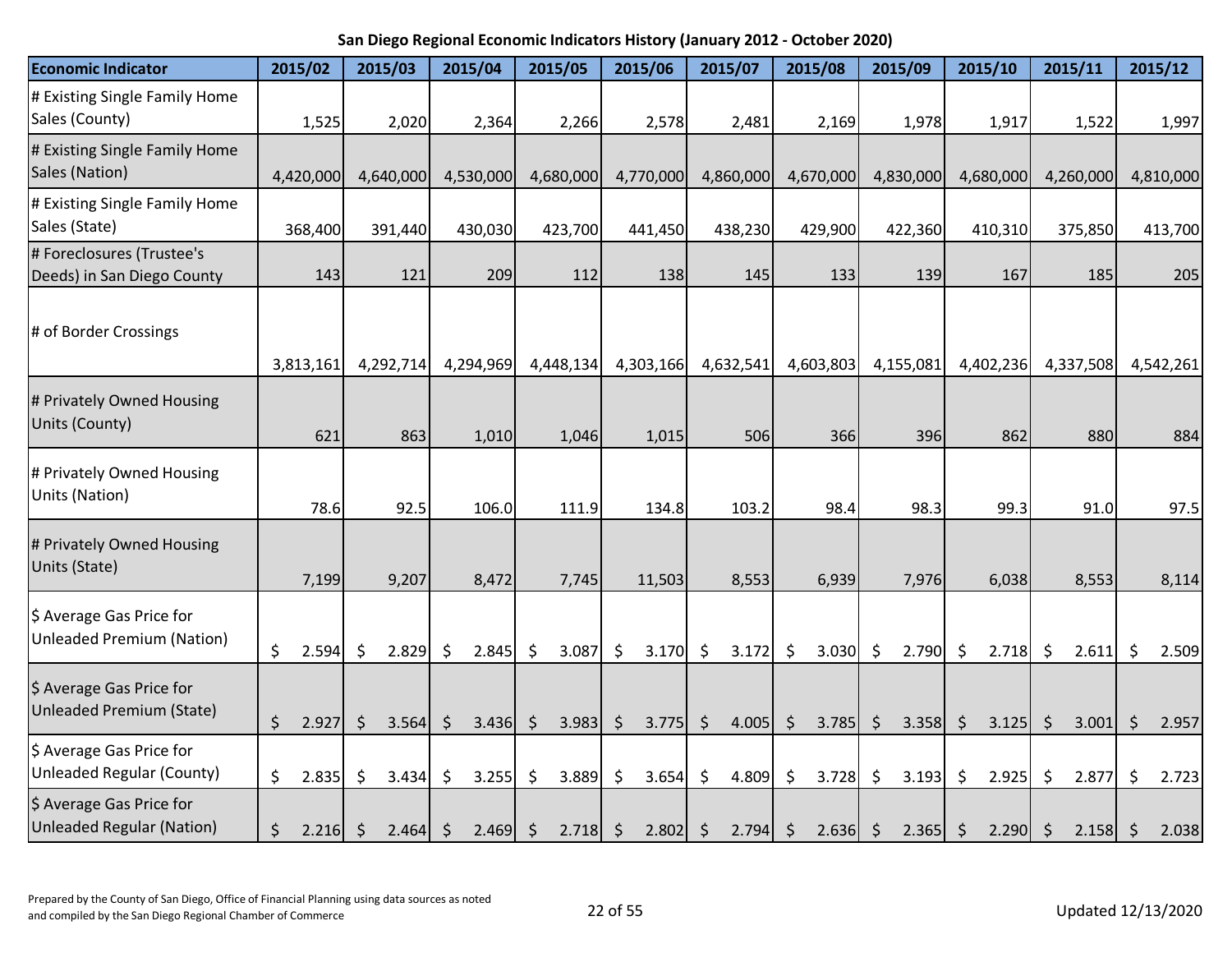| <b>Economic Indicator</b>                                                           |    | 2015/02   |    | 2015/03 |      | 2015/04 |         | 2015/05                                                                                                                                                                                               |         | 2015/06 | 2015/07                                                                                                       | 2015/08     |         | 2015/09 |                    | 2015/10   |    | 2015/11                                                                                                                                                                                    | 2015/12     |
|-------------------------------------------------------------------------------------|----|-----------|----|---------|------|---------|---------|-------------------------------------------------------------------------------------------------------------------------------------------------------------------------------------------------------|---------|---------|---------------------------------------------------------------------------------------------------------------|-------------|---------|---------|--------------------|-----------|----|--------------------------------------------------------------------------------------------------------------------------------------------------------------------------------------------|-------------|
| \$ Average Gas Price for<br><b>Unleaded Regular (SoCal)</b>                         | \$ | 2.837     | \$ | 3.432   | - \$ | 3.261   | $\zeta$ | 3.858                                                                                                                                                                                                 | \$      | 3.647   | \$<br>4.767                                                                                                   | \$<br>3.750 | $\zeta$ | 3.330   | $\ddot{\varsigma}$ | 3.011     | \$ | 2.916                                                                                                                                                                                      | \$<br>2.736 |
| \$ Average Gas Price for<br><b>Unleaded Regular (State)</b>                         | Ś  | 2.706     | Ŝ. | 3.338   |      | 3.210   | $\zeta$ | 3.752                                                                                                                                                                                                 | $\zeta$ | 3.545   | \$<br>3.755                                                                                                   | \$<br>3.540 | $\zeta$ | 3.122   | $\zeta$            | 2.893     | Ŝ. | 2.766                                                                                                                                                                                      | \$<br>2.724 |
| \$ Average Sales Price of Existing<br><b>Single Family Homes (County)</b>           |    |           |    |         |      |         |         | $\frac{1}{5}$ 660,553 $\frac{1}{5}$ 685,020 $\frac{1}{5}$ 653,399 $\frac{1}{5}$ 689,652                                                                                                               |         |         | $$684,793$ $$671,986$ $$677,381$                                                                              |             |         |         |                    |           |    | $\frac{1}{2}$ 673,058 $\frac{1}{2}$ 648,324 $\frac{1}{2}$ 695,815                                                                                                                          | \$680,765   |
| \$ Durable Goods Manufacturing<br>(Nation) in millions - not<br>seasonally adjusted |    | \$213,414 |    |         |      |         |         | $\vert$ \$ 252,719 \, \$ 232,878 \, \$ 229,817                                                                                                                                                        |         |         | $\vert$ \$ 252,781 \cdot \$ 221,216 \cdot \$ 236,179 \cdot \$ 246,850 \cdot \$ 235,611 \cdot \$               |             |         |         |                    |           |    | \$220,063                                                                                                                                                                                  | \$224,515   |
| \$ Durable Goods Manufacturing<br>(Nation) in millions - seasonally<br>adjusted     |    | \$229,432 |    |         |      |         |         |                                                                                                                                                                                                       |         |         |                                                                                                               |             |         |         |                    |           |    | $\binom{234,679}{5}$ $\binom{232,554}{5}$ $\binom{230,762}{5}$ $\binom{232,446}{5}$ $\binom{233,789}{5}$ $\binom{232,652}{5}$ $\binom{232,296}{5}$ $\binom{29,581}{5}$ $\binom{29,819}{5}$ | \$224,001   |
| \$ Median Price Existing<br><b>Attached Home (County)</b>                           |    |           |    |         |      |         |         | $\frac{1}{2}$ 335,000 $\frac{1}{2}$ 346,000 $\frac{1}{2}$ 337,250 $\frac{1}{2}$ 348,000                                                                                                               |         |         | $\frac{1}{2}$ 350,000 $\frac{1}{2}$ 339,500 $\frac{1}{2}$ 347,000 $\frac{1}{2}$ 340,000 $\frac{1}{2}$ 350,000 |             |         |         |                    |           |    | $$340,000 \$352,000$                                                                                                                                                                       |             |
| \$ Median Price Existing<br><b>Attached Home (Nation)</b>                           |    | \$189,200 |    |         |      |         |         | $\frac{1}{2}$ 200,400 $\frac{1}{2}$ 209,100 $\frac{1}{2}$ 216,700 $\frac{1}{2}$ 224,400 $\frac{1}{2}$ 219,400 $\frac{1}{2}$ 217,100 $\frac{1}{2}$ 209,400                                             |         |         |                                                                                                               |             |         |         |                    | \$207,400 |    | \$210,400                                                                                                                                                                                  | \$210,100   |
| \$ Median Price Existing<br><b>Attached Home (State)</b>                            |    |           |    |         |      |         |         |                                                                                                                                                                                                       |         |         |                                                                                                               |             |         |         |                    |           |    | \$ 367,480 \$ 381,250 \$ 381,340 \$ 389,880 \$ 393,900 \$ 389,260 \$ 391,652 \$ 388,740 \$ 390,850 \$ 396,740 \$ 393,510                                                                   |             |
| \$ Median Price Existing Single<br>Family Home (County)                             |    |           |    |         |      |         |         |                                                                                                                                                                                                       |         |         |                                                                                                               |             |         |         |                    |           |    | \$ 495,000 \$ 515,000 \$ 517,000 \$ 525,000 \$ 544,500 \$ 549,000 \$ 535,000 \$ 525,000 \$ 520,000 \$ 531,500 \$ 532,000                                                                   |             |
| \$ Median Price Existing Single<br><b>Family Home (Nation)</b>                      |    |           |    |         |      |         |         |                                                                                                                                                                                                       |         |         |                                                                                                               |             |         |         |                    |           |    | \$ 203,500 \$ 212,100 \$ 220,000 \$ 230,500 \$ 237,900 \$ 233,400 \$ 230,000 \$ 223,300 \$ 220,600 \$ 221,400 \$ 224,900                                                                   |             |
| \$ Median Price Existing Single<br>Family Home (State)                              |    |           |    |         |      |         |         | $\frac{1}{2}$ 429,930 $\frac{1}{2}$ 464,640 $\frac{1}{2}$ 484,370 $\frac{1}{2}$ 489,190 $\frac{1}{2}$ 492,250 $\frac{1}{2}$ 490,780 $\frac{1}{2}$ 497,520 $\frac{1}{2}$ 484,670 $\frac{1}{2}$ 478,780 |         |         |                                                                                                               |             |         |         |                    |           |    | \$477,060                                                                                                                                                                                  | \$489,770   |
| \$ New Auto Sales (Nation) in<br>millions                                           | \$ |           |    |         |      |         |         |                                                                                                                                                                                                       |         |         |                                                                                                               |             |         |         |                    |           |    | $60,980$ \$ 59,825 \$ 73,305 \$ 70,517 \$ 74,341 \$ 71,417 \$ 74,999 \$ 76,094 \$ 70,394 \$ 69,848                                                                                         | \$65,942    |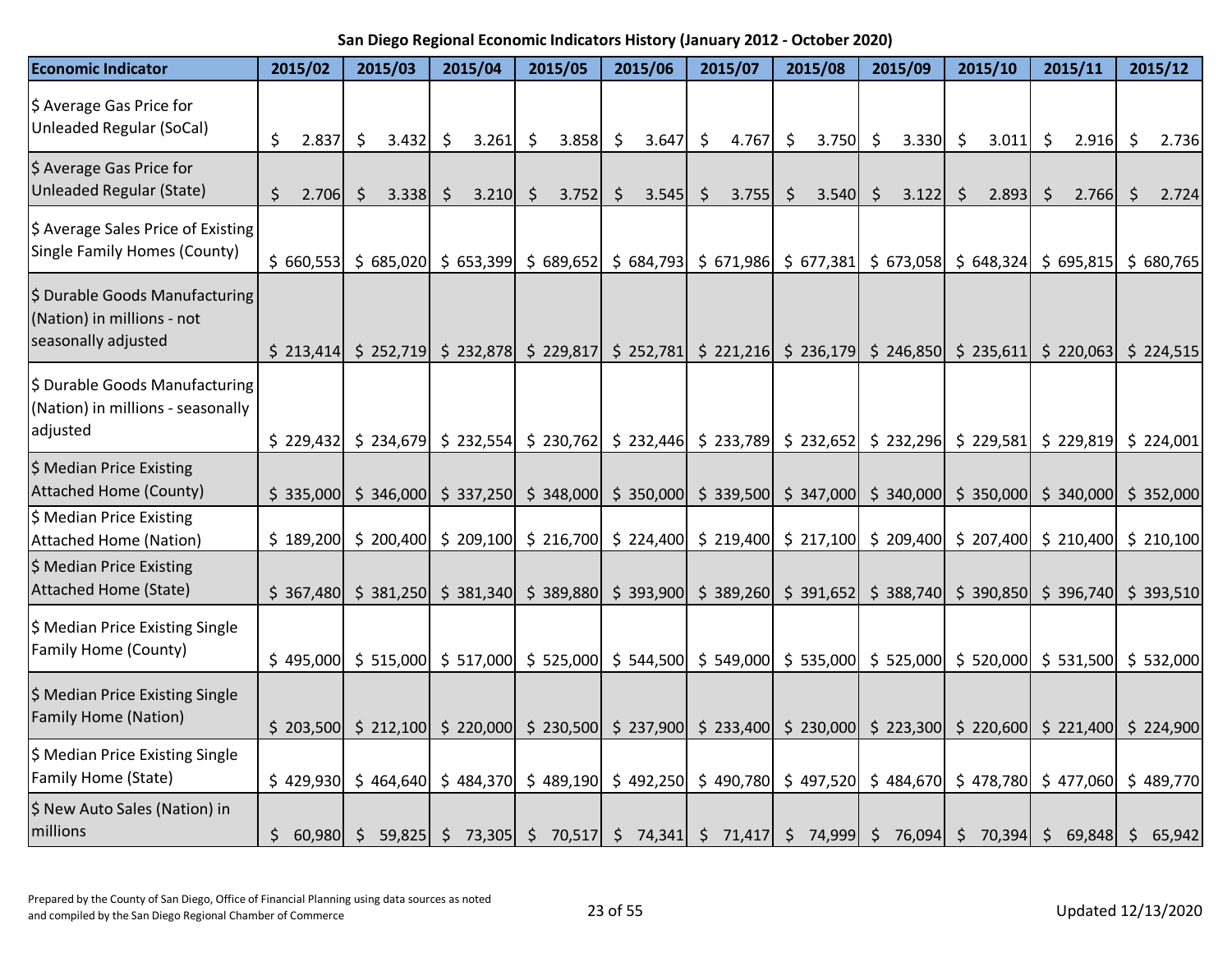| <b>Economic Indicator</b>                                                                        | 2015/02       | 2015/03  | 2015/04                                                                           | 2015/05  | 2015/06  | 2015/07 | 2015/08                                                                                                                                                                                                                     | 2015/09 | 2015/10  | 2015/11   | 2015/12           |
|--------------------------------------------------------------------------------------------------|---------------|----------|-----------------------------------------------------------------------------------|----------|----------|---------|-----------------------------------------------------------------------------------------------------------------------------------------------------------------------------------------------------------------------------|---------|----------|-----------|-------------------|
| \$ New Orders Manufacturing<br>(Nation) in millions - not<br>seasonally adjusted                 | \$424,342     |          | $\frac{1}{2}$ 489,792 $\frac{1}{2}$ 457,798 $\frac{1}{2}$ 451,968                 |          |          |         | $\frac{1}{2}$ 494,339 $\frac{1}{2}$ 449,673 $\frac{1}{2}$ 452,239 $\frac{1}{2}$ 463,452 $\frac{1}{2}$ 457,728 $\frac{1}{2}$ 431,728                                                                                         |         |          |           | \$444,847         |
| \$ New Orders Manufacturing<br>(Nation) in millions - seasonally<br>adjusted                     |               |          | $\frac{1}{2}$ 453,300 $\frac{1}{2}$ 460,761 $\frac{1}{2}$ 459,461                 |          |          |         | $\frac{1}{2}$ 450,741 $\frac{1}{2}$ 464,064 $\frac{1}{2}$ 459,887 $\frac{1}{2}$ 453,145 $\frac{1}{2}$ 445,211 $\frac{1}{2}$ 450,242                                                                                         |         |          | \$445,703 | \$439,237         |
| \$ New/Used Auto and Motor<br>Vehicle Sales (Nation) in<br>millions - not seasonally<br>adjusted | 72,863<br>\$. | \$88,803 | $\ddot{\mathsf{S}}$<br>86,083                                                     | \$89,874 | \$86,660 |         | $\frac{1}{2}$ 89,694 $\frac{1}{2}$ 90,183 $\frac{1}{2}$ 83,304                                                                                                                                                              |         | \$82,592 | \$76,888  | $\zeta$<br>86,011 |
| \$ New/Used Auto and Motor<br>Vehicle Sales (Nation) in<br>millions - seasonally adjusted        | \$79,371      |          | $\begin{bmatrix} 5 & 82,761 & 5 & 83,333 & 5 & 84,152 & 5 & 84,054 \end{bmatrix}$ |          |          |         | $\begin{bmatrix} 5 & 83.983 \end{bmatrix}$ $\begin{bmatrix} 5 & 84.758 \end{bmatrix}$ $\begin{bmatrix} 5 & 85.265 \end{bmatrix}$ $\begin{bmatrix} 5 & 84.884 \end{bmatrix}$                                                 |         |          | \$85,336  | \$85,075          |
| \$ Retail Food Sales (Nation) in<br>millions - not seasonally<br>adjusted                        | \$308,551     |          |                                                                                   |          |          |         | $\frac{1}{2}$ 349,551 $\frac{1}{2}$ 345,965 $\frac{1}{2}$ 367,361 $\frac{1}{2}$ 355,194 $\frac{1}{2}$ 361,777 $\frac{1}{2}$ 360,007 $\frac{1}{2}$ 342,010 $\frac{1}{2}$ 356,193 $\frac{1}{2}$ 362,679 $\frac{1}{2}$ 426,487 |         |          |           |                   |
| \$ Retail Food Sales (Nation) in<br>millions - seasonally adjusted                               | \$348,684     |          |                                                                                   |          |          |         | \$ 351,483 \$ 351,829 \$ 354,469 \$ 355,214 \$ 358,442 \$ 357,866 \$ 355,950 \$ 355,225 \$ 356,236 \$ 358,426                                                                                                               |         |          |           |                   |
| % Change Month-to-Month of<br><b>Existing Attached Home Sales</b><br>(State)                     | 3.7           | 46       | 11.9                                                                              | 0.7      | 8.3      |         | $-12.4$                                                                                                                                                                                                                     | $-2$    | $-7.7$   | $-19.2$   | 25.1              |
| % Hotel/Motel Occupancy Rate<br>(County)                                                         | 78.4          | 80.5     | 79.8                                                                              | 76.1     | 83.3     | 86.4    | 83                                                                                                                                                                                                                          | 74.6    | 78       | 67.4      | 62.6              |
| % Hotel/Motel Occupancy Rate<br>(Nation)                                                         | 62.3          | 66.7     | 66.8                                                                              | 67.3     | 72.9     | 75.1    | 70.5                                                                                                                                                                                                                        | 67.7    | 68.8     | 59.3      | 53                |
| % Hotel/Motel Occupancy Rate<br>(State)                                                          | 73.7          | 76.1     | 75.4                                                                              | 75.1     | 80.2     | 82.9    | 80.7                                                                                                                                                                                                                        | 76.9    | 77.9     | 68.1      | 63.7              |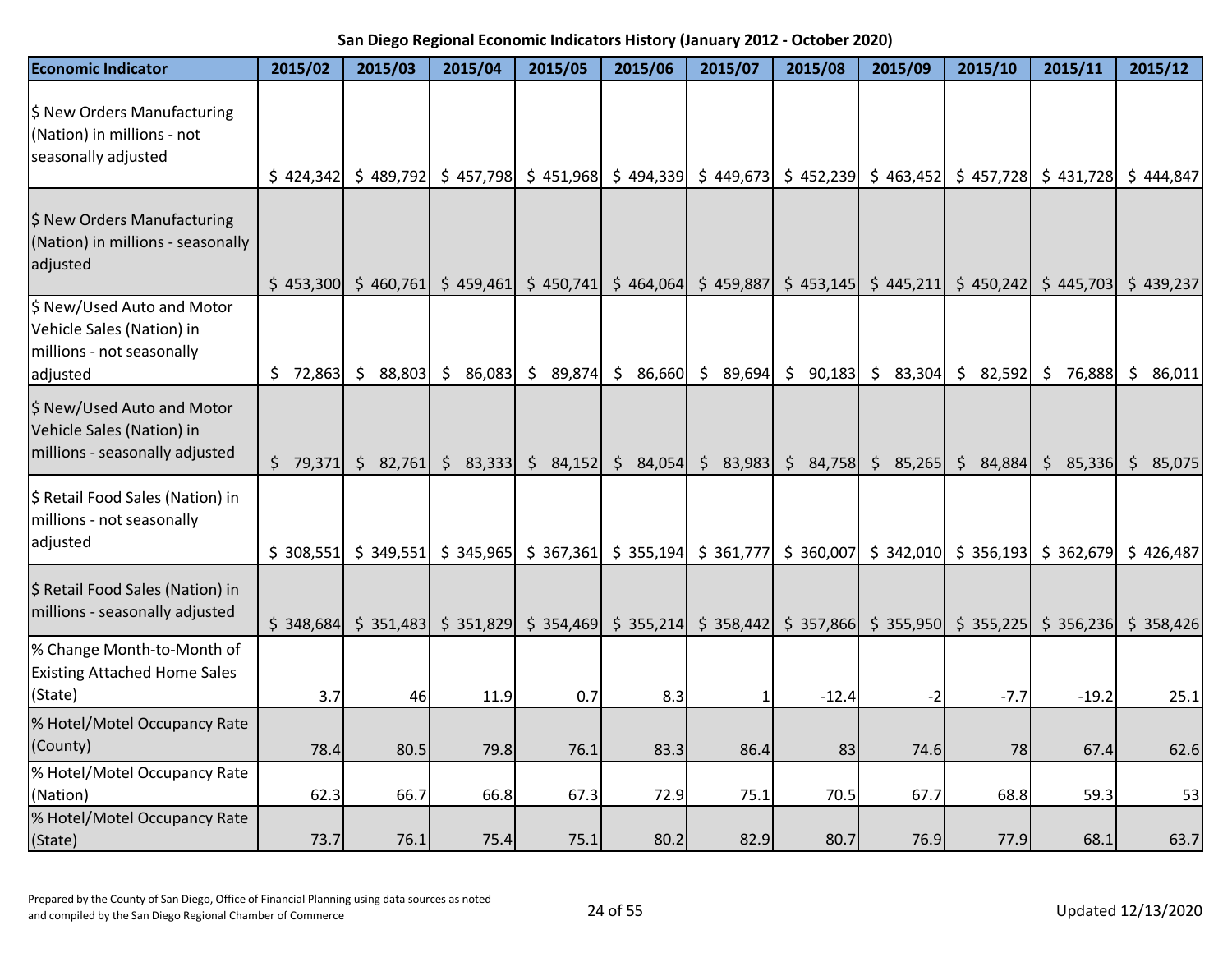| San Diego Regional Economic Indicators History (January 2012 - October 2020) |  |  |  |
|------------------------------------------------------------------------------|--|--|--|
|------------------------------------------------------------------------------|--|--|--|

| <b>Economic Indicator</b>                                    | 2015/02   | 2015/03          | 2015/04        | 2015/05          | 2015/06   | 2015/07          | 2015/08   | 2015/09          | 2015/10   | 2015/11          | 2015/12   |
|--------------------------------------------------------------|-----------|------------------|----------------|------------------|-----------|------------------|-----------|------------------|-----------|------------------|-----------|
| % Mortgage Rate (Nation)                                     | 4.08      | 4.12             | 4.11           | 4.07             | 4.2       | 4.38             | 4.38      | 4.34             | 4.29      | 4.25             | 4.36      |
| % Unemployment Rate<br>(County) - not seasonally<br>adjusted | 5.5       | 5.4              | 5 <sup>1</sup> | 5.1              | 5.3       | 5.6              | 5.2       | 4.9              | 5         | 4.9              | 4.7       |
| % Unemployment Rate (Nation)<br>- not seasonally adjusted    | 5.8       | 5.6              | 5.1            | 5.3              | 5.5       | 5.6              | 5.2       | 4.9              | 4.8       | 4.8              | 4.8       |
| % Unemployment Rate (Nation)<br>- seasonally adjusted        | 5.5       | 5.5              | 5.4            | 5.5              | 5.3       | 5.2              | 5.1       | 5                | 5         | 5                | 5         |
| % Unemployment Rate (State) -<br>not seasonally adjusted     | 6.8       | 6.6              | 6.1            | 6.1              | 6.3       | 6.5              | 6.1       | 5.7              | 5.7       | 5.7              | 5.6       |
| % Unemployment Rate (State) -<br>seasonally adjusted         | 6.7       | 6.6              | 6.5            | 6.4              | 6.2       | 6.1              | $6 \mid$  | 5.9              | 5.8       | 5.7              | 5.7       |
| Consumer Confidence Index<br>(Nation)                        | 98.8      | 101.4            | 94.3           | 95.4             | 99.8      | 91.0             | 101.3     | 102.6            | 99.1      | 92.6             | 96.3      |
| Consumer Price Index - CPI<br>(Nation)                       | 234.722   | 236.119          | 236.599        | 237.805          | 238.638   | 238.654          | 238.316   | 237.945          | 237.838   | 237.336          | 236.525   |
| Consumer Price Index - CPI<br>(State)                        | 246.2     | not<br>available | 248.6          | not<br>available | 250.4     | not<br>available | 251.3     | not<br>available | 251.3     | not<br>available | 250.7     |
| Dow (Nation)                                                 | 18,132.70 | 17,776.12        | 17,840.52      | 18,010.68        | 17,619.51 | 17,689.86        | 16,528.03 | 16,284.70        | 17,663.54 | 17,719.92        | 17,425.03 |
| Index of Leading Indicators<br>(County)                      | 135.9     | 138.0            | 139.2          | 139.8            | 140.3     | 139.7            | 138.8     | 138.3            | 138.5     | 139.4            | 139.0     |
| Index of Leading Indicators<br>(Nation)                      | 98.1      | 98.6             | 99.2           | 99.8             | 100.3     | 100.3            | 100.3     | 100.1            | 100.7     | 101.1            | 100.4     |
| Nasdaq Index                                                 | 4,963.53  | 4,900.88         | 4,941.42       | 5,070.03         | 4,986.87  | 5,128.28         | 4,812.71  | 4,620.16         | 5,053.75  | 5,108.67         | 5,007.41  |

Prepared by the County of San Diego, Office of Financial Planning using data sources as noted and compiled by the San Diego, British, Since of Thiminghaming asing data sources as noted<br>and compiled by the San Diego Regional Chamber of Commerce 25 of 55 Updated 12/13/2020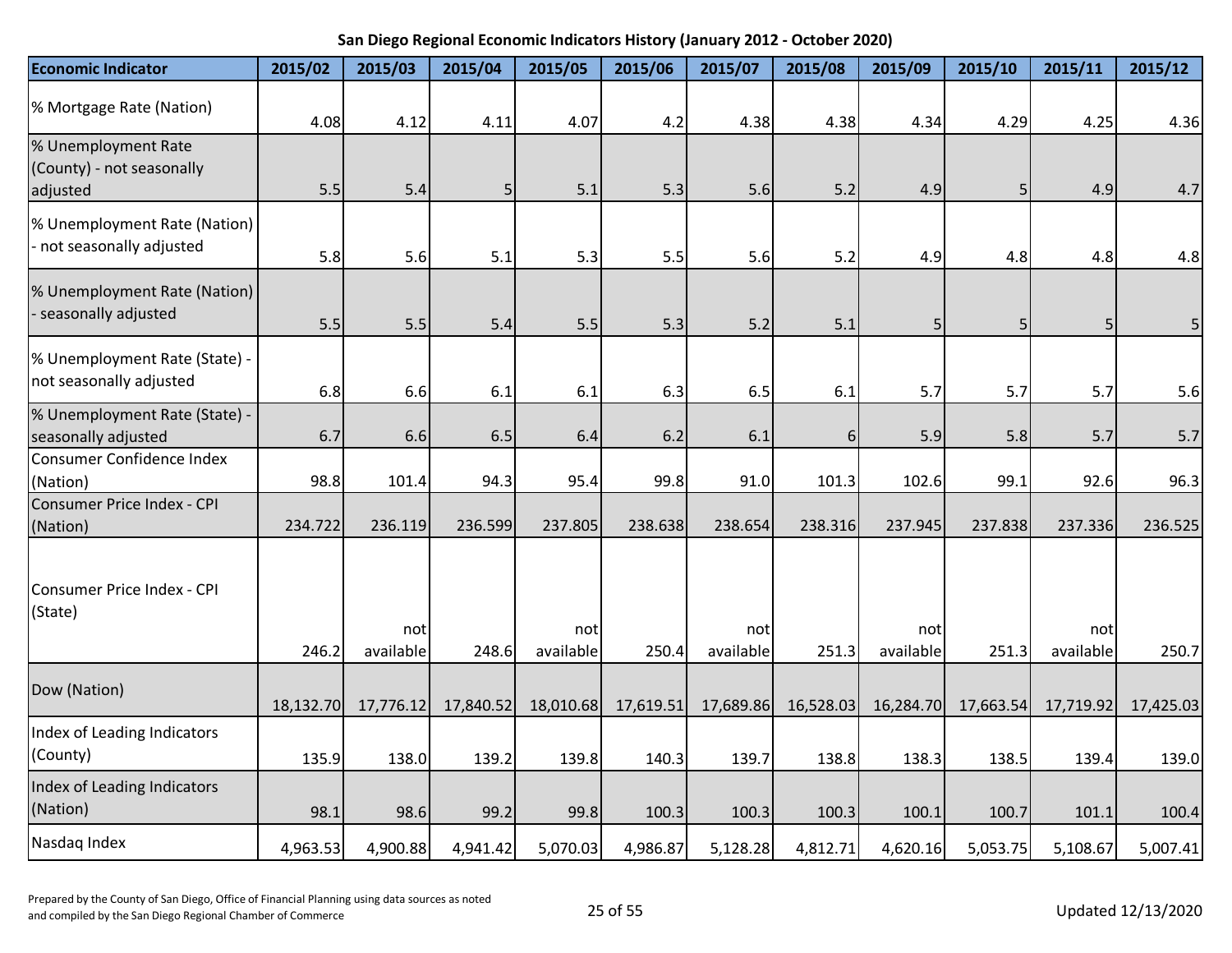| <b>Economic Indicator</b>                                                                        | 2016/01   | 2016/02   | 2016/03   | 2016/04   | 2016/05   | 2016/06   | 2016/07   | 2016/08   | 2016/09   | 2016/10   | 2016/11   |
|--------------------------------------------------------------------------------------------------|-----------|-----------|-----------|-----------|-----------|-----------|-----------|-----------|-----------|-----------|-----------|
| # Airport Arrivals (County)                                                                      | 773,437   | 731,473   | 863,725   | 837,445   | 873,137   | 903,301   | 975,162   | 944,705   | 859,497   | 883,094   | 843,679   |
| # Bankruptcy Filings in San<br>Diego County                                                      | 539       | 621       | 767       | 757       | 697       | 731       | 643       | 690       | 662       | 631       | 642       |
| # Days on Market (average) -<br>Existing attached home sales -<br>(County)                       | 41        | 35        | 30        | 26        | 29        | 26        | 24        | 26        | 29        | 32        | 29        |
| # Days on Market (average) -<br>Existing single family home<br>sales - (County)                  | 43        | 44        | 37        | 32        | 32        | 32        | 32        | 32        | 35        | 35        | 37        |
| # Durable Good Manufacturing<br>Employment (County) in<br>thousands - not seasonally<br>adjusted | 81.1      | 81.1      | 81.1      | 80.9      | 80.9      | 81.2      | 81.5      | 81.1      | 80.7      | 81.6      | 81.8      |
| # Durable Good Manufacturing<br>Employment (Nation) in<br>thousands - not seasonally<br>adjusted | 7,721     | 7,713     | 7,710     | 7,716     | 7,707     | 7,762     | 7,745     | 7,729     | 7,695     | 7,689     | 7,681     |
| # Durable Good Manufacturing<br>Employment (State) in<br>thousands - not seasonally<br>adjusted  | 821.2     | 823.2     | 822.4     | 821.4     | 820.7     | 824.4     | 828.1     | 826.6     | 823.3     | 821.9     | 822.5     |
| # Employment (County) -<br>seasonally adjusted                                                   | 1,405,200 | 1,410,500 | 1,407,700 | 1,416,100 | 1,418,900 | 1,414,800 | 1,426,600 | 1,429,000 | 1,431,600 | 1,434,400 | 1,436,700 |
| # Employment (Nation) in<br>thousands - seasonally adjusted                                      | 143,170   | 143,433   | 143,662   | 143,849   | 143,891   | 144,158   | 144,512   | 144,647   | 144,916   | 145,061   | 145,212   |
| # Employment (State) in<br>thousands - seasonally adjusted                                       | 16,312.9  | 16,359.9  | 16,336.6  | 16,426.6  | 16,445.4  | 16,427.2  | 16,518.3  | 16,531.0  | 16,559.2  | 16,592.1  | 16,617.1  |
| # Existing Attached Home Sales<br>(County)                                                       | 696       | 800       | 1,077     | 1,175     | 1,203     | 1,323     | 1,158     | 1,230     | 1,139     | 1,075     | 1,023     |
| # Existing Attached Home Sales<br>(Nation)                                                       | 620,000   | 580,000   | 600,000   | 610,000   | 620,000   | 630,000   | 570,000   | 620,000   | 620,000   | 610,000   | 670,000   |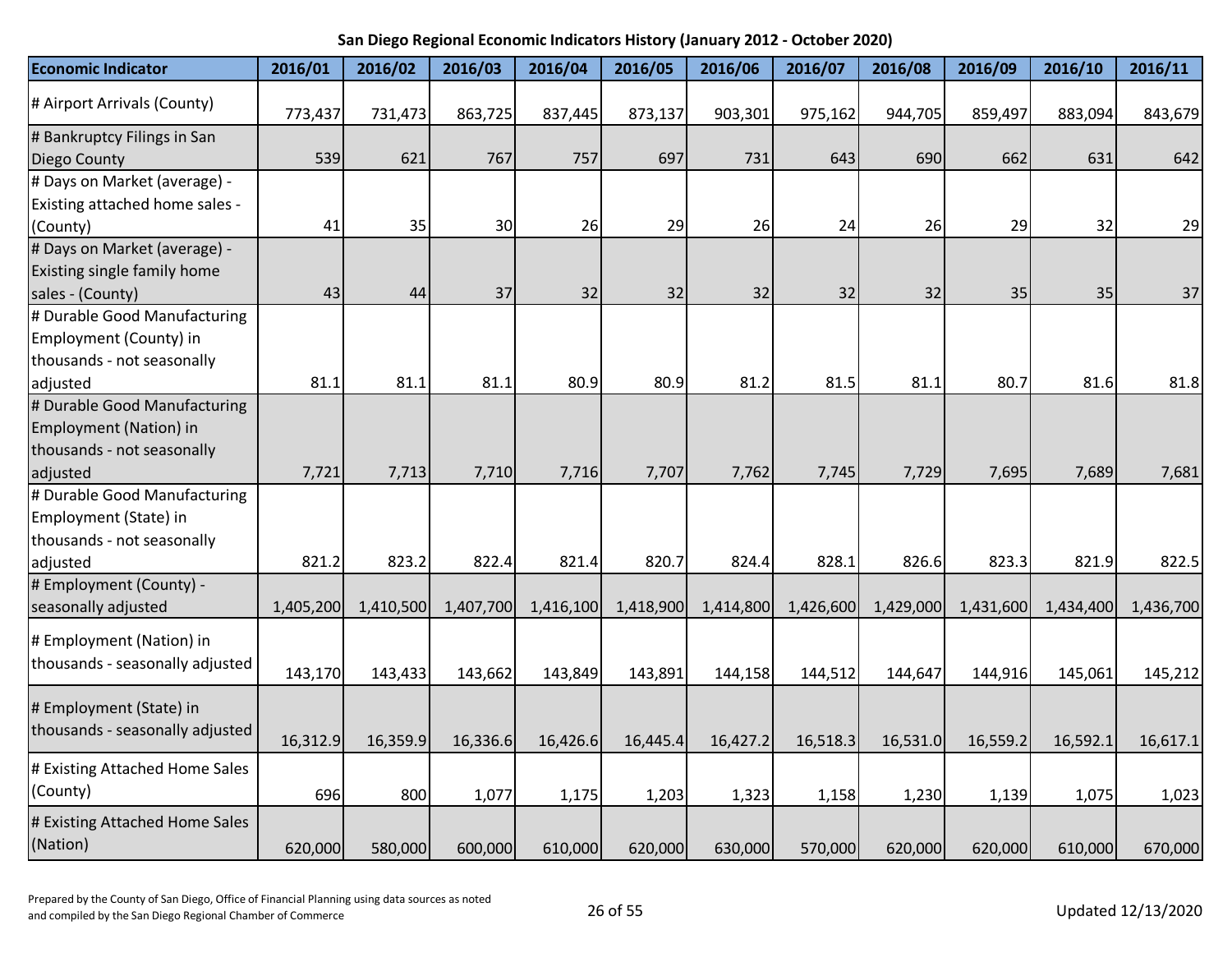| <b>Economic Indicator</b>                                    | 2016/01   |            | 2016/02                  | 2016/03          |         | 2016/04          | 2016/05     |         | 2016/06    | 2016/07     |         | 2016/08         |         | 2016/09   | 2016/10                | 2016/11     |
|--------------------------------------------------------------|-----------|------------|--------------------------|------------------|---------|------------------|-------------|---------|------------|-------------|---------|-----------------|---------|-----------|------------------------|-------------|
| # Existing Single Family Home<br>Sales (County)              |           | 1,348      | 1,439                    | 2,037            |         | 2,269            | 2,358       |         | 2,422      | 2,227       |         | 2,301           |         | 2,093     | 2,046                  | 1,953       |
| # Existing Single Family Home<br>Sales (Nation)              | 4,860,000 |            | 4,620,000                | 4,790,000        |         | 4,870,000        | 4,850,000   |         | 4,850,000  | 4,760,000   |         | 4,720,000       |         | 4,850,000 | 4,920,000              | 4,930,000   |
| # Existing Single Family Home<br>Sales (State)               |           | 402,220    | 381,770                  | 389,770          |         | 413,270          | 419,000     |         | 432,880    | 417,680     |         | 420,360         |         | 429,760   | 446,150                | 442,320     |
| # Foreclosures (Trustee's<br>Deeds) in San Diego County      |           | 108        | 109                      | 121              |         | 99               | 105         |         | 106        | 94          |         | 96              |         | 100       | 78                     | 93          |
| # of Border Crossings                                        | 4,214,111 |            | 4,035,978                | 4,355,474        |         | 4,258,212        | 4,439,215   |         | 4,231,962  | 4,637,932   |         | 4,545,903       |         | 4,195,121 | 4,626,328              | 4,312,765   |
| # Privately Owned Housing<br>Units (County)                  |           | 594        | 1,305                    | 447              |         | 955              | 1,016       |         | 1,075      | 399         |         | 1,285           |         | 478       | 889                    | 843         |
| # Privately Owned Housing<br>Units (Nation)                  |           | 76.2       | 86.3                     | 99.8             |         | 101.9            | 110.3       |         | 117.6      | 97.9        |         | 111.6           |         | 111.7     | 104.0                  | 94.5        |
| # Privately Owned Housing<br>Units (State)                   |           | 6,962      | 8,684                    | 7,634            |         | 7,925            | 10,242      |         | 8,987      | 6,063       |         | 9,223           |         | 8,355     | 8,274                  | 7,830       |
| \$ Average Gas Price for<br>Unleaded Premium (Nation)        | \$        | 2.424      | \$<br>2.242              | \$<br>2.421      | $\zeta$ | 2.566            | \$<br>2.724 | \$      | $2.816$ \$ | 2.708       | \$      | 2.649           | $\zeta$ | 2.698     | \$<br>2.734            | \$<br>2.685 |
| \$ Average Gas Price for<br>Unleaded Premium (State)         | \$        | 3.011      | $2.661 \;$ \$<br>$\zeta$ | $2.865$ \$       |         | $3.007$ \$       | 3.045       | $\zeta$ | $3.119$ \$ | 3.098       | $\zeta$ | $2.924 \mid$ \$ |         | 2.995     | \$<br>$3.050 \mid \xi$ | 2.982       |
| \$ Average Gas Price for<br>Unleaded Regular (County)        | \$        | 3.005      | \$<br>2.565              | \$<br>2.542      | \$      | 2.802            | \$<br>2.797 | \$      | 2.872      | \$<br>2.916 | \$      | 2.680           | \$      | 2.749     | \$<br>2.810            | \$<br>2.863 |
| \$ Average Gas Price for<br><b>Unleaded Regular (Nation)</b> | \$        | $1.949$ \$ | 1.764                    | \$<br>$1.969$ \$ |         | $2.113 \mid \xi$ | $2.268$ \$  |         | $2.366$ \$ | $2.239$ \$  |         | 2.178           | $\zeta$ | 2.219     | \$<br>2.249            | \$<br>2.182 |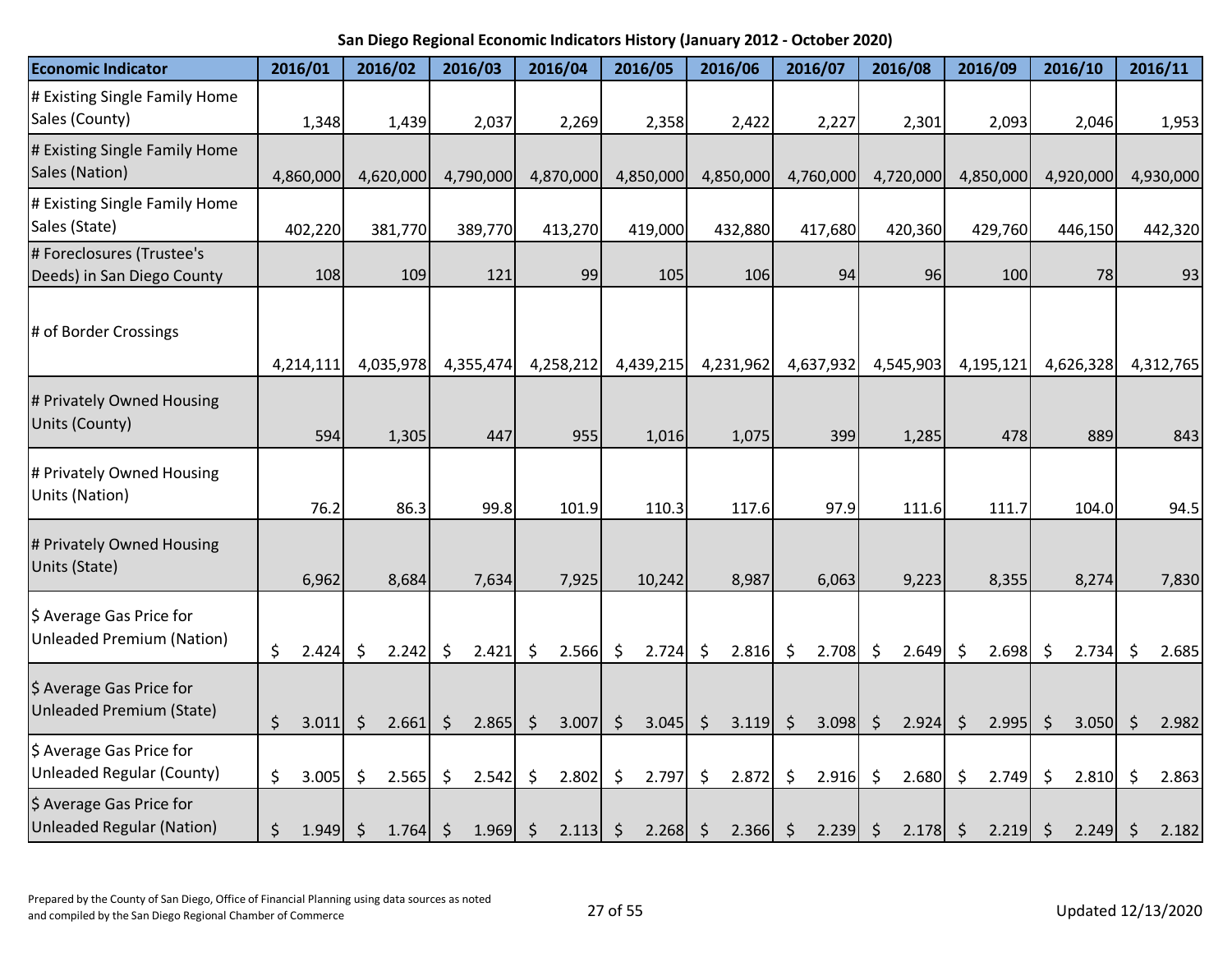| <b>Economic Indicator</b>                                                           | 2016/01     |                     | 2016/02                          |     | 2016/03 |         | 2016/04   |         | 2016/05 |         | 2016/06                                                                                                       |         | 2016/07 |         | 2016/08 |                    | 2016/09 | 2016/10                                                                                                                                                                                                                     | 2016/11     |
|-------------------------------------------------------------------------------------|-------------|---------------------|----------------------------------|-----|---------|---------|-----------|---------|---------|---------|---------------------------------------------------------------------------------------------------------------|---------|---------|---------|---------|--------------------|---------|-----------------------------------------------------------------------------------------------------------------------------------------------------------------------------------------------------------------------------|-------------|
| \$ Average Gas Price for<br><b>Unleaded Regular (SoCal)</b>                         | \$<br>2.979 | $\ddot{\mathsf{S}}$ | 2.551                            | -\$ | 2.563   | $\zeta$ | 2.839     | \$      | 2.835   | \$      | 2.890                                                                                                         | \$      | 2.945   | $\zeta$ | 2.687   | $\ddot{\varsigma}$ | 2.772   | \$<br>2.822                                                                                                                                                                                                                 | \$<br>2.861 |
| \$ Average Gas Price for<br><b>Unleaded Regular (State)</b>                         | \$<br>2.768 | $\zeta$             | 2.423                            | -\$ | 2.625   | $\zeta$ | 2.768     | $\zeta$ | 2.800   | $\zeta$ | 2.875                                                                                                         | $\zeta$ | 2.857   | \$      | 2.692   | $\zeta$            | 2.747   | \$<br>2.807                                                                                                                                                                                                                 | \$<br>2.732 |
| \$ Average Sales Price of Existing<br><b>Single Family Homes (County)</b>           |             |                     |                                  |     |         |         |           |         |         |         |                                                                                                               |         |         |         |         |                    |         | \$ 645,440 \$ 679,652 \$ 693,080 \$ 717,774 \$ 726,534 \$ 741,572 \$ 686,058 \$ 710,507 \$ 721,328 \$ 728,661 \$ 718,577                                                                                                    |             |
| \$ Durable Goods Manufacturing<br>(Nation) in millions - not<br>seasonally adjusted | \$199,137   |                     |                                  |     |         |         |           |         |         |         | $\vert$ \$ 219,057 \cdot \$ 245,645 \cdot \$ 222,121 \cdot \$ 225,313 \cdot \$ 244,921 \cdot \$               |         |         |         |         |                    |         | $\frac{1}{2}$ 205,512 $\frac{1}{2}$ 235,407 $\frac{1}{2}$ 241,959 $\frac{1}{2}$ 227,101                                                                                                                                     | \$218,982   |
| \$ Durable Goods Manufacturing<br>(Nation) in millions - seasonally<br>adjusted     | \$227,631   |                     |                                  |     |         |         |           |         |         |         |                                                                                                               |         |         |         |         |                    |         | $\frac{1}{2}$ 226,839 $\frac{1}{2}$ 224,761 $\frac{1}{2}$ 225,197 $\frac{1}{2}$ 223,611 $\frac{1}{2}$ 224,595 $\frac{1}{2}$ 224,902 $\frac{1}{2}$ 224,453 $\frac{1}{2}$ 226,404 $\frac{1}{2}$ 225,416 $\frac{1}{2}$ 225,391 |             |
| \$ Median Price Existing<br><b>Attached Home (County)</b>                           |             |                     | $$351,450$ $$350,000$ $$360,000$ |     |         |         | \$360,000 |         |         |         | $\frac{1}{2}$ 375,000 $\frac{1}{2}$ 377,000 $\frac{1}{2}$ 379,500 $\frac{1}{2}$ 375,000 $\frac{1}{2}$ 370,495 |         |         |         |         |                    |         | $$381,000$ $$365,000$                                                                                                                                                                                                       |             |
| \$ Median Price Existing<br><b>Attached Home (Nation)</b>                           | \$204,800   |                     |                                  |     |         |         |           |         |         |         |                                                                                                               |         |         |         |         |                    |         | $\frac{1}{2}$ 199,800 $\frac{1}{2}$ 208,100 $\frac{1}{2}$ 222,200 $\frac{1}{2}$ 227,700 $\frac{1}{2}$ 231,000 $\frac{1}{2}$ 227,800 $\frac{1}{2}$ 225,400 $\frac{1}{2}$ 222,200 $\frac{1}{2}$ 221,600                       | \$222,800   |
| \$ Median Price Existing<br><b>Attached Home (State)</b>                            |             |                     |                                  |     |         |         |           |         |         |         |                                                                                                               |         |         |         |         |                    |         | \$ 380,110 \$ 387,370 \$ 400,170 \$ 409,410 \$ 411,120 \$ 413,110 \$ 421,830 \$ 419,260 \$ 415,540 \$ 419,820 \$ 416,860                                                                                                    |             |
| \$ Median Price Existing Single<br>Family Home (County)                             |             |                     |                                  |     |         |         |           |         |         |         |                                                                                                               |         |         |         |         |                    |         | \$ 50,000 \$ 524,000 \$ 547,500 \$ 560,000 \$ 567,125 \$ 563,000 \$ 560,000 \$ 563,000 \$ 565,000 \$ 578,500 \$ 559,000                                                                                                     |             |
| \$ Median Price Existing Single<br><b>Family Home (Nation)</b>                      |             |                     |                                  |     |         |         |           |         |         |         |                                                                                                               |         |         |         |         |                    |         | \$ 214,800 \$ 213,600 \$ 221,400 \$ 232,000 \$ 240,300 \$ 249,800 \$ 245,100 \$ 241,900 \$ 235,200 \$ 235,600 \$ 23,600                                                                                                     |             |
| \$ Median Price Existing Single<br>Family Home (State)                              |             |                     |                                  |     |         |         |           |         |         |         |                                                                                                               |         |         |         |         |                    |         | \$ 467,160 \$ 444,780 \$ 484,120 \$ 509,240 \$ 519,930 \$ 518,980 \$ 511,420 \$ 527,490 \$ 516,450 \$ 513,520 \$ 502,490                                                                                                    |             |
| \$ New Auto Sales (Nation) in<br>millions                                           |             |                     |                                  |     |         |         |           |         |         |         |                                                                                                               |         |         |         |         |                    |         | \$ 74,458 \$ 62,088 \$ 67,293 \$ 75,634 \$ 73,262 \$ 74,790 \$ 73,432 \$ 76,097 \$ 79,798 \$ 73,357                                                                                                                         | \$70,907    |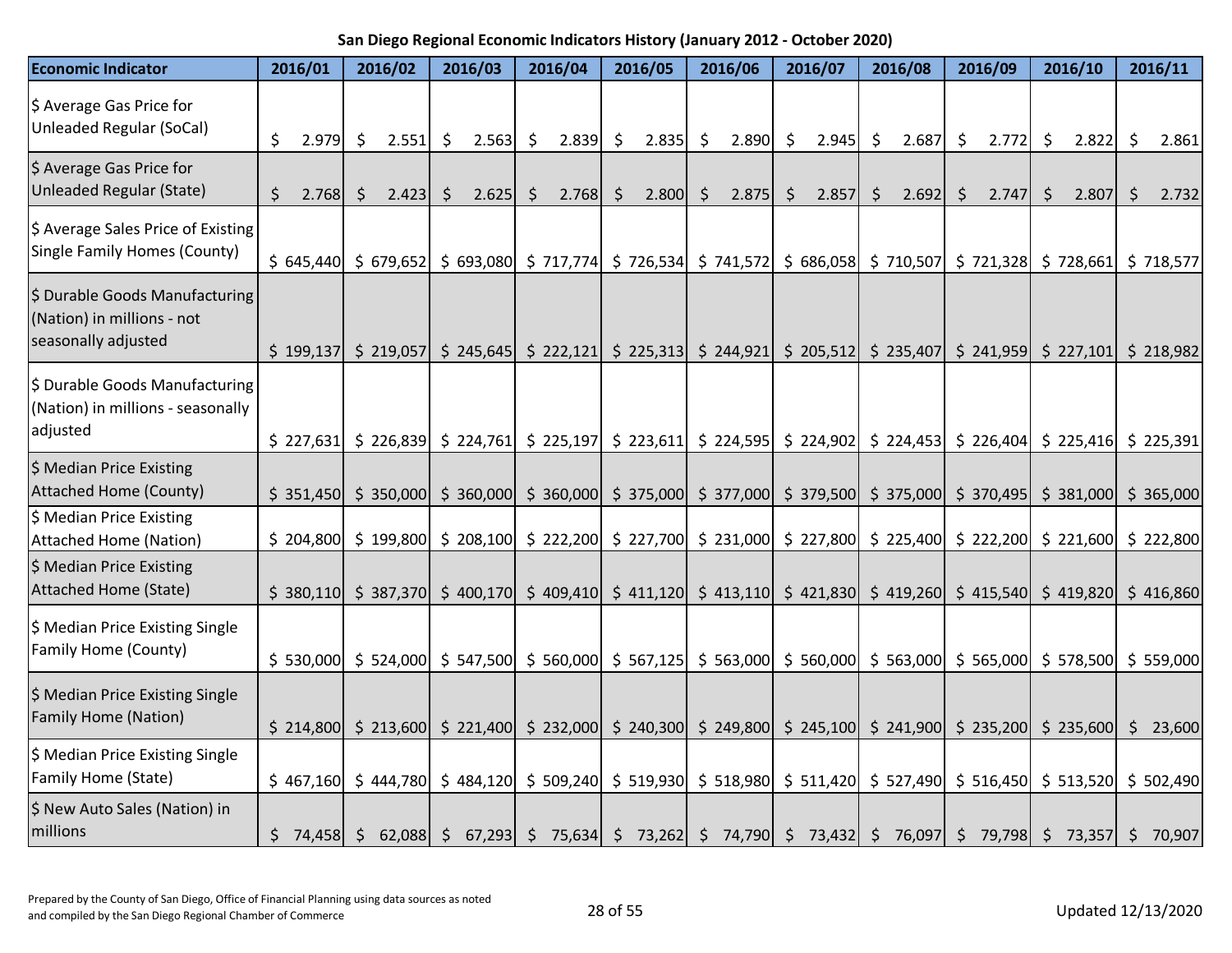| <b>Economic Indicator</b>                                                                        | 2016/01  | 2016/02                                              | 2016/03   | 2016/04                                   | 2016/05  | 2016/06                                                                                                                                                                                                                     | 2016/07                                                        | 2016/08                                   | 2016/09   | 2016/10   | 2016/11                 |
|--------------------------------------------------------------------------------------------------|----------|------------------------------------------------------|-----------|-------------------------------------------|----------|-----------------------------------------------------------------------------------------------------------------------------------------------------------------------------------------------------------------------------|----------------------------------------------------------------|-------------------------------------------|-----------|-----------|-------------------------|
| \$ New Orders Manufacturing<br>(Nation) in millions - not<br>seasonally adjusted                 |          | $$398,149$$ $$416,089$                               | \$468,952 |                                           |          | $\frac{1}{2}$ 437,507 $\frac{1}{2}$ 443,954 $\frac{1}{2}$ 461,574 $\frac{1}{2}$ 414,431 $\frac{1}{2}$ 451,937 $\frac{1}{2}$ 458,257                                                                                         |                                                                |                                           |           |           | $$455,475$ $$433,315$   |
| \$ New Orders Manufacturing<br>(Nation) in millions - seasonally<br>adjusted                     |          | $$439,864$ $$430,664$                                | \$433,442 |                                           |          | $\frac{1}{2}$ 442,914 $\frac{1}{2}$ 439,577 $\frac{1}{2}$ 431,399 $\frac{1}{2}$ 435,826 $\frac{1}{2}$ 440,397                                                                                                               |                                                                |                                           | \$441,079 | \$453,867 | \$441,828               |
| \$ New/Used Auto and Motor<br>Vehicle Sales (Nation) in<br>millions - not seasonally<br>adjusted | \$73,365 | \$82,237                                             | \$92,369  | \$89,477                                  |          | $\begin{bmatrix} 5 & 90,626 \end{bmatrix}$ $\begin{bmatrix} 5 & 89,894 \end{bmatrix}$                                                                                                                                       |                                                                | $\frac{1}{2}$ 91,573 $\frac{1}{2}$ 95,472 | \$87,404  | \$34,561  | $\frac{1}{2}$<br>82,178 |
| \$ New/Used Auto and Motor<br>Vehicle Sales (Nation) in<br>millions - seasonally adjusted        |          | $\begin{bmatrix} 5 & 84,815 \end{bmatrix}$ \$ 86,931 |           | $\frac{1}{2}$ 84,976 $\frac{1}{2}$ 85,870 | \$85,901 |                                                                                                                                                                                                                             | $\frac{1}{2}$ 86,271 $\frac{1}{2}$ 87,882 $\frac{1}{2}$ 88,155 |                                           | \$88,825  | \$88,918  | Ŝ.<br>88,649            |
| \$ Retail Food Sales (Nation) in<br>millions - not seasonally<br>adjusted                        |          |                                                      |           |                                           |          | $\frac{1}{2}$ 321,831 $\frac{1}{5}$ 325,794 $\frac{1}{5}$ 360,816 $\frac{1}{5}$ 354,477 $\frac{1}{5}$ 372,178 $\frac{1}{5}$ 367,143 $\frac{1}{5}$ 363,011 $\frac{1}{5}$ 368,494 $\frac{1}{5}$ 353,828 $\frac{1}{5}$ 360,915 |                                                                |                                           |           |           | \$378,296               |
| \$ Retail Food Sales (Nation) in<br>millions - seasonally adjusted                               |          | $$356,080$ $$357,891$                                |           |                                           |          | $\frac{1}{5}$ 358,278 $\frac{1}{5}$ 359,898 $\frac{1}{5}$ 361,077 $\frac{1}{5}$ 365,218 $\frac{1}{5}$ 363,514 $\frac{1}{5}$ 363,674 $\frac{1}{5}$ 365,446 $\frac{1}{5}$ 366,773 $\frac{1}{5}$ 366,823                       |                                                                |                                           |           |           |                         |
| % Change Month-to-Month of<br><b>Existing Attached Home Sales</b><br>(State)                     | $-32.5$  | 1.9                                                  | 40.5      | 5.6                                       | 4.9      | 7.7                                                                                                                                                                                                                         | $-11.2$                                                        | 9                                         | $-8.5$    | $-6.6$    | $-4.6$                  |
| % Hotel/Motel Occupancy Rate<br>(County)                                                         | 70.7     | 75.1                                                 | 80.5      | 79.2                                      | 74.6     | 83.8                                                                                                                                                                                                                        | 87.4                                                           | 83.3                                      | 79.3      | 76.9      | 70.7                    |
| % Hotel/Motel Occupancy Rate<br>(Nation)                                                         | 53.8     | 61.5                                                 | 66.3      | 68                                        | 66.8     | 72.8                                                                                                                                                                                                                        | 74.2                                                           | 70.1                                      | 68.7      | 68.8      | 60.7                    |
| % Hotel/Motel Occupancy Rate<br>(State)                                                          | 66.6     | 74.2                                                 | 77.4      | 76.6                                      | 74.9     | 80.6                                                                                                                                                                                                                        | 83.5                                                           | 80.7                                      | 78.3      | 77.8      | 70                      |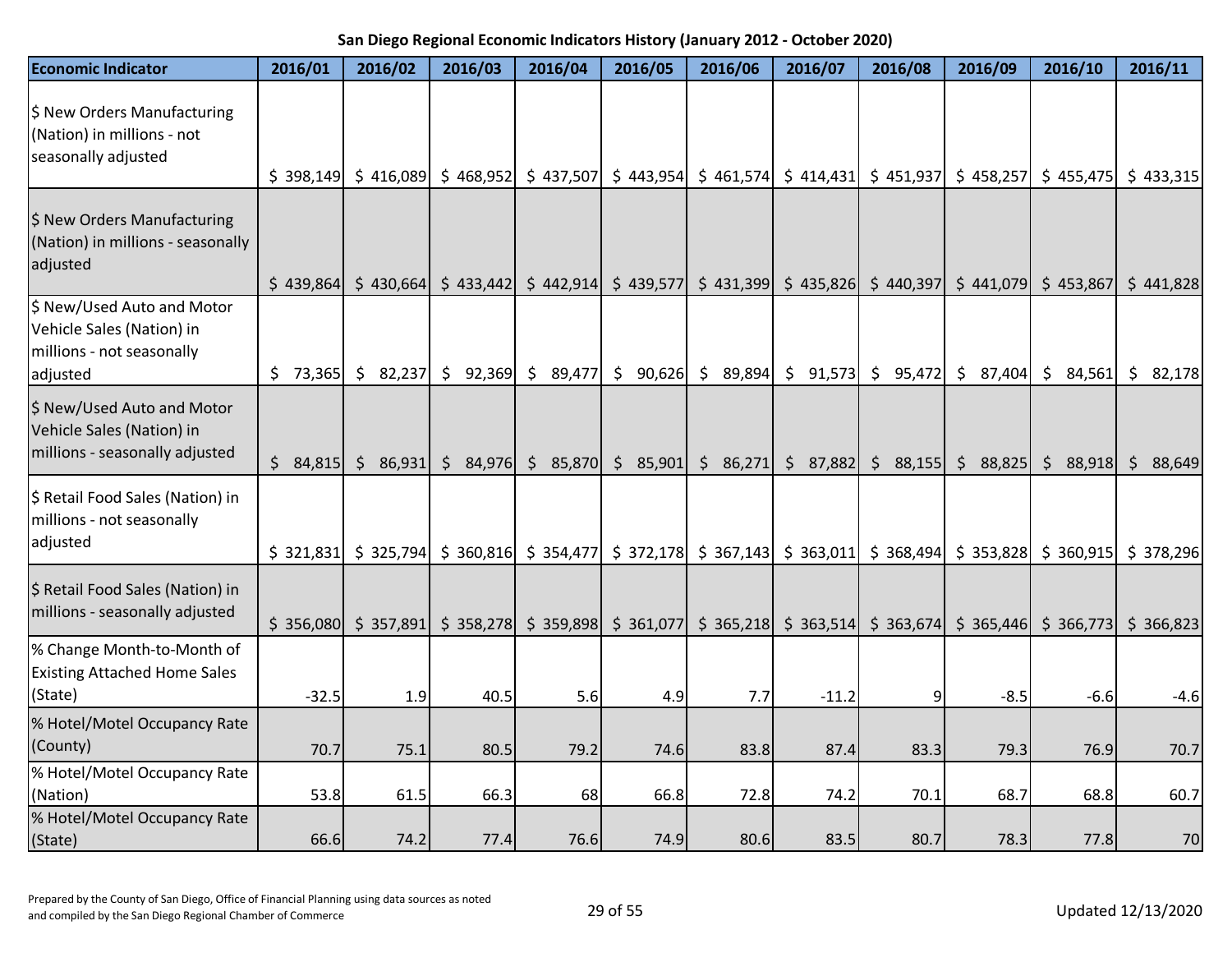| <b>Economic Indicator</b>                                    | 2016/01           | 2016/02   | 2016/03          | 2016/04        | 2016/05           | 2016/06   | 2016/07          | 2016/08   | 2016/09          | 2016/10   | 2016/11          |
|--------------------------------------------------------------|-------------------|-----------|------------------|----------------|-------------------|-----------|------------------|-----------|------------------|-----------|------------------|
| % Mortgage Rate (Nation)                                     | 4.39              | 4.28      | 4.1              | 4.11           | 4.05              | 4.03      | 3.97             | 3.9       | 3.88             | 3.9       | 3.95             |
| % Unemployment Rate<br>(County) - not seasonally<br>adjusted | 4.9               | 4.8       | 4.9              | 4.6            | 4.3               | 5         | 5.1              | 5         | 4.7              | 4.7       | 4.4              |
| % Unemployment Rate (Nation)<br>- not seasonally adjusted    | 5.3               | 5.2       | 5.1              | 4.7            | 4.5               | 5.1       | 5.1              | 5         | 4.8              | 4.7       | 4.4              |
| % Unemployment Rate (Nation)<br>- seasonally adjusted        | 4.9               | 4.9       | 5 <sup>1</sup>   | 5 <sup>1</sup> | 4.7               | 4.9       | 4.9              | 4.9       | 5 <sup>1</sup>   | 4.9       | 4.6              |
| % Unemployment Rate (State) -<br>not seasonally adjusted     | 5.9               | 5.7       | 5.8              | 5.3            | 5                 | 5.6       | 5.8              | 5.6       | 5.3              | 5.3       | 5.1              |
| % Unemployment Rate (State) -<br>seasonally adjusted         | 5.7               | 5.6       | 5.6              | 5.5            | 5.5               | 5.5       | 5.5              | 5.4       | 5.4              | 5.4       | 5.4              |
| <b>Consumer Confidence Index</b><br>(Nation)                 | 97.8              | 94.0      | 96.1             | 94.7           | 92.4              | 97.4      | 96.7             | 101.8     | 103.5            | 100.8     | 109.4            |
| Consumer Price Index - CPI<br>(Nation)                       | 236.916           | 237.111   | 238.132          | 239.261        | 240.229           | 241.018   | 240.628          | 240.849   | 241.428          | 241.729   | 241.353          |
| Consumer Price Index - CPI<br>(State)                        | notl<br>available | 252.6     | not<br>available | 254.1          | notl<br>available | 255.6     | not<br>available | 256.1     | not<br>available | 257.8     | not<br>available |
| Dow (Nation)                                                 | 16,466.30         | 16,516.50 | 17,685.09        | 17,773.64      | 17,787.20         | 17,929.99 | 18,432.24        | 18,400.88 | 18,308.15        | 18,142.42 | 19,123.58        |
| Index of Leading Indicators<br>(County)                      | 139.6             | 139.7     | 140.2            | 140.7          | 140.3             | 140.0     | 139.8            | 139.9     | 139.9            | 139.8     | 140.3            |
| Index of Leading Indicators<br>(Nation)                      | 100.0             | 100.0     | 100.6            | 100.6          | 100.4             | 100.4     | 100.9            | 100.7     | 100.9            | 101.1     | 101.1            |
| Nasdaq Index                                                 | 4,613.95          | 4,557.95  | 4,869.85         | 4,775.36       | 4,948.05          | 4,842.67  | 5,162.13         | 5,213.22  | 5,312.00         | 5,189.14  | 5,323.68         |

Prepared by the County of San Diego, Office of Financial Planning using data sources as noted and compiled by the San Diego, Since of Thinking and San Exerces as noted<br>and compiled by the San Diego Regional Chamber of Commerce 30 of 55 Updated 12/13/2020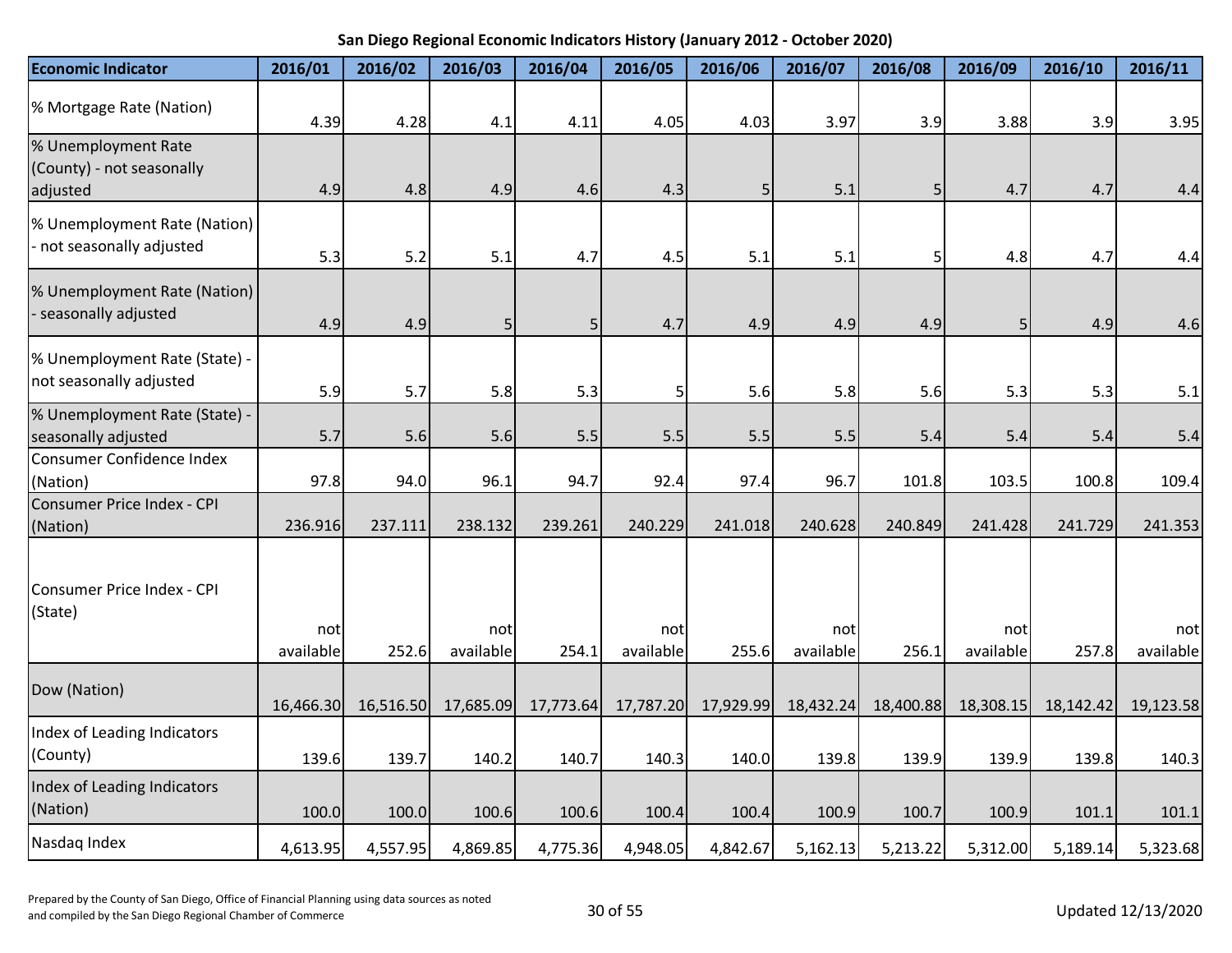| <b>Economic Indicator</b>                                                            | 2016/12   | 2017/01   | 2017/02   | 2017/03   | 2017/04   | 2017/05   | 2017/06   | 2017/07   | 2017/08   | 2017/09   | 2017/10   |
|--------------------------------------------------------------------------------------|-----------|-----------|-----------|-----------|-----------|-----------|-----------|-----------|-----------|-----------|-----------|
| # Airport Arrivals (County)                                                          | 854,318   | 756,849   | 715,923   | 878,429   | 884,423   | 938,380   | 1,005,528 | 1,084,582 | 1,048,482 | 923,570   | 970,142   |
| # Bankruptcy Filings in San<br><b>Diego County</b>                                   | 589       | 598       | 542       | 840       | 669       | 691       | 691       | 637       | 714       | 673       | 670       |
| # Days on Market (average) -<br>Existing attached home sales -                       |           |           |           |           |           |           |           |           |           |           |           |
| (County)                                                                             | 33        | 32        | 29        | 25        | 23        | 19        | 20        | 22        | 22        | 24        | 26        |
| # Days on Market (average) -<br>Existing single family home<br>sales - (County)      | 40        | 43        | 38        | 33        | 29        | 28        | 28        | 27        | 30        | 30        | 32        |
| # Durable Good Manufacturing<br>Employment (County) in<br>thousands - not seasonally |           |           |           |           |           |           |           |           |           |           |           |
| adjusted                                                                             | 81.8      | 80.9      | 81.1      | 80.9      | 80.6      | 80.7      | 81.2      | 82.4      | 82.3      | 81.8      | 81.9      |
| # Durable Good Manufacturing<br>Employment (Nation) in<br>thousands - not seasonally |           |           |           |           |           |           |           |           |           |           |           |
| adjusted                                                                             | 7,696     | 7,662     | 7,670     | 7,687     | 7,689     | 7,712     | 7,783     | 7,743     | 7,781     | 7,763     | 7,770     |
| # Durable Good Manufacturing<br>Employment (State) in<br>thousands - not seasonally  |           |           |           |           |           |           |           |           |           |           |           |
| adjusted                                                                             | 824.3     | 820.8     | 823.8     | 820.6     | 818.2     | 821.6     | 828.5     | 832.7     | 833.6     | 831.9     | 833.0     |
| # Employment (County) -<br>seasonally adjusted                                       | 1,438,900 | 1,439,000 | 1,441,200 | 1,443,000 | 1,447,200 | 1,448,700 | 1,451,800 | 1,451,700 | 1,453,600 | 1,457,300 | 1,462,700 |
| # Employment (Nation) in<br>thousands - seasonally adjusted                          | 145,442   | 145,627   | 145,815   | 145,944   | 146,141   | 146,296   | 146,512   | 146,727   | 146,924   | 146,929   | 147,196   |
| # Employment (State) in<br>thousands - seasonally adjusted                           | 16,634.4  | 16,638.8  | 16,672.9  | 16,726.7  | 16,756.9  | 16,801.6  | 16,838.3  | 16,855.4  | 16,880.1  | 16,910.3  | 16,951.3  |
| # Existing Attached Home Sales<br>(County)                                           | 935       | 707       | 742       | 1,083     | 1,080     | 1,258     | 1,257     | 1,136     | 1,174     | 1,023     | 1,053     |
| # Existing Attached Home Sales<br>(Nation)                                           | 600,000   | 650,000   | 610,000   | 630,000   | 620,000   | 640,000   | 630,000   | 610,000   | 620,000   | 600,000   | 620,000   |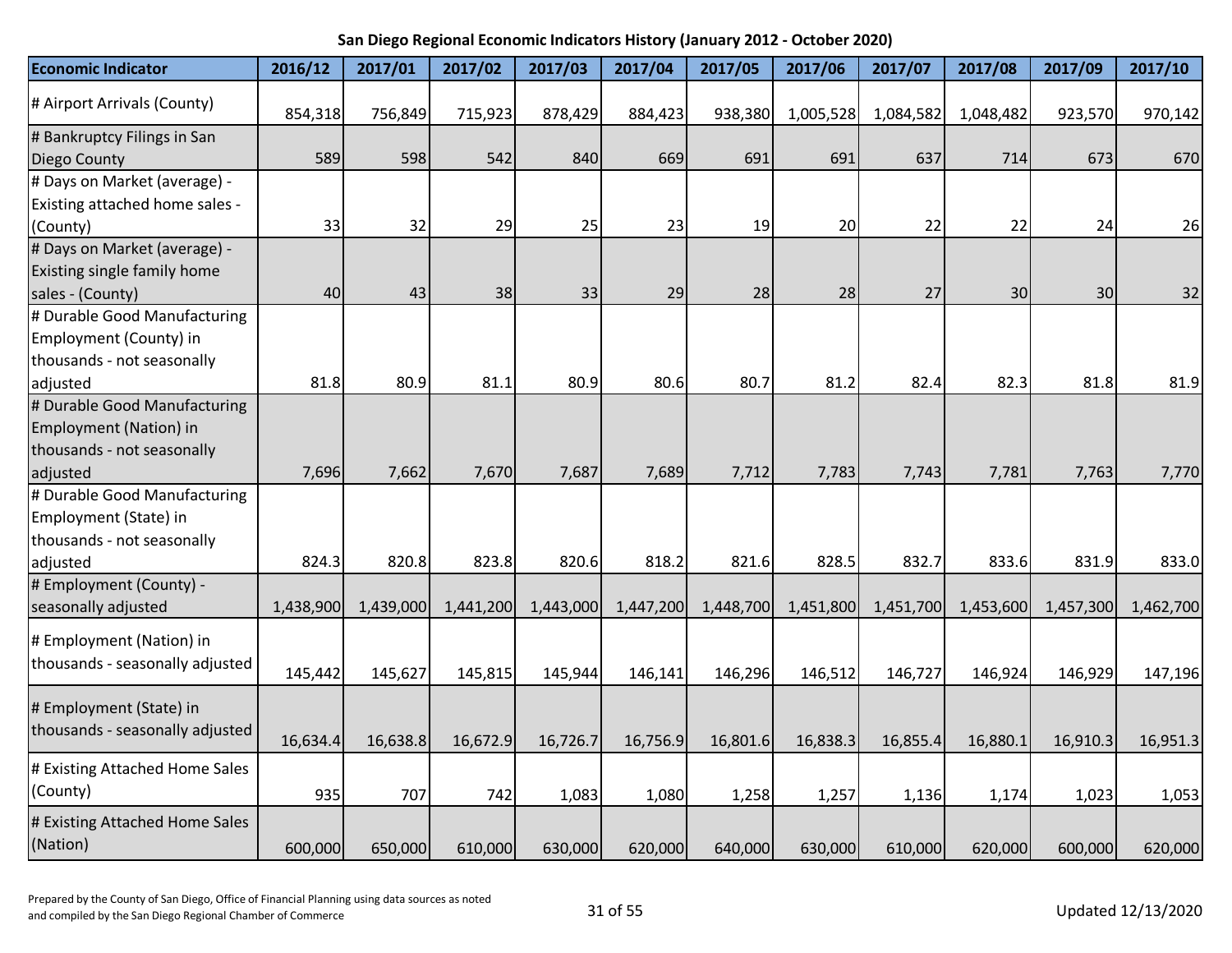| <b>Economic Indicator</b>                                    | 2016/12          |     | 2017/01               | 2017/02          | 2017/03                     |     | 2017/04          |                  | 2017/05        |         | 2017/06   |         | 2017/07             |         | 2017/08   |                    | 2017/09          | 2017/10     |
|--------------------------------------------------------------|------------------|-----|-----------------------|------------------|-----------------------------|-----|------------------|------------------|----------------|---------|-----------|---------|---------------------|---------|-----------|--------------------|------------------|-------------|
| # Existing Single Family Home<br>Sales (County)              | 1,920            |     | 1,424                 | 1,519            | 2,139                       |     | 2,063            |                  | 2,362          |         | 2,549     |         | 2,127               |         | 2,325     |                    | 1,956            | 1,977       |
| # Existing Single Family Home<br>Sales (Nation)              | 4,910,000        |     | 5,000,000             | 4,870,000        | 5,004,000                   |     | 4,920,000        |                  | 4,960,000      |         | 4,870,000 |         | 4,810,000           |         | 4,800,000 |                    | 4,770,000        | 4,880,000   |
| # Existing Single Family Home<br>Sales (State)               | 415,280          |     | 400,580               | 401,060          | 417,380                     |     | 407,960          |                  | 428,870        |         | 443,120   |         | 421,460             |         | 427,630   |                    | 427,460          | 431,080     |
| # Foreclosures (Trustee's<br>Deeds) in San Diego County      |                  | 85  | 95                    | 78               | 99                          |     | 54               |                  | 63             |         | 73        |         | 54                  |         | 69        |                    | 63               | 61          |
| # of Border Crossings                                        | 4,470,778        |     | 4,058,992             | 3,666,157        | 4,317,595                   |     | 4,381,601        |                  | 4,504,379      |         | 2,410,945 |         | 4,789,943           |         | 4,710,207 |                    | 4,263,810        | 4,636,536   |
| # Privately Owned Housing<br>Units (County)                  |                  | 785 | 166                   | 429              | 772                         |     | 522              |                  | 839            |         | 2,165     |         | 1,017               |         | 463       |                    | 633              | 801         |
| # Privately Owned Housing<br>Units (Nation)                  | 94.8             |     | 90.6                  | 86.9             | 115.3                       |     | 105.0            |                  | 115.3          |         | 130.8     |         | 102.9               |         | 122.1     |                    | 103.3            | 116.3       |
| # Privately Owned Housing<br>Units (State)                   | 10,450           |     | 5,376                 | 6,298            | 10,161                      |     | 9,622            |                  | 9,599          |         | 14,218    |         | 7,950               |         | 9,654     |                    | 8,910            | 10,335      |
| \$ Average Gas Price for<br><b>Unleaded Premium (Nation)</b> | \$<br>2.751      |     | 2.839<br>\$           | 2.800<br>- \$    | 2.819<br>$\ddot{\varsigma}$ | -\$ | 2.907            | \$               | 2.885          | \$      | 2.849     | \$      | 2.805               | $\zeta$ | 2.884     | \$                 | 3.161            | \$<br>3.019 |
| \$ Average Gas Price for<br>Unleaded Premium (State)         | \$<br>2.932      |     | $\zeta$<br>$3.045$ \$ | $3.141 \div$     | $3.255$ \$                  |     | 3.264            | $\ddot{\varphi}$ | $3.297 \mid 5$ |         | 3.273     | $\zeta$ | $3.192 \mid \; \xi$ |         | 3.265     | $\ddot{\varsigma}$ | $3.410 \mid \xi$ | 3.328       |
| \$ Average Gas Price for<br><b>Unleaded Regular (County)</b> | \$<br>2.717      |     | \$<br>2.854           | \$<br>2.895      | 3.047<br>\$                 | \$  | 3.019            | \$               | 2.974          | \$      | 2.998     | \$      | 2.891               | \$      | 2.981     | \$                 | 3.157            | \$<br>3.038 |
| \$ Average Gas Price for<br><b>Unleaded Regular (Nation)</b> | \$<br>$2.254$ \$ |     | 2.349                 | $2.304$ \$<br>\$ | $2.325$ \$                  |     | $2.417 \mid \xi$ |                  | 2.391          | $\zeta$ | 2.347     | $\zeta$ | 2.300               | $\zeta$ | 2.380     | Ŝ.                 | 2.645            | \$<br>2.505 |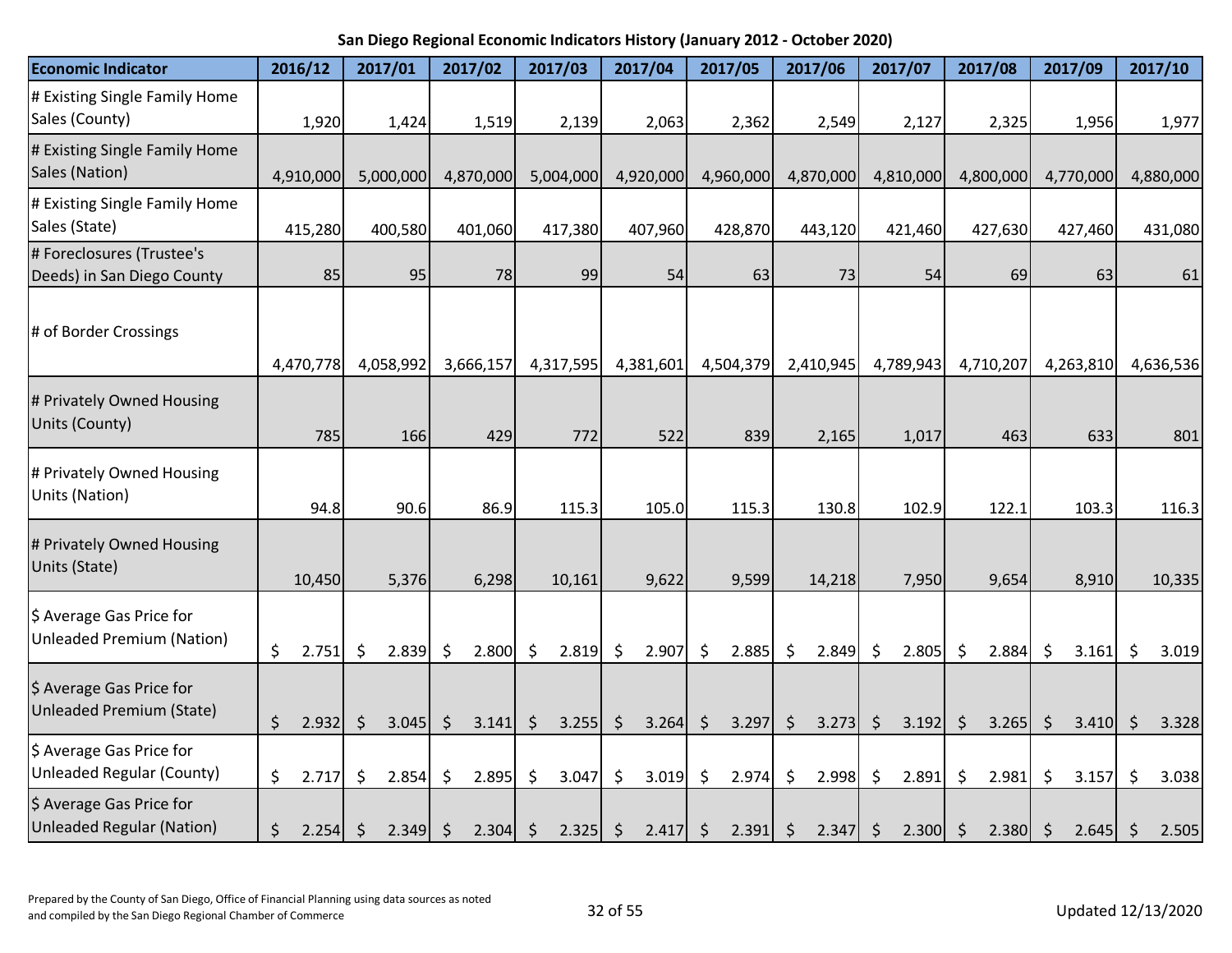| <b>Economic Indicator</b>                                                           | 2016/12     | 2017/01                                                           | 2017/02      | 2017/03          | 2017/04          | 2017/05          | 2017/06                                                                                                                                                                                               | 2017/07                | 2017/08          | 2017/09     | 2017/10     |
|-------------------------------------------------------------------------------------|-------------|-------------------------------------------------------------------|--------------|------------------|------------------|------------------|-------------------------------------------------------------------------------------------------------------------------------------------------------------------------------------------------------|------------------------|------------------|-------------|-------------|
| \$ Average Gas Price for<br><b>Unleaded Regular (SoCal)</b>                         | \$<br>2.720 | $\ddot{\mathsf{S}}$<br>$2.854$ \$                                 | 2.905        | 3.050<br>\$      | -\$<br>3.038     | \$<br>2.975      | $\ddot{\varsigma}$<br>3.043                                                                                                                                                                           | \$<br>2.938            | 2.997<br>$\zeta$ | \$<br>3.176 | \$<br>3.057 |
| \$ Average Gas Price for<br><b>Unleaded Regular (State)</b>                         | \$<br>2.681 | $\mathsf{S}$<br>2.790                                             | 2.888<br>-\$ | $\zeta$<br>3.001 | $\zeta$<br>3.009 | $\zeta$<br>3.043 | $\zeta$<br>3.023                                                                                                                                                                                      | $2.950 \mid \xi$<br>\$ | 3.017            | \$<br>3.164 | \$<br>3.080 |
| \$ Average Sales Price of Existing<br><b>Single Family Homes (County)</b>           |             |                                                                   |              |                  |                  |                  | \$ 726,878 \$ 695,798 \$ 723,706 \$ 709,080 \$ 774,254 \$ 779,878 \$ 789,948 \$ 767,759 \$ 773,318 \$ 775,914 \$ 769,932                                                                              |                        |                  |             |             |
| \$ Durable Goods Manufacturing<br>(Nation) in millions - not<br>seasonally adjusted | \$227,921   |                                                                   |              |                  |                  |                  | $\frac{1}{2}$ 204,410 $\frac{1}{2}$ 214,095 $\frac{1}{2}$ 254,266 $\frac{1}{2}$ 221,573 $\frac{1}{2}$ 240,593 $\frac{1}{2}$ 255,147 $\frac{1}{2}$ 212,315 $\frac{1}{2}$ 247,126 $\frac{1}{2}$ 248,844 |                        |                  |             | \$243,336   |
| \$ Durable Goods Manufacturing<br>(Nation) in millions - seasonally<br>adjusted     |             | $\frac{1}{2}$ 229,240 $\frac{1}{2}$ 229,898 $\frac{1}{2}$ 229,762 |              |                  |                  |                  | $\frac{1}{2}$ 231,941 $\frac{1}{2}$ 229,121 $\frac{1}{2}$ 234,549 $\frac{1}{2}$ 233,884 $\frac{1}{2}$ 232,457 $\frac{1}{2}$ 235,638 $\frac{1}{2}$ 236,805                                             |                        |                  |             | \$238,439   |
| \$ Median Price Existing<br><b>Attached Home (County)</b>                           |             | $$365,000 \& 375,000 \& 381,000$                                  |              | \$390,000        |                  |                  | $\frac{1}{2}$ 385,000 $\frac{1}{2}$ 392,500 $\frac{1}{2}$ 410,196 $\frac{1}{2}$ 405,000 $\frac{1}{2}$ 400,000                                                                                         |                        |                  | \$405,000   | \$400,000   |
| \$ Median Price Existing<br><b>Attached Home (Nation)</b>                           |             |                                                                   |              |                  |                  |                  | \$ 222,300 \$ 216,200 \$ 215,000 \$ 225,200 \$ 234,600 \$ 238,100 \$ 246,000 \$ 240,400 \$ 239,800 \$ 235,700                                                                                         |                        |                  |             | \$236,700   |
| \$ Median Price Existing<br><b>Attached Home (State)</b>                            |             |                                                                   |              |                  |                  |                  | \$ 403,060 \$ 399,760 \$ 407,100 \$ 425,000 \$ 436,390 \$ 440,940 \$ 451,450 \$ 443,160 \$ 446,850 \$ 450,400 \$ 450,880                                                                              |                        |                  |             |             |
| \$ Median Price Existing Single<br>Family Home (County)                             |             |                                                                   |              |                  |                  |                  | \$ 565,000 \$ 556,500 \$ 560,000 \$ 575,060 \$ 591,000 \$ 610,750 \$ 615,000 \$ 615,000 \$ 610,000 \$ 610,000 \$ 607,000                                                                              |                        |                  |             |             |
| \$ Median Price Existing Single<br><b>Family Home (Nation)</b>                      |             |                                                                   |              |                  |                  |                  | \$ 234,600 \$ 228,700 \$ 229,800 \$ 238,000 \$ 246,300 \$ 254,300 \$ 265,500 \$ 260,300 \$ 254,800 \$ 249,100 \$ 247,200                                                                              |                        |                  |             |             |
| \$ Median Price Existing Single<br>Family Home (State)                              |             |                                                                   |              |                  |                  |                  | \$ 510,560 \$ 491,840 \$ 480,270 \$ 518,600 \$ 537,950 \$ 550,080 \$ 555,410 \$ 549,460 \$ 565,330 \$ 555,410 \$ 546,430                                                                              |                        |                  |             |             |
| \$ New Auto Sales (Nation) in<br>millions                                           | \$.         |                                                                   |              |                  |                  |                  | 70,087 \$79,853 \$65,249 \$67,173 \$79,068 \$72,065 \$78,868 \$75,673 \$76,946 \$79,496 \$76,476                                                                                                      |                        |                  |             |             |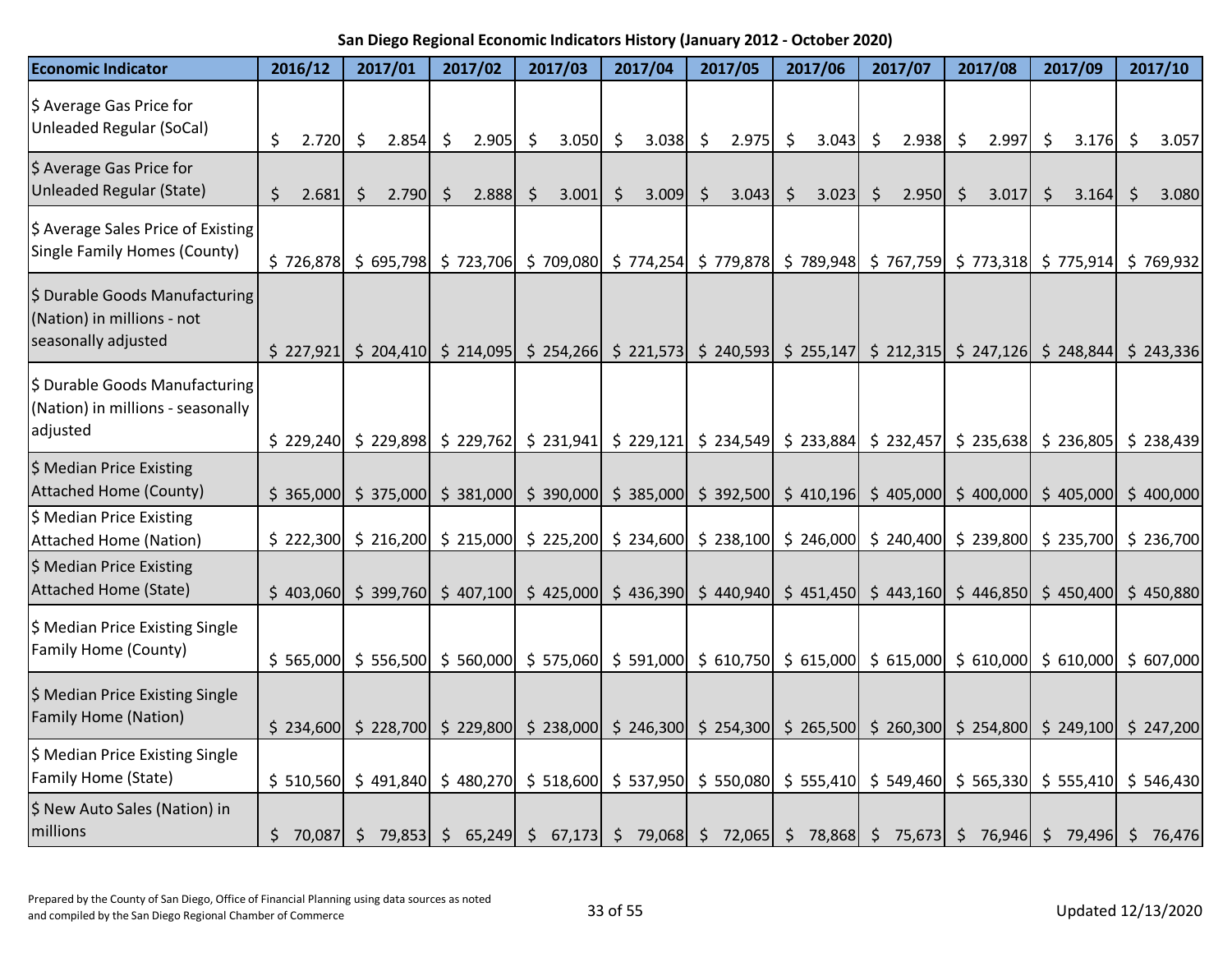| <b>Economic Indicator</b>                                                                        | 2016/12   | 2017/01   | 2017/02  | 2017/03  | 2017/04  | 2017/05 | 2017/06                                                                                                                                                                         | 2017/07  | 2017/08  | 2017/09   | 2017/10                |
|--------------------------------------------------------------------------------------------------|-----------|-----------|----------|----------|----------|---------|---------------------------------------------------------------------------------------------------------------------------------------------------------------------------------|----------|----------|-----------|------------------------|
| \$ New Orders Manufacturing<br>(Nation) in millions - not<br>seasonally adjusted                 | \$453,095 | \$416,052 |          |          |          |         | $\frac{1}{2}$ 420,706 $\frac{1}{2}$ 494,350 $\frac{1}{2}$ 447,430 $\frac{1}{2}$ 467,363 $\frac{1}{2}$ 503,599 $\frac{1}{2}$ 433,166 $\frac{1}{2}$ 476,236 $\frac{1}{2}$ 487,841 |          |          |           | \$479,220              |
| \$ New Orders Manufacturing<br>(Nation) in millions - seasonally<br>adjusted                     | \$454,311 |           |          |          |          |         | \$ 453,147 \$ 452,766 \$ 457,555 \$ 457,825 \$ 455,275 \$ 472,648 \$ 455,539 \$ 461,856 \$ 476,345 \$ 472,563                                                                   |          |          |           |                        |
| \$ New/Used Auto and Motor<br>Vehicle Sales (Nation) in<br>millions - not seasonally<br>adjusted | \$92,508  | \$77,399  | \$31,674 | \$97,049 | \$88,905 |         | $\begin{bmatrix} 5 & 96,717 & 5 & 93,744 \end{bmatrix}$                                                                                                                         | \$93,564 | \$95,734 | \$91,400  | \$<br>88,775           |
| \$ New/Used Auto and Motor<br>Vehicle Sales (Nation) in<br>millions - seasonally adjusted        | \$90,517  | \$90,737  |          |          |          |         | $\binom{5}{5}$ 89,949 $\binom{5}{5}$ 87,748 $\binom{5}{5}$ 88,905 $\binom{5}{5}$ 89,305 $\binom{5}{5}$ 90,225 $\binom{5}{5}$ 90,139 $\binom{5}{5}$ 88,397                       |          |          | \$92,604] | $\mathsf{S}$<br>93,546 |
| \$ Retail Food Sales (Nation) in<br>millions - not seasonally<br>adjusted                        |           |           |          |          |          |         | \$ 440,279 \$ 337,320 \$ 329,554 \$ 377,865 \$ 369,677 \$ 390,630 \$ 380,785 \$ 374,736 \$ 387,320 \$ 371,409 \$ 380,431                                                        |          |          |           |                        |
| \$ Retail Food Sales (Nation) in<br>millions - seasonally adjusted                               |           |           |          |          |          |         | \$ 369,284 \$ 375,321 \$ 375,035 \$ 376,182 \$ 378,133 \$ 375,601 \$ 376,729 \$ 377,427 \$ 380,108 \$ 385,432 \$ 386,002                                                        |          |          |           |                        |
| % Change Month-to-Month of<br><b>Existing Attached Home Sales</b><br>(State)                     | $-3.7$    | $-22.1$   | 2.4      | 46.8     | $-4.9$   | 13.7    | 5.1                                                                                                                                                                             | $-12.1$  | 9.7      | $-13.4$   | 0.6                    |
| % Hotel/Motel Occupancy Rate<br>(County)                                                         | 66.5      | 66.9      | 76.2     | 83.1     | 80.3     | 75.4    | 85                                                                                                                                                                              | 88.8     | 82.7     | 78.1      | 76.4                   |
| % Hotel/Motel Occupancy Rate<br>(Nation)                                                         | 52.8      | 54.1      | 61.2     | 67.9     | 67.5     | 67.8    | 73.4                                                                                                                                                                            | 73.7     | 70.6     | 69.7      | 69.6                   |
| % Hotel/Motel Occupancy Rate<br>(State)                                                          | 63.9      | 66.1      | 73.4     | 77.4     | 76.9     | 76.3    | 81.3                                                                                                                                                                            | 82.8     | 80.1     | 77.9      | 77.1                   |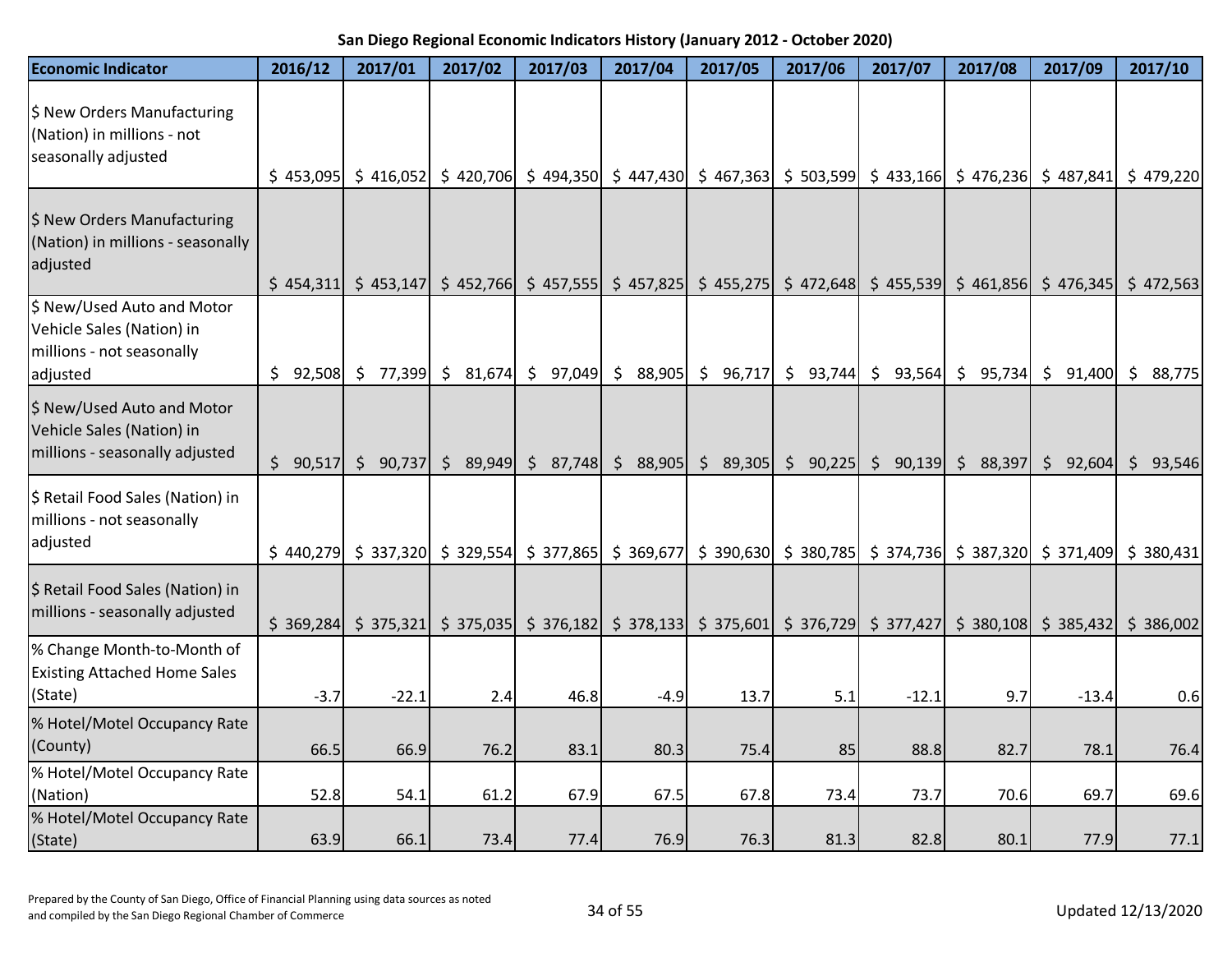| <b>Economic Indicator</b>                                    | 2016/12   | 2017/01          | 2017/02   | 2017/03          | 2017/04   | 2017/05          | 2017/06   | 2017/07          | 2017/08   | 2017/09          | 2017/10   |
|--------------------------------------------------------------|-----------|------------------|-----------|------------------|-----------|------------------|-----------|------------------|-----------|------------------|-----------|
| % Mortgage Rate (Nation)                                     | 4.18      | 4.51             | 4.55      | 4.38             | 4.18      | 4.09             | 4.26      | 4.25             | 4.29      | 4.23             | 4.16      |
| % Unemployment Rate<br>(County) - not seasonally<br>adjusted | 4.2       | 4.7              | 4.4       | 4.2              | 3.8       | 3.7              | 4.2       | 4.4              | 4.3       | 3.8              | 3.7       |
| % Unemployment Rate (Nation)<br>- not seasonally adjusted    | 4.5       | 5.1              | 4.9       | 4.6              | 4.1       | 4.1              | 4.5       | 4.6              | 4.5       | 4.1              | 3.9       |
| % Unemployment Rate (Nation)<br>- seasonally adjusted        | 4.7       | 4.8              | 4.7       | 4.5              | 4.4       | 4.3              | 4.4       | 4.3              | 4.4       | 4.2              | 4.1       |
| % Unemployment Rate (State) -<br>not seasonally adjusted     | 5.1       | 5.6              | 5.4       | 5.1              | 4.7       | 4.4              | 4.9       | 5.1              | 5         | 4.4              | 4.3       |
| % Unemployment Rate (State) -<br>seasonally adjusted         | 5.3       | 5.2              | 5.1       | 5                | 5         | 4.9              | 4.8       | 4.7              | 4.6       | 4.5              | 4.5       |
| Consumer Confidence Index<br>(Nation)                        | 113.3     | 111.6            | 116.1     | 124.9            | 119.4     | 117.6            | 117.3     | 120.0            | 120.4     | 120.6            | 125.9     |
| Consumer Price Index - CPI<br>(Nation)                       | 241.237   | 242.839          | 243.603   | 243.801          | 244.524   | 244.733          | 244.955   | 244.786          | 245.519   | 246.819          | 246.663   |
| Consumer Price Index - CPI<br>(State)                        | 257.0     | not<br>available | 260.1     | not<br>available | 261.9     | not<br>available | 262.3     | not<br>available | 263.5     | not<br>available | 265.5     |
| Dow (Nation)                                                 | 19,762.60 | 19,864.09        | 20,812.24 | 20,663.22        | 20,940.51 | 21,008.65        | 21,349.63 | 21,891.12        | 21,948.10 | 22,405.09        | 23,377.24 |
| Index of Leading Indicators<br>(County)                      | 141.3     | 142.0            | 142.5     | 143.0            | 143.0     | 143.2            | 144.5     | 145.1            | 145.2     | 145.2            | 146.2     |
| Index of Leading Indicators<br>(Nation)                      | 101.1     | 101.8            | 102.4     | 102.6            | 102.8     | 103.2            | 103.8     | 104.1            | 104.5     | 104.5            | 105.9     |
| Nasdag Index                                                 | 5,444.50  | 5,614.79         | 5,825.44  | 5,911.74         | 6,047.61  | 6,198.52         | 6,140.42  | 6,348.12         | 6,428.66  | 6,495.96         | 6,727.67  |

Prepared by the County of San Diego, Office of Financial Planning using data sources as noted and compiled by the San Diego, Since of Thinking and San Exerces as noted<br>and compiled by the San Diego Regional Chamber of Commerce 35 of 55 Updated 12/13/2020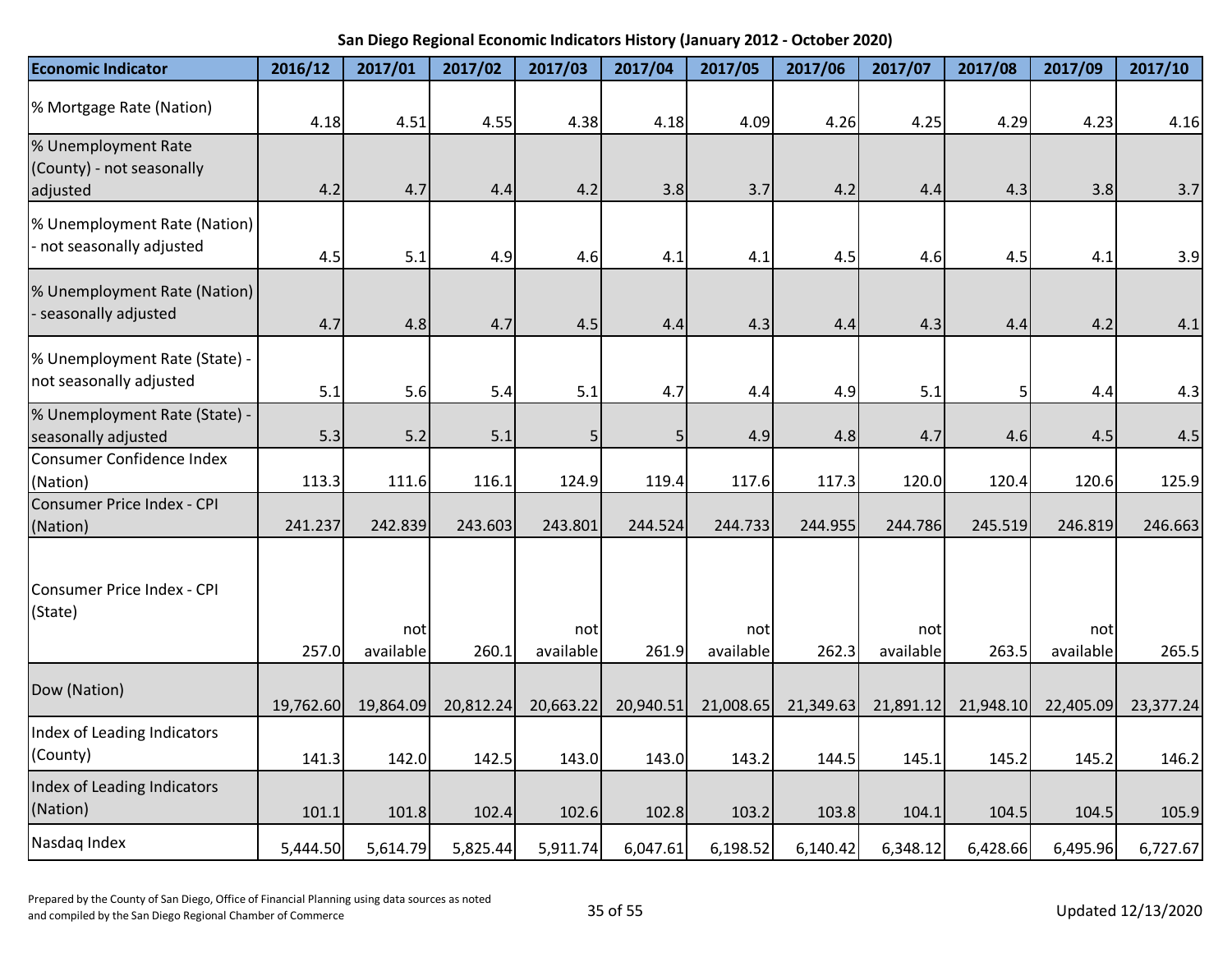| <b>Economic Indicator</b>                                                            | 2017/11   | 2017/12   | 2018/01   | 2018/02   | 2018/03   | 2018/04   | 2018/05   | 2018/06   | 2018/07   | 2018/08   | 2018/09   |
|--------------------------------------------------------------------------------------|-----------|-----------|-----------|-----------|-----------|-----------|-----------|-----------|-----------|-----------|-----------|
| # Airport Arrivals (County)                                                          | 937,245   | 922,862   | 853,056   | 824,882   | 995,857   | 983,494   | 1,037,774 | 1,109,873 | 1,176,782 | 1,134,452 | 960,141   |
| # Bankruptcy Filings in San<br>Diego County                                          | 576       | 567       | 622       | 593       | 783       | 699       | 711       | 605       | 653       | 685       | 605       |
| # Days on Market (average) -<br>Existing attached home sales -                       |           |           |           |           |           |           |           |           |           |           |           |
| (County)                                                                             | 25        | 25        | 28        | 29        | 24        | 23        | 21        | 23        | 25        | 25        | 27        |
| # Days on Market (average) -<br>Existing single family home                          |           |           |           |           |           |           |           |           |           |           |           |
| sales - (County)                                                                     | 33        | 34        | 37        | 31        | 28        | 26        | 26        | 26        | 28        | 30        | 31        |
| # Durable Good Manufacturing<br>Employment (County) in<br>thousands - not seasonally |           |           |           |           |           |           |           |           |           |           |           |
| adjusted                                                                             | 81.9      | 82.4      | 82.6      | 82.6      | 82.7      | 82.8      | 83.2      | 83.9      | 84.6      | 84.4      | 84.0      |
| # Durable Good Manufacturing<br>Employment (Nation) in<br>thousands - not seasonally |           |           |           |           |           |           |           |           |           |           |           |
| adjusted                                                                             | 7,796     | 7,830     | 7,798     | 7,834     | 7,870     | 7,886     | 7,914     | 8,000     | 7,987     | 8,002     | 7,987     |
| # Durable Good Manufacturing<br>Employment (State) in<br>thousands - not seasonally  | 834.9     |           | 833.6     | 838.5     | 840.7     | 843.0     | 845.2     | 851.3     | 855.2     | 854.8     |           |
| adjusted                                                                             |           | 839.5     |           |           |           |           |           |           |           |           | 852.2     |
| # Employment (County) -<br>seasonally adjusted                                       | 1,464,100 | 1,467,400 | 1,473,000 | 1,476,700 | 1,478,900 | 1,478,800 | 1,478,700 | 1,480,900 | 1,482,100 | 1,483,600 | 1,486,000 |
| # Employment (Nation) in<br>thousands - seasonally adjusted                          | 147,241   | 147,551   | 147,672   | 148,078   | 149,254   | 148,391   | 148,669   | 148,888   | 149,024   | 149,268   | 149,348   |
| # Employment (State) in<br>thousands - seasonally adjusted                           | 16,978.5  | 17,023.8  | 17,058.8  | 17,100.2  | 17,115.0  | 17,131.9  | 17,142.8  | 17,177.8  | 17,176.8  | 17,205.5  | 17,218.5  |
| # Existing Attached Home Sales<br>(County)                                           | 912       | 887       | 742       | 778       | 982       | 1,059     | 1,142     | 1,172     | 1,055     | 1,079     | 831       |
| # Existing Attached Home Sales<br>(Nation)                                           | 670,000   | 610,000   | 630,000   | 600,000   | 610,000   | 620,000   | 610,000   | 620,000   | 600,000   | 590,000   | 580,000   |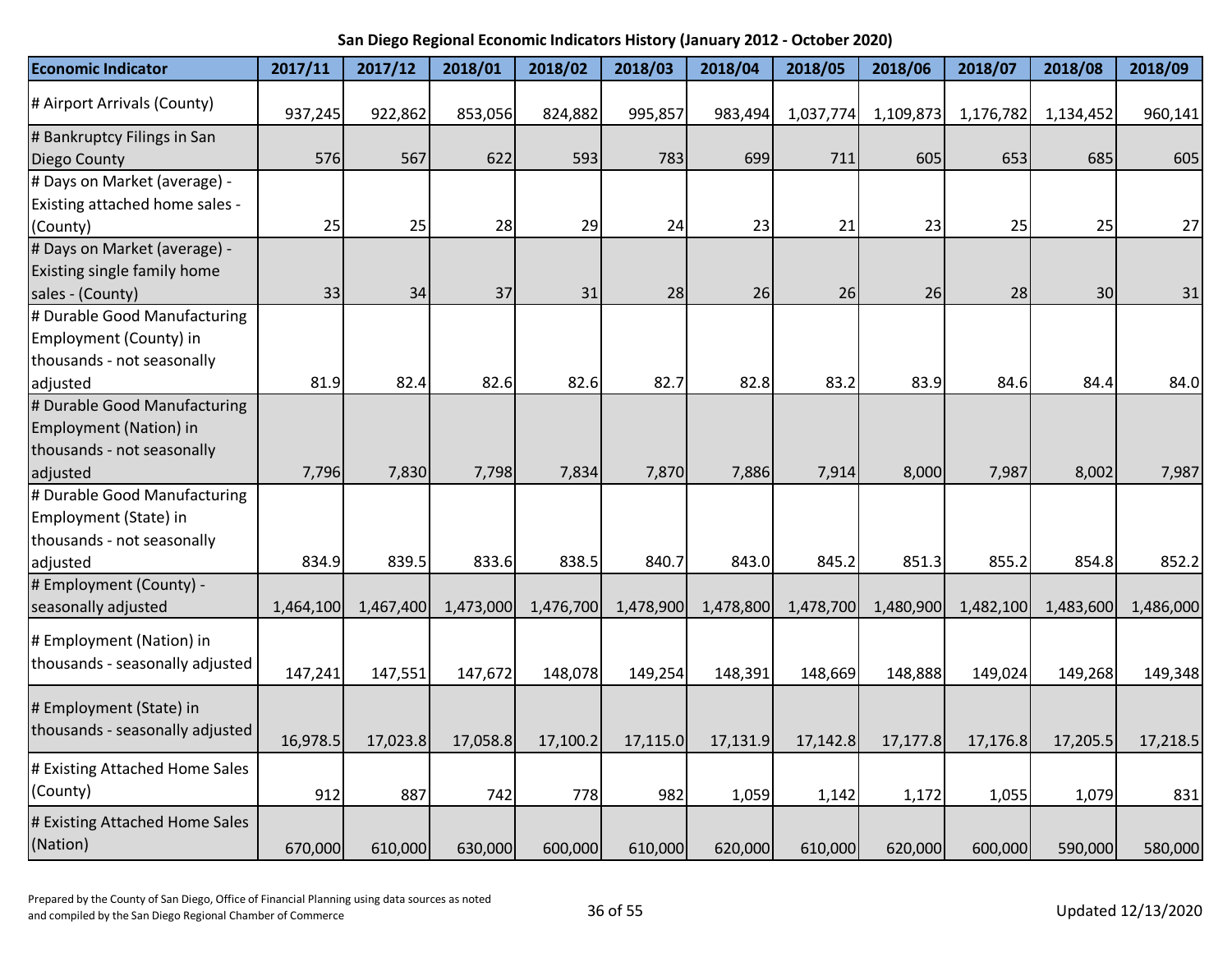| <b>Economic Indicator</b>                                    | 2017/11 |            | 2017/12     |              | 2018/01          |                | 2018/02    |                    | 2018/03   |                    | 2018/04          |         | 2018/05   |         | 2018/06    |         | 2018/07   |                | 2018/08   |                    | 2018/09   |
|--------------------------------------------------------------|---------|------------|-------------|--------------|------------------|----------------|------------|--------------------|-----------|--------------------|------------------|---------|-----------|---------|------------|---------|-----------|----------------|-----------|--------------------|-----------|
| # Existing Single Family Home<br>Sales (County)              |         | 1,802      | 1,733       |              | 1,352            |                | 1,434      |                    | 1,852     |                    | 1,981            |         | 2,194     |         | 2,247      |         | 2,097     |                | 2,064     |                    | 1,627     |
| # Existing Single Family Home<br>Sales (Nation)              |         | 5,050,000  | 4,950,000   |              | 4,770,000        |                | 5,010,000  |                    | 4,900,000 |                    | 4,810,000        |         | 4,790,000 |         | 4,770,000  |         | 4,790,000 |                | 4,760,000 |                    | 4,600,000 |
| # Existing Single Family Home<br>Sales (State)               |         | 440,340    | 420,960     |              | 409,520          |                | 422,910    |                    | 423,990   |                    | 416,750          |         | 409,270   |         | 410,800    |         | 407,030   |                | 399,600   |                    | 382,550   |
| # Foreclosures (Trustee's<br>Deeds) in San Diego County      |         | 52         |             | 50           | 69               |                | 39         |                    | 43        |                    | 59               |         | 59        |         | 64         |         | 60        |                | 49        |                    | 43        |
| # of Border Crossings                                        |         | 4,383,359  | 4,789,658   |              | 4,526,866        |                | 4,110,429  |                    | 4,675,613 |                    | 4,690,813        |         | 4,769,886 |         | 4,632,252  |         | 4,884,311 |                | 4,865,573 |                    | 4,635,081 |
| # Privately Owned Housing<br>Units (County)                  |         | 582        | 2,091       |              | 1,266            |                | 595        |                    | 910       |                    | 952              |         | 1,493     |         | 1,435      |         | 390       |                | 398       |                    | 562       |
| # Privately Owned Housing<br>Units (Nation)                  |         | 98.8       |             | 94.8         | 96.7             |                | 92.1       |                    | 117.6     |                    | 119.9            |         | 125.0     |         | 121.6      |         | 113.0     |                | 116.9     |                    | 99.4      |
| # Privately Owned Housing<br>Units (State)                   |         | 8,272      | 11,393      |              | 8,730            |                | 8,016      |                    | 11,546    |                    | 10,136           |         | 12,089    |         | 12,952     |         | 9,497     |                | 8,826     |                    | 7,424     |
| \$ Average Gas Price for<br><b>Unleaded Premium (Nation)</b> | \$      | 3.067      | 2.992<br>\$ |              | $3.070$ \$<br>\$ |                | 3.106      | $\ddot{\varsigma}$ | 3.109     | \$                 | 3.268            | \$      | 3.460     | \$      | 3.480      | \$      | 3.441     | \$             | 3.421     | \$                 | 3.428     |
| \$ Average Gas Price for<br>Unleaded Premium (State)         | \$      | 3.494      | $\zeta$     | $3.381 \div$ | $3.468$ \$       |                | $3.614$ \$ |                    | 3.678     | $\ddot{\varsigma}$ | $3.817 \mid \xi$ |         | 3.906     | $\zeta$ | $3.895$ \$ |         | 3.838     | $\ddot{\zeta}$ | 3.785     | $\ddot{\varsigma}$ | 3.816     |
| \$ Average Gas Price for<br><b>Unleaded Regular (County)</b> | \$      | 3.280      | \$          | 3.130        | \$<br>3.210      | $\ddot{\zeta}$ | 3.422      | \$                 | 3.410     | \$                 | 3.560            | \$      | 3.702     | \$      | 3.742      | \$      | 3.658     | \$             | 3.612     | \$                 | 3.641     |
| \$ Average Gas Price for<br><b>Unleaded Regular (Nation)</b> | \$      | $2.564$ \$ |             | 2.477        | $2.555$ \$<br>\$ |                | 2.587      | $\ddot{\varphi}$   | 2.591     | $\zeta$            | 2.757            | $\zeta$ | 2.901     | $\zeta$ | 2.891      | $\zeta$ | 2.849     | $\zeta$        | 2.836     | \$                 | 2.836     |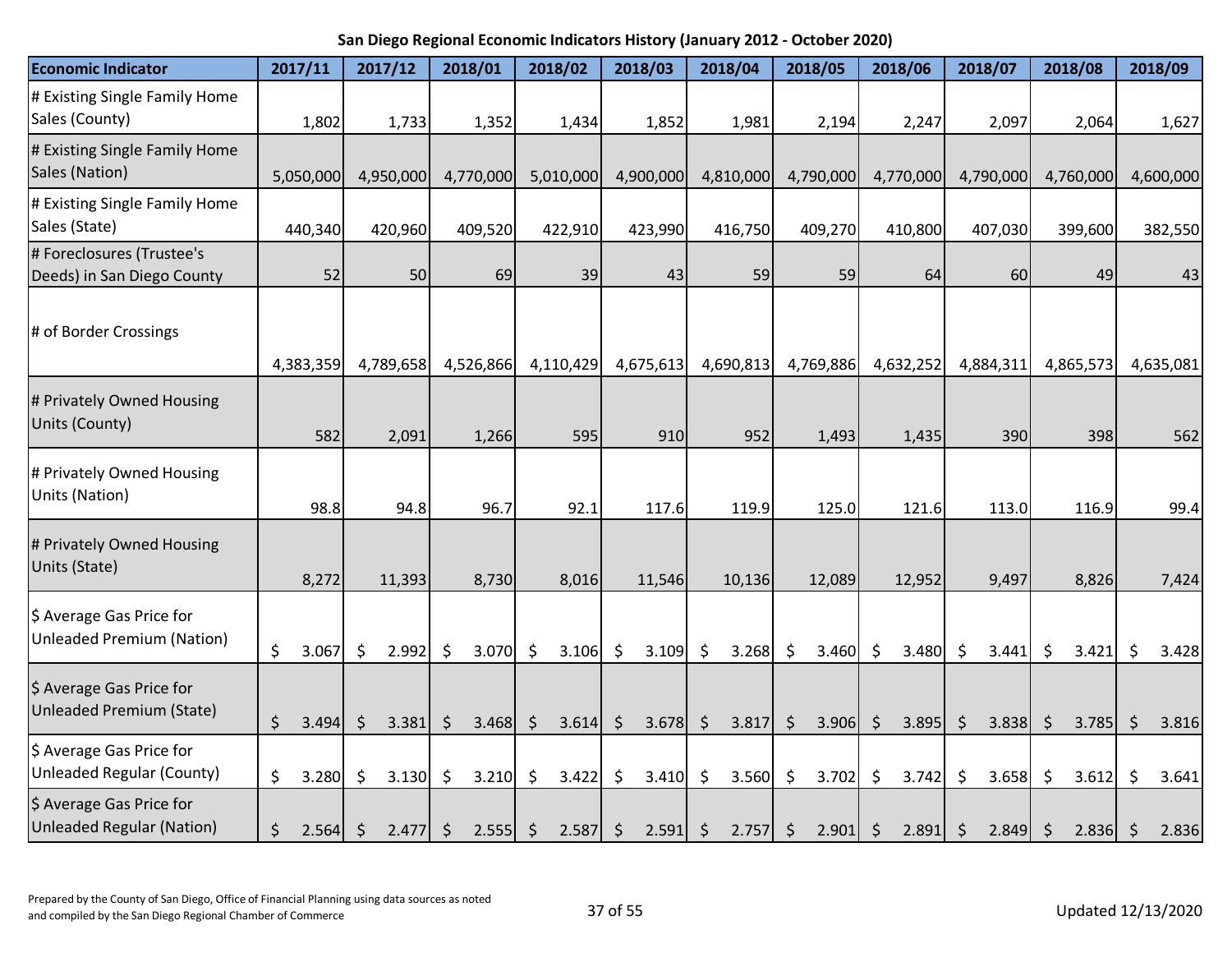| <b>Economic Indicator</b>                                                           |                    | 2017/11   |         | 2017/12                                                                                         |    | 2018/01 |         | 2018/02                                                                                                                                                   |             | 2018/03 | 2018/04     |                    | 2018/05 |         | 2018/06 |         | 2018/07 | 2018/08                                                                                                                                                                                               | 2018/09     |
|-------------------------------------------------------------------------------------|--------------------|-----------|---------|-------------------------------------------------------------------------------------------------|----|---------|---------|-----------------------------------------------------------------------------------------------------------------------------------------------------------|-------------|---------|-------------|--------------------|---------|---------|---------|---------|---------|-------------------------------------------------------------------------------------------------------------------------------------------------------------------------------------------------------|-------------|
| \$ Average Gas Price for<br><b>Unleaded Regular (SoCal)</b>                         | \$                 | 3.273     | \$      | $3.150 \mid$ \$                                                                                 |    | 3.217   | $\zeta$ | 3.405                                                                                                                                                     | -\$         | 3.414   | \$<br>3.555 | $\ddot{\varsigma}$ | 3.705   | $\zeta$ | 3.745   | $\zeta$ | 3.681   | \$<br>3.642                                                                                                                                                                                           | \$<br>3.658 |
| \$ Average Gas Price for<br><b>Unleaded Regular (State)</b>                         | $\mathsf{\dot{S}}$ | 3.235     | $\zeta$ | 3.130                                                                                           | -S | 3.210   | $\zeta$ | 3.359                                                                                                                                                     | $\varsigma$ | 3.417   | \$<br>3.558 | $\zeta$            | 3.621   | $\zeta$ | 3.601   | $\zeta$ | 3.530   | \$<br>3.481                                                                                                                                                                                           | \$<br>3.515 |
| \$ Average Sales Price of Existing<br><b>Single Family Homes (County)</b>           |                    |           |         |                                                                                                 |    |         |         |                                                                                                                                                           |             |         |             |                    |         |         |         |         |         | \$769,580 \$792,759 \$764,350 \$779,730 \$825,919 \$824,147 \$820,668 \$838,444 \$818,738 \$835,424 \$841,723                                                                                         |             |
| \$ Durable Goods Manufacturing<br>(Nation) in millions - not<br>seasonally adjusted |                    | \$235,718 |         | $\vert$ \$ 236,127 \$ 220,350 \$ 229,193 \$ 266,715 \$ 243,975 \$ 254,534 \$ 269,575 \$ 232,167 |    |         |         |                                                                                                                                                           |             |         |             |                    |         |         |         |         |         | $$267,539$ $$263,398$                                                                                                                                                                                 |             |
| \$ Durable Goods Manufacturing<br>(Nation) in millions - seasonally<br>adjusted     |                    | \$242,079 |         |                                                                                                 |    |         |         |                                                                                                                                                           |             |         |             |                    |         |         |         |         |         | \$241,455 \$243,553 \$245,343 \$247,628 \$247,496 \$248,116 \$251,425 \$251,393 \$253,443 \$255,102                                                                                                   |             |
| \$ Median Price Existing<br><b>Attached Home (County)</b>                           |                    |           |         | $$405,000 \mid $405,000$                                                                        |    |         |         | $\frac{1}{2}$ 406,000 $\frac{1}{2}$ 423,250 $\frac{1}{2}$ 409,000 $\frac{1}{2}$ 425,000 $\frac{1}{2}$ 420,500 $\frac{1}{2}$ 424,500 $\frac{1}{2}$ 430,000 |             |         |             |                    |         |         |         |         |         | \$425,000                                                                                                                                                                                             | \$427,000   |
| \$ Median Price Existing<br><b>Attached Home (Nation)</b>                           |                    | \$239,400 |         |                                                                                                 |    |         |         |                                                                                                                                                           |             |         |             |                    |         |         |         |         |         | $\frac{1}{2}$ 235,300 $\frac{1}{2}$ 232,700 $\frac{1}{2}$ 226,200 $\frac{1}{2}$ 235,900 $\frac{1}{2}$ 242,700 $\frac{1}{2}$ 243,900 $\frac{1}{2}$ 253,100 $\frac{1}{2}$ 248,200 $\frac{1}{2}$ 244,900 | \$238,000   |
| \$ Median Price Existing<br><b>Attached Home (State)</b>                            |                    |           |         |                                                                                                 |    |         |         |                                                                                                                                                           |             |         |             |                    |         |         |         |         |         | \$ 451,250 \$ 446,840 \$ 425,000 \$ 454,500 \$ 460,500 \$ 471,500 \$ 474,400 \$ 476,500 \$ 486,330 \$ 470,000 \$ 470,000                                                                              |             |
| \$ Median Price Existing Single<br>Family Home (County)                             |                    |           |         |                                                                                                 |    |         |         |                                                                                                                                                           |             |         |             |                    |         |         |         |         |         | \$ 625,000 \$ 610,000 \$ 595,000 \$ 610,999 \$ 635,000 \$ 640,000 \$ 645,000 \$ 654,000 \$ 651,000 \$ 665,000 \$ 647,000                                                                              |             |
| \$ Median Price Existing Single<br><b>Family Home (Nation)</b>                      |                    |           |         |                                                                                                 |    |         |         |                                                                                                                                                           |             |         |             |                    |         |         |         |         |         | \$ 248,200 \$ 247,900 \$ 241,900 \$ 242,600 \$ 251,500 \$ 259,800 \$ 267,800 \$ 276,500 \$ 271,900 \$ 268,200 \$ 259,300                                                                              |             |
| \$ Median Price Existing Single<br><b>Family Home (State)</b>                       |                    |           |         |                                                                                                 |    |         |         |                                                                                                                                                           |             |         |             |                    |         |         |         |         |         | \$ 546,820 \$ 549,560 \$ 527,780 \$ 522,440 \$ 564,830 \$ 584,460 \$ 600,860 \$ 602,760 \$ 591,460 \$ 596,410 \$ 578,850                                                                              |             |
| \$ New Auto Sales (Nation) in<br>millions                                           |                    |           |         |                                                                                                 |    |         |         |                                                                                                                                                           |             |         |             |                    |         |         |         |         |         | \$ 74,667 \$ 73,601 \$ 79,660 \$ 67,953 \$ 67,860 \$ 83,435 \$ 75,062 \$ 82,916 \$ 79,222 \$ 79,328 \$ 83,392                                                                                         |             |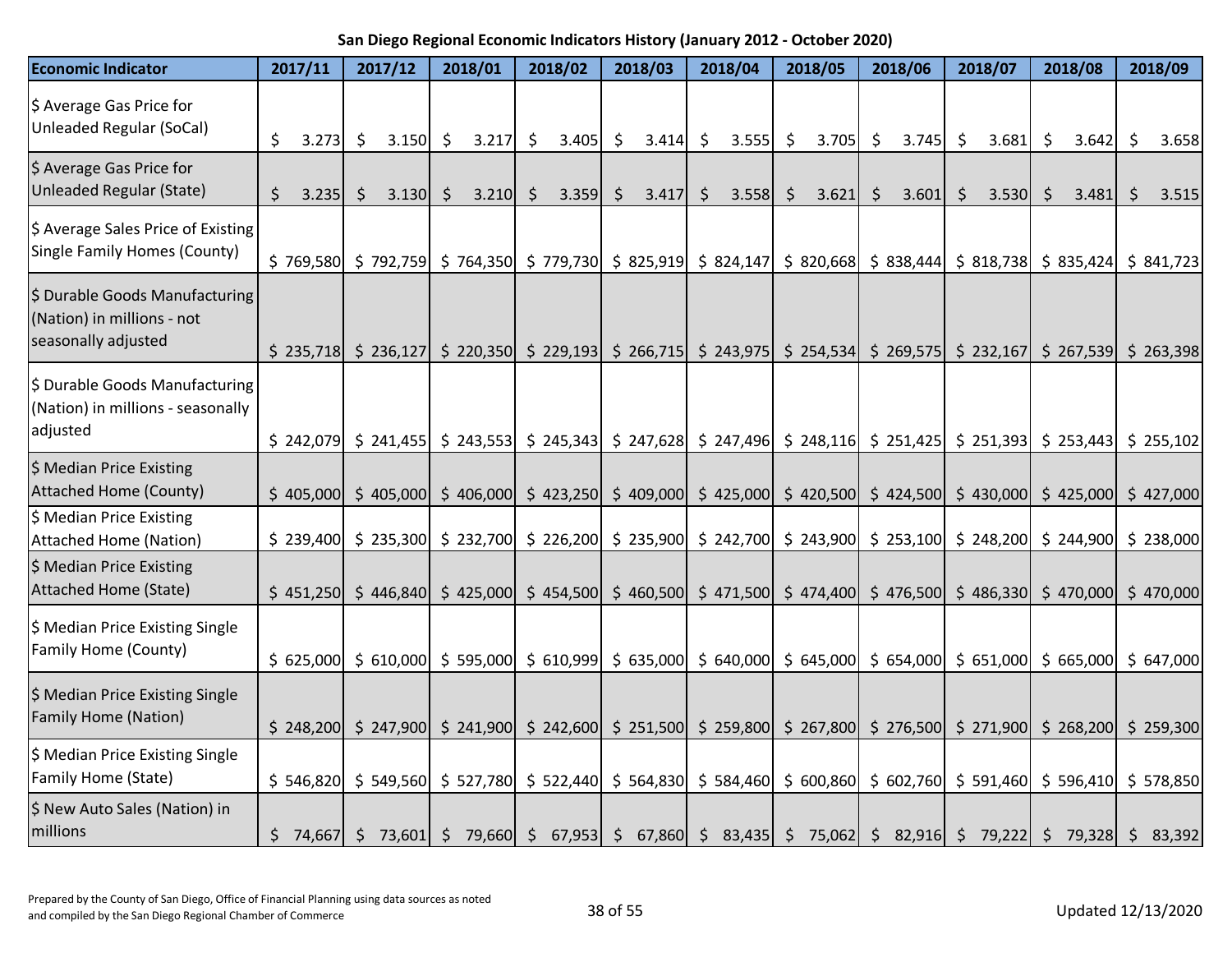| <b>Economic Indicator</b>                                                                        | 2017/11      | 2017/12  | 2018/01                                                                                                                                                                                                                     | 2018/02                                                        | 2018/03 | 2018/04 | 2018/05                                                                                                                                                                     | 2018/06 | 2018/07 | 2018/08             | 2018/09      |
|--------------------------------------------------------------------------------------------------|--------------|----------|-----------------------------------------------------------------------------------------------------------------------------------------------------------------------------------------------------------------------------|----------------------------------------------------------------|---------|---------|-----------------------------------------------------------------------------------------------------------------------------------------------------------------------------|---------|---------|---------------------|--------------|
| \$ New Orders Manufacturing<br>(Nation) in millions - not<br>seasonally adjusted                 |              |          | $\frac{1}{2}$ 471,586 $\frac{1}{5}$ 481,888 $\frac{1}{5}$ 447,613 $\frac{1}{5}$ 458,838 $\frac{1}{5}$ 529,870 $\frac{1}{5}$ 490,836 $\frac{1}{5}$ 513,780 $\frac{1}{5}$ 528,244 $\frac{1}{5}$ 477,354 $\frac{1}{5}$ 526,774 |                                                                |         |         |                                                                                                                                                                             |         |         |                     | \$520,015    |
| \$ New Orders Manufacturing<br>(Nation) in millions - seasonally<br>adjusted                     |              |          | \$ 480,900 \$ 489,350 \$ 481,873 \$ 493,481 \$ 497,308 \$ 494,350 \$ 499,354 \$ 499,951 \$ 498,246 \$ 509,334 \$ 514,541                                                                                                    |                                                                |         |         |                                                                                                                                                                             |         |         |                     |              |
| \$ New/Used Auto and Motor<br>Vehicle Sales (Nation) in<br>millions - not seasonally<br>adjusted | \$86,418     |          | $\frac{1}{2}$ 92,217 $\frac{1}{2}$ 80,723 $\frac{1}{2}$ 82,494 $\frac{1}{2}$ 101,287 $\frac{1}{2}$ 91,594 $\frac{1}{2}$ 100,776 $\frac{1}{2}$ 96,794                                                                        |                                                                |         |         |                                                                                                                                                                             |         |         | $$95,910 \$100,234$ | \$88,738     |
| \$ New/Used Auto and Motor<br>Vehicle Sales (Nation) in<br>millions - seasonally adjusted        | \$<br>92,426 | \$91,941 |                                                                                                                                                                                                                             | $\frac{1}{2}$ 92,360 $\frac{1}{2}$ 91,254 $\frac{1}{2}$ 91,745 |         |         | $\begin{bmatrix} 5 & 92,333 \end{bmatrix}$ $\begin{bmatrix} 5 & 92,796 \end{bmatrix}$ $\begin{bmatrix} 5 & 92,893 \end{bmatrix}$ $\begin{bmatrix} 5 & 92,936 \end{bmatrix}$ |         |         | \$92,297            | S.<br>92,052 |
| \$ Retail Food Sales (Nation) in<br>millions - not seasonally<br>adjusted                        |              |          | \$ 405,490 \$ 460,976 \$ 357,749 \$ 347,705 \$ 401,041 \$ 383,280 \$ 421,168 \$ 405,277 \$ 404,116 \$ 415,396 \$ 384,778                                                                                                    |                                                                |         |         |                                                                                                                                                                             |         |         |                     |              |
| \$ Retail Food Sales (Nation) in<br>millions - seasonally adjusted                               |              |          | $\frac{1}{2}$ 390,710 $\frac{1}{2}$ 393,168 $\frac{1}{2}$ 394,235 $\frac{1}{2}$ 396,212 $\frac{1}{2}$ 395,375 $\frac{1}{2}$ 396,836 $\frac{1}{2}$ 402,495 $\frac{1}{2}$ 402,657 $\frac{1}{2}$ 405,814                       |                                                                |         |         |                                                                                                                                                                             |         |         | \$405,975           | \$404,791    |
| % Change Month-to-Month of<br><b>Existing Attached Home Sales</b><br>(State)                     | $-8.4$       | $-5.4$   | $-24.1$                                                                                                                                                                                                                     | 5.5                                                            | 40.4    | 4.9     | 8.5                                                                                                                                                                         | $-0.3$  | $-5.6$  | 2.1                 | $-22.9$      |
| % Hotel/Motel Occupancy Rate<br>(County)                                                         | 70.7         | 64       | 67.1                                                                                                                                                                                                                        | 80                                                             | 83.5    | 79.1    | 77.7                                                                                                                                                                        | 86.4    | 88.8    | 84.9                | 77.6         |
| % Hotel/Motel Occupancy Rate<br>(Nation)                                                         | 61.5         | 54       | 54.5                                                                                                                                                                                                                        | 61.7                                                           | 68.5    | 67.8    | 68.2                                                                                                                                                                        | 74.5    | 73.4    | 71.4                | 67.7         |
| % Hotel/Motel Occupancy Rate<br>(State)                                                          | 70.4         | 64.7     | 66.2                                                                                                                                                                                                                        | 74                                                             | 77.5    | 76.6    | 75.6                                                                                                                                                                        | 81      | 82.5    | 80.8                | 76.8         |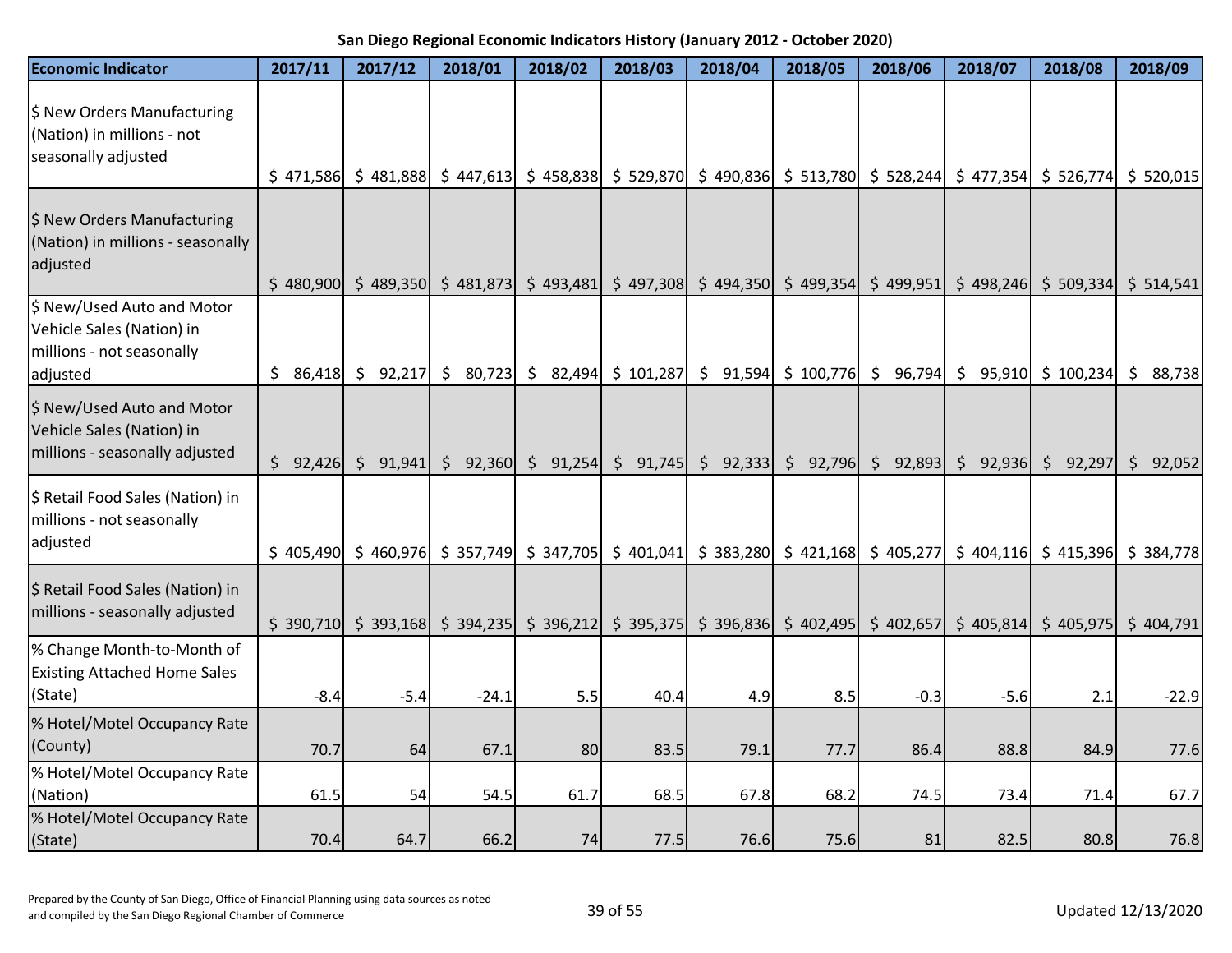| San Diego Regional Economic Indicators History (January 2012 - October 2020) |  |  |
|------------------------------------------------------------------------------|--|--|
|------------------------------------------------------------------------------|--|--|

| <b>Economic Indicator</b>                                    | 2017/11          | 2017/12   | 2018/01          | 2018/02   | 2018/03          | 2018/04   | 2018/05          | 2018/06          | 2018/07          | 2018/08          | 2018/09          |
|--------------------------------------------------------------|------------------|-----------|------------------|-----------|------------------|-----------|------------------|------------------|------------------|------------------|------------------|
| % Mortgage Rate (Nation)                                     | 4.17             | 4.22      | 4.25             | 4.46      | 4.62             | 4.78      | 4.82             | 4.86             | 4.88             | 4.87             | 4.86             |
| % Unemployment Rate<br>(County) - not seasonally<br>adjusted | 3.6              | 3.4       | 3.6              | 3.5       | 3.4              | 3.1       | 2.8              | 3.6              | 3.6              | 3.5              | 3.1              |
| % Unemployment Rate (Nation)<br>- not seasonally adjusted    | 3.9              | 3.9       | 4.5              | 4.4       | 4.1              | 3.7       | 3.6              | 4.2              | 4.1              | 3.9              | 3.6              |
| % Unemployment Rate (Nation)<br>- seasonally adjusted        | 4.1              | 4.1       | 4.1              | 4.1       | 4.1              | 3.9       | 3.8              | $\overline{4}$   | 3.9              | 3.9              | 3.7              |
| % Unemployment Rate (State) -<br>not seasonally adjusted     | 4.3              | 4.3       | 4.7              | 4.6       | 4.4              | 4         | 3.7              | 4.4              | 4.5              | 4.3              | 3.9              |
| % Unemployment Rate (State) -<br>seasonally adjusted         | 4.5              | 4.5       | 4.4              | 4.3       | 4.3              | 4.3       | 4.2              | 4.2              | 4.1              | 4.1              | 4.1              |
| Consumer Confidence Index<br>(Nation)                        | 128.6            | 123.1     | 124.3            | 130.0     | 127.0            | 125.6     | 128.8            | 127.1            | 127.9            | 134.7            | 135.3            |
| Consumer Price Index - CPI<br>(Nation)                       | 246.669          | 246.524   | 247.867          | 248.991   | 249.554          | 250.546   | 251.588          | 251.989          | 252.006          | 252.146          | 252.439          |
| Consumer Price Index - CPI<br>(State)                        | not<br>available | 265.7     | not<br>available | 269.2     | not<br>available | 271.2     | not<br>available | 272.5            | not<br>available | 273.8            | not<br>available |
| Dow (Nation)                                                 | 24,272.35        | 24,719.22 | 26,149.39        | 25,029.20 | 24,103.11        | 24,163.15 | 24,415.84        | 24,271.41        | 25,415.19        | 25,964.82        | 26,458.31        |
| Index of Leading Indicators<br>(County)                      | 147.0            | 149.0     | 151.0            | 152.1     | 152.9            | 152.7     | not<br>available | not<br>available | not<br>available | not<br>available | not<br>available |
| Index of Leading Indicators<br>(Nation)                      | 106.4            | 107.0     | 108.1            | 108.7     | 109.0            | 109.4     | 109.5            | 109.8            | 110.7            | 111.2            | 111.8            |
| Nasdaq Index                                                 | 6,873.97         | 6,903.39  | 7,411.48         | 7,273.01  | 7,063.45         | 7,066.27  | 7,442.12         | 7,510.30         | 7,671.79         | 8,109.54         | 8,046.35         |

Prepared by the County of San Diego, Office of Financial Planning using data sources as noted and compiled by the San Diego, British, Since of Thiminghaming asing data sources as noted<br>and compiled by the San Diego Regional Chamber of Commerce 40 Updated 12/13/2020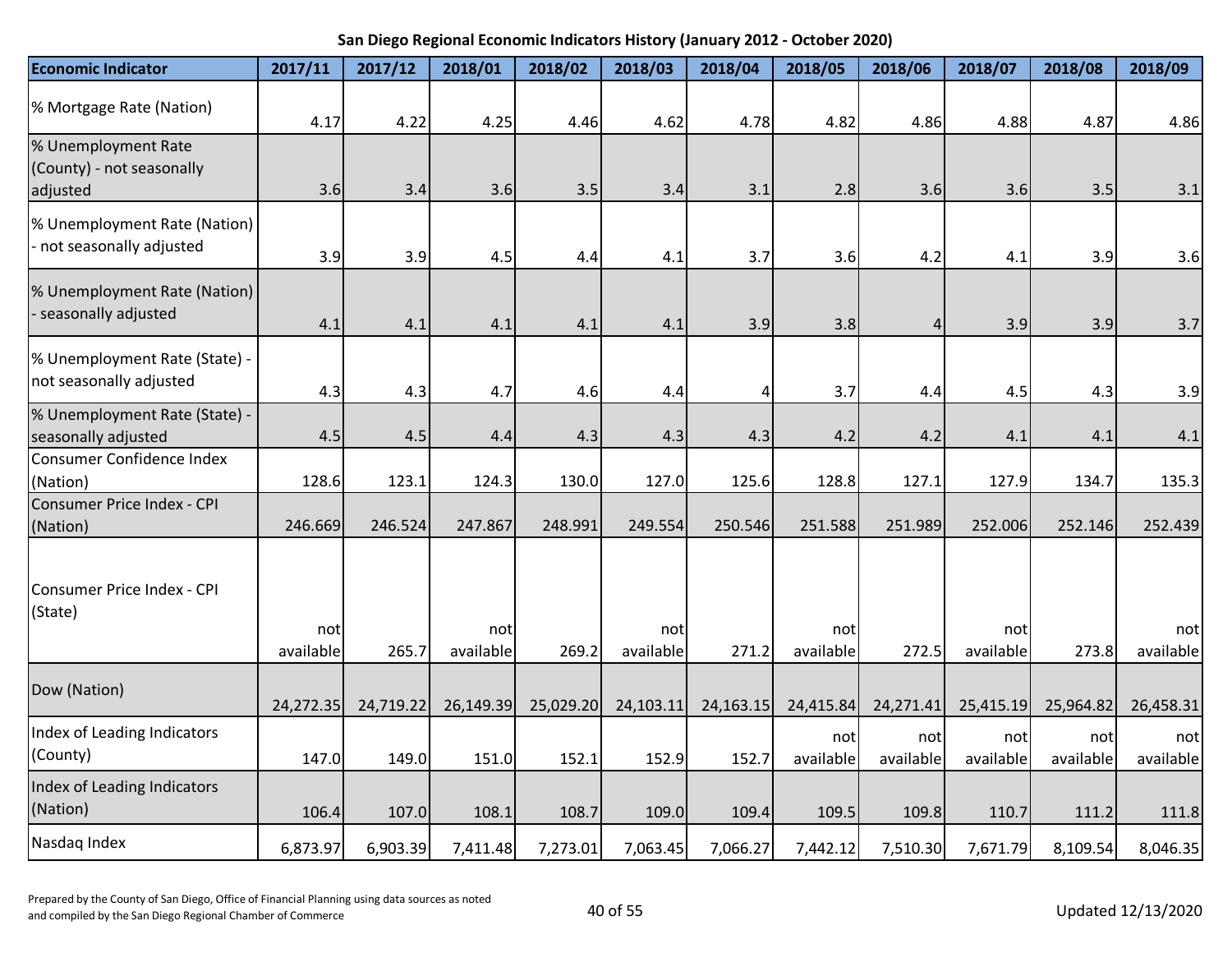| <b>Economic Indicator</b>                                                            | 2018/10   | 2018/11   | 2018/12   | 2019/01   | 2019/02   | 2019/03   | 2019/04   | 2019/05   | 2019/06   | 2019/07   | 2019/08   |
|--------------------------------------------------------------------------------------|-----------|-----------|-----------|-----------|-----------|-----------|-----------|-----------|-----------|-----------|-----------|
| # Airport Arrivals (County)                                                          | 1,032,545 | 1,018,392 | 974,663   | 902,876   | 847,560   | 1,044,109 | 1,036,615 | 1,068,547 | 1,138,705 | 1,215,241 | 1,167,907 |
| # Bankruptcy Filings in San<br><b>Diego County</b>                                   | 676       | 567       | 563       | 563       | 627       | 721       | 731       | 680       | 627       | 713       | 672       |
| # Days on Market (average) -<br>Existing attached home sales -                       |           |           |           |           |           |           |           |           |           |           |           |
| (County)                                                                             | 29        | 29        | 38        | 36        | 36        | 35        | 29        | 27        | 32        | 27        | 31        |
| # Days on Market (average) -<br>Existing single family home<br>sales - (County)      | 35        | 36        | 40        | 43        | 40        | 35        | 33        | 29        | 28        | 29        | 33        |
| # Durable Good Manufacturing<br>Employment (County) in<br>thousands - not seasonally |           |           |           |           |           |           |           |           |           |           |           |
| adjusted                                                                             | 84.2      | 84.5      | 84.8      | 84.5      | 84.9      | 85.0      | 85.0      | 85.3      | 86.1      | 86.7      | 86.5      |
| # Durable Good Manufacturing<br>Employment (Nation) in<br>thousands - not seasonally |           |           |           |           |           |           |           |           |           |           |           |
| adjusted                                                                             | 8,003     | 8,018     | 8,045     | 8,023     | 8,034     | 8,038     | 8,036     | 8,050     | 8,116     | 8,095     | 8,098     |
| # Durable Good Manufacturing<br>Employment (State) in<br>thousands - not seasonally  |           |           |           |           |           |           |           |           |           |           |           |
| adjusted                                                                             | 852.8     | 854.3     | 856.4     | 853.2     | 853.5     | 858.9     | 859.0     | 857.1     | 863.5     | 867.8     | 868.7     |
| # Employment (County) -<br>seasonally adjusted                                       | 1,487,300 | 1,488,800 | 1,491,900 | 1,495,200 | 1,494,800 | 1,496,600 | 1,499,000 | 1,502,800 | 1,503,200 | 1,506,200 | 1,510,400 |
| # Employment (Nation) in<br>thousands - seasonally adjusted                          | 149,549   | 149,683   | 149,865   | 150,134   | 150,135   | 150,282   | 150,492   | 150,577   | 150,759   | 150,953   | 151,160   |
| # Employment (State) in<br>thousands - seasonally adjusted                           | 17,259.5  | 17,282.5  | 17,302.2  | 17,308.1  | 17,329.0  | 17,357.5  | 17,406.1  | 17,427.7  | 17,469.0  | 17,485.2  | 17,472.6  |
| # Existing Attached Home Sales<br>(County)                                           | 960       | 794       | 664       | 565       | 695       | 881       | 999       | 1,132     | 990       | 1,110     | 1,075     |
| # Existing Attached Home Sales<br>(Nation)                                           | 600,000   | 580,000   | 550,000   | 570,000   | 570,000   | 540,000   | 580,000   | 600,000   | 580,000   | 580,000   | 590,000   |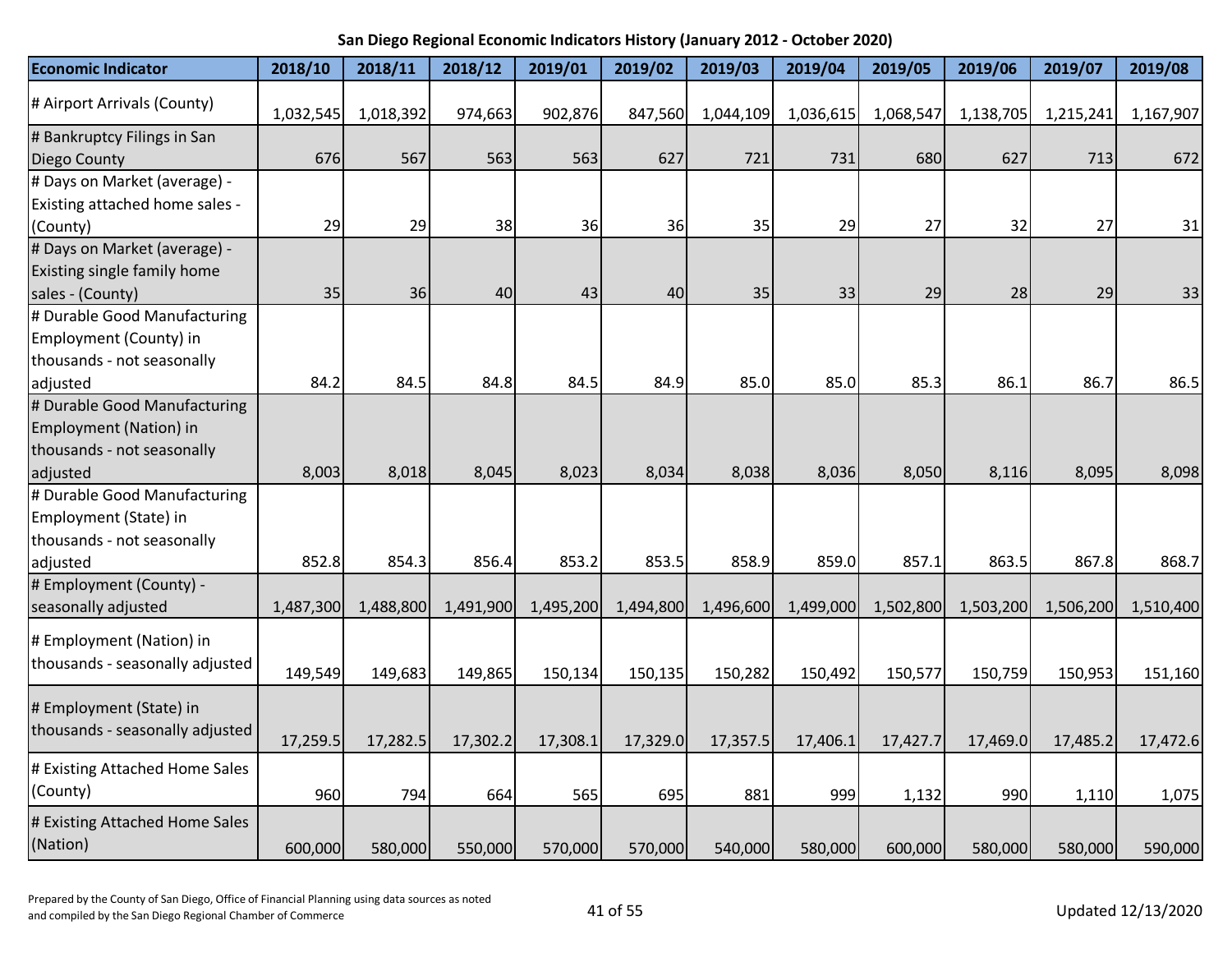| <b>Economic Indicator</b>                                    | 2018/10              | 2018/11            |            | 2018/12          |                     | 2019/01         | 2019/02     |         | 2019/03    | 2019/04     |         | 2019/05    |                    | 2019/06   |                    | 2019/07   |         | 2019/08   |
|--------------------------------------------------------------|----------------------|--------------------|------------|------------------|---------------------|-----------------|-------------|---------|------------|-------------|---------|------------|--------------------|-----------|--------------------|-----------|---------|-----------|
| # Existing Single Family Home<br>Sales (County)              | 1,738                |                    | 1,584      | 1,497            |                     | 1,212           | 1,360       |         | 1,803      | 2,039       |         | 2,193      |                    | 2,006     |                    | 2,170     |         | 2,114     |
| # Existing Single Family Home<br>Sales (Nation)              | 4,620,000            | 4,630,000          |            | 4,450,000        |                     | 4,420,000       | 4,820,000   |         | 4,680,000  | 4,660,000   |         | 4,750,000  |                    | 4,750,000 |                    | 4,810,000 |         | 4,840,000 |
| # Existing Single Family Home<br>Sales (State)               | 397,060              | 381,400            |            | 372,260          |                     | 357,730         | 398,040     |         | 397,210    | 396,780     |         | 406,960    |                    | 389,730   |                    | 411,630   |         | 406,100   |
| # Foreclosures (Trustee's<br>Deeds) in San Diego County      | 74                   |                    | 61         | 63               |                     | 52              | 57          |         | 51         | 59          |         | 47         |                    | 37        |                    | 53        |         | 43        |
| # of Border Crossings                                        | 4,770,759            | 4,298,334          |            | 4,555,778        |                     | 4,375,833       | 3,875,578   |         | 4,633,944  | 4,554,909   |         | 4,687,869  |                    | 4,666,873 |                    | 4,961,908 |         | 4,897,595 |
| # Privately Owned Housing<br>Units (County)                  | 426                  |                    | 292        | 533              |                     | 344             | 283         |         | 491        | 912         |         | 1,324      |                    | 692       |                    | 371       |         | 942       |
| # Privately Owned Housing<br>Units (Nation)                  | 112.6                |                    | 101.0      | 95.4             |                     | 94.4            | 89.7        |         | 105.7      | 118.7       |         | 124.3      |                    | 111.0     |                    | 118.8     |         | 127.8     |
| # Privately Owned Housing<br>Units (State)                   | 8,745                |                    | 7,741      | 10,709           |                     | 9,373           | 6,228       |         | 8,345      | 9,045       |         | 9,883      |                    | 9,014     |                    | 9,924     |         | 8,843     |
| \$ Average Gas Price for<br><b>Unleaded Premium (Nation)</b> | \$<br>3.472          | \$                 | 3.294      | 3.030<br>- \$    | $\ddot{\mathsf{s}}$ | 2.904           | \$<br>2.936 | \$      | 3.107      | \$<br>3.417 | \$      | 3.505      | $\ddot{\varsigma}$ | 3.364     | \$                 | 3.362     | \$      | 3.261     |
| \$ Average Gas Price for<br>Unleaded Premium (State)         | \$<br>3.986          | $\ddot{\varsigma}$ | $3.855$ \$ | $3.600 \mid \xi$ |                     | $3.468$ \$      | 3.477       | $\zeta$ | $3.574$ \$ | 4.120       | $\zeta$ | 4.244 \$   |                    | 4.002     | $\ddot{\varsigma}$ | 3.891     | $\zeta$ | 3.777     |
| \$ Average Gas Price for<br><b>Unleaded Regular (County)</b> | \$<br>3.842          | \$                 | 3.732      | \$<br>3.420      | $\ddot{\varsigma}$  | 3.279           | \$<br>3.269 | \$      | 3.324      | \$<br>3.943 | \$      | 4.078      | \$                 | 3.824     | \$                 | 3.744     | \$      | 3.628     |
| \$ Average Gas Price for<br><b>Unleaded Regular (Nation)</b> | \$<br>$2.860 \mid 5$ |                    | 2.647      | $2.366$ \$<br>\$ |                     | $2.248 \mid$ \$ | $2.309$ \$  |         | $2.516$ \$ | $2.798$ \$  |         | $2.859$ \$ |                    | 2.716     | $\zeta$            | 2.740     | \$      | 2.621     |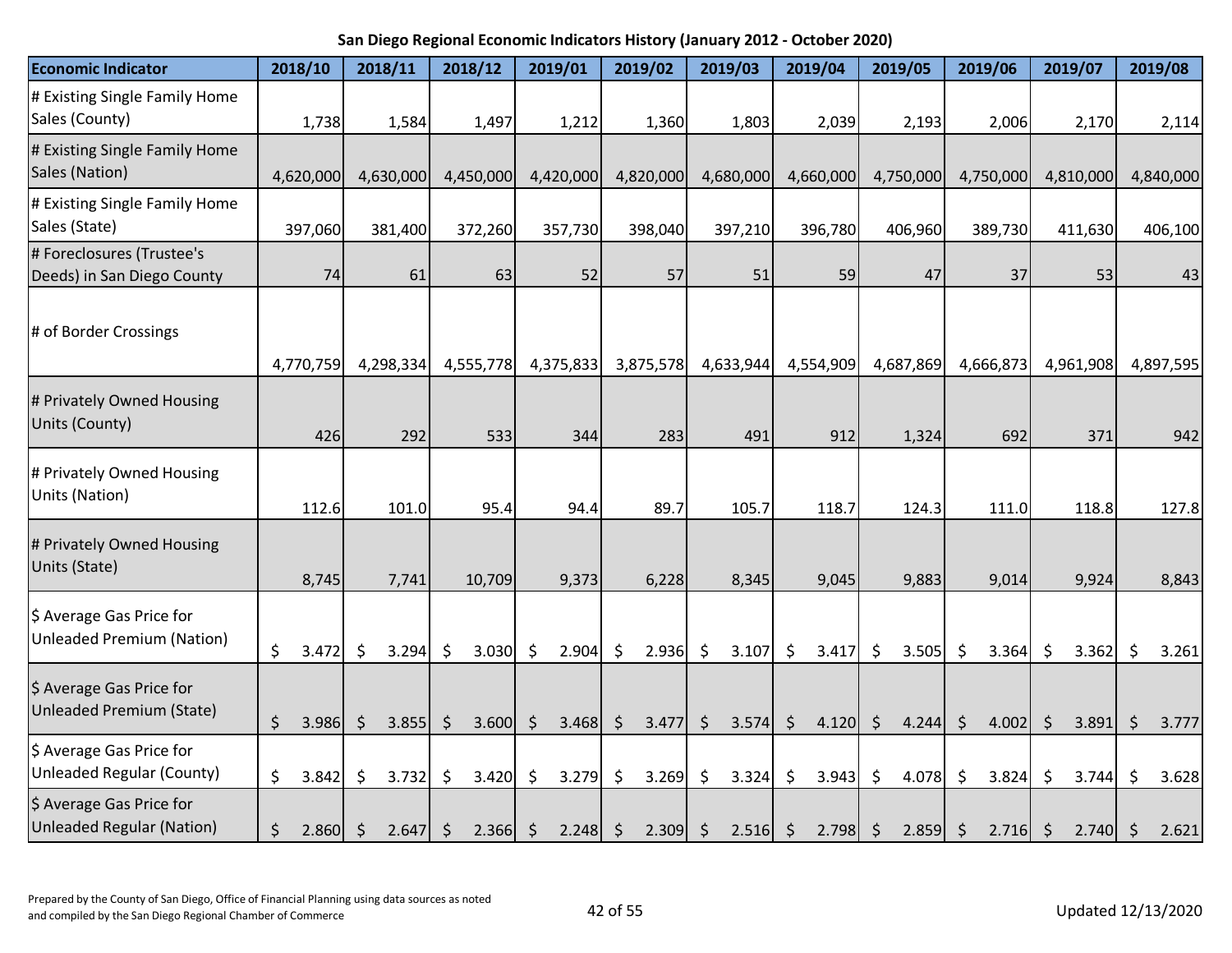| <b>Economic Indicator</b>                                                           |                    | 2018/10        |    | 2018/11   |     | 2018/12 |         | 2019/01         |         | 2019/02 |         | 2019/03                                                                                                                                                                                               |         | 2019/04 |         | 2019/05 |                    | 2019/06 | 2019/07                                                                                                                  | 2019/08     |
|-------------------------------------------------------------------------------------|--------------------|----------------|----|-----------|-----|---------|---------|-----------------|---------|---------|---------|-------------------------------------------------------------------------------------------------------------------------------------------------------------------------------------------------------|---------|---------|---------|---------|--------------------|---------|--------------------------------------------------------------------------------------------------------------------------|-------------|
| \$ Average Gas Price for<br><b>Unleaded Regular (SoCal)</b>                         | \$                 | $3.850 \mid 5$ |    | 3.747     | -\$ | 3.444   | $\zeta$ | $3.317 \mid$ \$ |         | 3.318   | \$      | 3.351                                                                                                                                                                                                 | \$      | 3.951   | \$      | 4.107   | $\ddot{\varsigma}$ | 3.874   | \$<br>3.797                                                                                                              | \$<br>3.677 |
| \$ Average Gas Price for<br><b>Unleaded Regular (State)</b>                         | $\mathsf{\dot{S}}$ | 3.686          | Ŝ. | 3.558     |     | 3.292   | $\zeta$ | 3.156           | $\zeta$ | 3.158   | $\zeta$ | 3.268                                                                                                                                                                                                 | $\zeta$ | 3.820   | $\zeta$ | 3.947   | $\zeta$            | 3.717   | \$<br>3.595                                                                                                              | \$<br>3.482 |
| \$ Average Sales Price of Existing<br><b>Single Family Homes (County)</b>           |                    |                |    |           |     |         |         |                 |         |         |         |                                                                                                                                                                                                       |         |         |         |         |                    |         | \$863,668 \$834,399 \$818,480 \$769,975 \$795,231 \$798,713 \$838,228 \$841,314 \$830,912 \$828,922 \$849,760            |             |
| \$ Durable Goods Manufacturing<br>(Nation) in millions - not<br>seasonally adjusted |                    | \$265,344      |    |           |     |         |         |                 |         |         |         |                                                                                                                                                                                                       |         |         |         |         |                    |         | \$ 251,463 \$ 252,945 \$ 233,379 \$ 241,918 \$ 272,906 \$ 252,345 \$ 261,851 \$ 270,356 \$ 237,716 \$ 263,168            |             |
| \$ Durable Goods Manufacturing<br>(Nation) in millions - seasonally<br>adjusted     |                    | \$255,382      |    | \$257,791 |     |         |         |                 |         |         |         | $\frac{1}{2}$ 258,658 $\frac{1}{2}$ 258,493 $\frac{1}{2}$ 258,592 $\frac{1}{2}$ 257,319 $\frac{1}{2}$ 253,324 $\frac{1}{2}$ 254,487 $\frac{1}{2}$ 256,832                                             |         |         |         |         |                    |         | \$253,792                                                                                                                | \$253,325   |
| \$ Median Price Existing<br><b>Attached Home (County)</b>                           |                    |                |    |           |     |         |         |                 |         |         |         | $\frac{1}{2}$ 418,000 $\frac{1}{2}$ 396,500 $\frac{1}{2}$ 414,500 $\frac{1}{2}$ 411,990 $\frac{1}{2}$ 411,500 $\frac{1}{2}$ 420,000 $\frac{1}{2}$ 419,500 $\frac{1}{2}$ 430,000 $\frac{1}{2}$ 440,000 |         |         |         |         |                    |         | \$435,000                                                                                                                | \$435,001   |
| \$ Median Price Existing<br><b>Attached Home (Nation)</b>                           |                    | \$235,400      |    |           |     |         |         |                 |         |         |         |                                                                                                                                                                                                       |         |         |         |         |                    |         | \$ 237,600 \$ 240,900 \$ 234,700 \$ 233,600 \$ 244,200 \$ 249,500 \$ 256,500 \$ 259,100 \$ 253,900 \$ 253,500            |             |
| \$ Median Price Existing<br><b>Attached Home (State)</b>                            |                    |                |    |           |     |         |         |                 |         |         |         |                                                                                                                                                                                                       |         |         |         |         |                    |         | \$ 476,440 \$ 465,770 \$ 450,000 \$ 435,000 \$ 450,000 \$ 465,000 \$ 470,000 \$ 470,000 \$ 480,000 \$ 470,000 \$ 468,000 |             |
| \$ Median Price Existing Single<br>Family Home (County)                             |                    |                |    |           |     |         |         |                 |         |         |         |                                                                                                                                                                                                       |         |         |         |         |                    |         | \$ 643,900 \$ 634,000 \$ 623,000 \$ 613,500 \$ 625,000 \$ 629,945 \$ 652,200 \$ 655,000 \$ 670,000 \$ 655,000 \$ 652,500 |             |
| \$ Median Price Existing Single<br><b>Family Home (Nation)</b>                      |                    |                |    |           |     |         |         |                 |         |         |         |                                                                                                                                                                                                       |         |         |         |         |                    |         | \$ 257,700 \$ 259,900 \$ 256,400 \$ 251,200 \$ 252,000 \$ 261,500 \$ 269,100 \$ 280,900 \$ 288,500 \$ 283,600 \$ 281,900 |             |
| \$ Median Price Existing Single<br><b>Family Home (State)</b>                       |                    |                |    |           |     |         |         |                 |         |         |         |                                                                                                                                                                                                       |         |         |         |         |                    |         | \$ 572,000 \$ 554,760 \$ 557,600 \$ 537,120 \$ 534,140 \$ 565,880 \$ 602,920 \$ 611,190 \$ 610,720 \$ 607,990 \$ 617,410 |             |
| \$ New Auto Sales (Nation) in<br>millions                                           |                    |                |    |           |     |         |         |                 |         |         |         | $\frac{1}{2}$ 74,305 $\frac{1}{2}$ 77,033 $\frac{1}{2}$ 74,948 $\frac{1}{2}$ 82,315 $\frac{1}{2}$ 68,138 $\frac{1}{2}$ 68,721 $\frac{1}{2}$ 78,463 $\frac{1}{2}$ 85,668 $\frac{1}{2}$ 79,962          |         |         |         |         |                    |         | \$84,384                                                                                                                 | \$90,174    |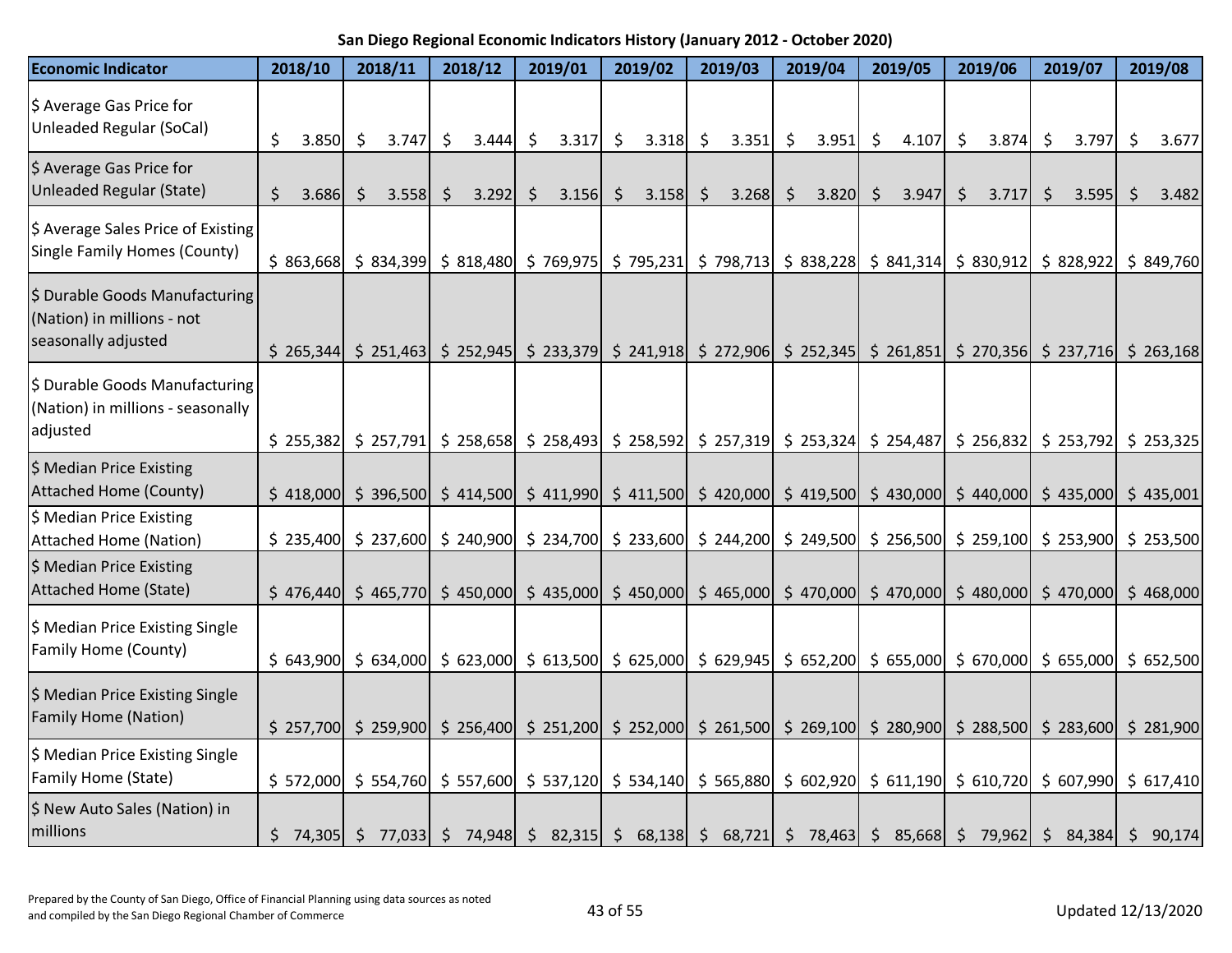| <b>Economic Indicator</b>                                                                        | 2018/10  | 2018/11  | 2018/12                                                                                                                                                                     | 2019/01 | 2019/02 | 2019/03 | 2019/04                                                                                                                                                                                                                     | 2019/05 | 2019/06 | 2019/07  | 2019/08               |
|--------------------------------------------------------------------------------------------------|----------|----------|-----------------------------------------------------------------------------------------------------------------------------------------------------------------------------|---------|---------|---------|-----------------------------------------------------------------------------------------------------------------------------------------------------------------------------------------------------------------------------|---------|---------|----------|-----------------------|
| \$ New Orders Manufacturing<br>(Nation) in millions - not<br>seasonally adjusted                 |          |          | $$ 517,515$ $$ 489,476$ $$ 494,142$                                                                                                                                         |         |         |         | $\frac{1}{2}$ 465,038 $\frac{1}{2}$ 462,788 $\frac{1}{2}$ 531,717 $\frac{1}{2}$ 498,781 $\frac{1}{2}$ 505,259 $\frac{1}{2}$ 510,292 $\frac{1}{2}$ 485,683 $\frac{1}{2}$ 511,110                                             |         |         |          |                       |
| \$ New Orders Manufacturing<br>(Nation) in millions - seasonally<br>adjusted                     |          |          |                                                                                                                                                                             |         |         |         | $\frac{1}{2}$ 503,155 $\frac{1}{2}$ 500,392 $\frac{1}{2}$ 501,352 $\frac{1}{2}$ 501,716 $\frac{1}{2}$ 496,780 $\frac{1}{2}$ 503,295 $\frac{1}{2}$ 497,166 $\frac{1}{2}$ 490,693 $\frac{1}{2}$ 493,351                       |         |         |          | $$500,153$ $$499,585$ |
| \$ New/Used Auto and Motor<br>Vehicle Sales (Nation) in<br>millions - not seasonally<br>adjusted | \$91,224 | \$88,071 | \$94,861                                                                                                                                                                    |         |         |         | $\binom{5}{5}$ 81,196 $\binom{5}{5}$ 83,110 $\binom{5}{5}$ 102,820 $\binom{5}{5}$ 96,015 $\binom{5}{5}$ 104,373 $\binom{5}{5}$ 97,749 $\binom{5}{5}$ 102,036                                                                |         |         |          | \$107,458             |
| \$ New/Used Auto and Motor<br>Vehicle Sales (Nation) in<br>millions - seasonally adjusted        | \$93,372 |          | $\begin{bmatrix} 5 & 94,194 \end{bmatrix}$ $\begin{bmatrix} 5 & 94,672 \end{bmatrix}$ $\begin{bmatrix} 5 & 92,689 \end{bmatrix}$ $\begin{bmatrix} 5 & 92,242 \end{bmatrix}$ |         |         |         | $\frac{1}{5}$ 95,469 $\frac{1}{5}$ 95,064 $\frac{1}{5}$ 95,492 $\frac{1}{5}$ 96,210                                                                                                                                         |         |         | \$96,351 | \$98,315              |
| \$ Retail Food Sales (Nation) in<br>millions - not seasonally<br>adjusted                        |          |          |                                                                                                                                                                             |         |         |         | $\frac{1}{2}$ 406,873 $\frac{1}{2}$ 427,005 $\frac{1}{2}$ 461,535 $\frac{1}{2}$ 370,778 $\frac{1}{2}$ 354,645 $\frac{1}{2}$ 407,194 $\frac{1}{2}$ 405,978 $\frac{1}{2}$ 434,187 $\frac{1}{2}$ 412,166 $\frac{1}{2}$ 422,547 |         |         |          | \$431,275             |
| \$ Retail Food Sales (Nation) in<br>millions - seasonally adjusted                               |          |          |                                                                                                                                                                             |         |         |         | \$ 409,330 \$ 408,201 \$ 397,412 \$ 406,791 \$ 404,352 \$ 410,122 \$ 412,466 \$ 414,635 \$ 415,856 \$ 419,589 \$ 420,410                                                                                                    |         |         |          |                       |
| % Change Month-to-Month of<br><b>Existing Attached Home Sales</b><br>(State)                     | 13.9     | $-19.1$  | $-10$                                                                                                                                                                       | $-16.6$ | 15      | 33.6    | 13.4                                                                                                                                                                                                                        | 11.2    | $-11.6$ | 5.3      | $-0.4$                |
| % Hotel/Motel Occupancy Rate<br>(County)                                                         | 79       | 73.5     | 67                                                                                                                                                                          | 69.2    | 75.9    | 80.4    | 79.7                                                                                                                                                                                                                        | 74.2    | 85.3    | 86.6     | 82.6                  |
| % Hotel/Motel Occupancy Rate<br>(Nation)                                                         | 67.9     | 67.3     | not<br>available                                                                                                                                                            | 54.8    | 62.2    | 68.4    | 68                                                                                                                                                                                                                          | 68.7    | 73.5    | 73.8     | 71.4                  |
| % Hotel/Motel Occupancy Rate<br>(State)                                                          | 76.9     | 70.9     | 65.6                                                                                                                                                                        | 66.7    | 73.9    | 77.1    | 76.8                                                                                                                                                                                                                        | 75.3    | 80.6    | 81.1     | 80.1                  |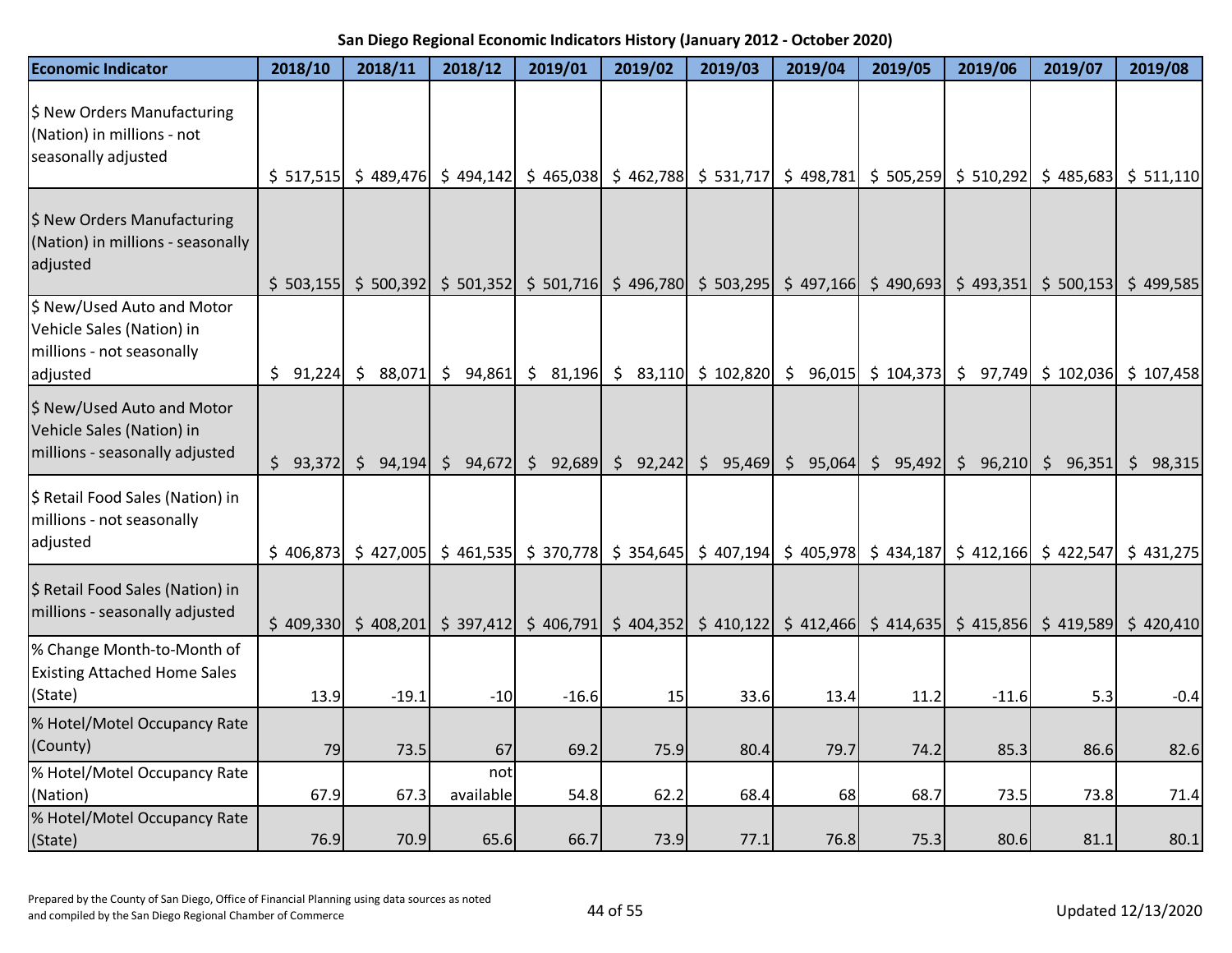| <b>Economic Indicator</b>                                    | 2018/10           | 2018/11          | 2018/12          | 2019/01          | 2019/02          | 2019/03          | 2019/04          | 2019/05          | 2019/06   | 2019/07   | 2019/08   |
|--------------------------------------------------------------|-------------------|------------------|------------------|------------------|------------------|------------------|------------------|------------------|-----------|-----------|-----------|
| % Mortgage Rate (Nation)                                     | 4.97              | 5.07             | 5.1              | 4.9              | 4.77             | 4.69             | 4.5              | not<br>available |           |           |           |
| % Unemployment Rate<br>(County) - not seasonally<br>adjusted | 3.2               | 3.1              | 3.1              | 3.8              | 3.5              | 3.6              | $\overline{3}$   | 2.8              | 3.3       | 3.6       | 3.4       |
| % Unemployment Rate (Nation)<br>- not seasonally adjusted    | 3.5               | 3.5              | 3.7              | 4.4              | 4.1              | 3.9              | 3.3              | 3.4              | 3.8       | 4         | 3.8       |
| % Unemployment Rate (Nation)<br>- seasonally adjusted        | 3.7               | 3.7              | 3.9              | $\vert 4 \vert$  | 3.8              | 3.8              | 3.6              | 3.6              | 3.7       | 3.7       | 3.7       |
| % Unemployment Rate (State) -<br>not seasonally adjusted     | 4                 | 3.9              | 4.1              | 4.8              | 4.4              | 4.6              | 3.9              | 3.6              | 4.2       | 4.5       | 4.2       |
| % Unemployment Rate (State) -<br>seasonally adjusted         | 4.1               | 4.1              | 4.1              | 4.2              | 4.2              | 4.3              | 4.3              | 4.2              | 4.2       | 4.1       | 4.1       |
| Consumer Confidence Index<br>(Nation)                        | 137.9             | 136.4            | 126.6            | 121.7            | 131.4            | 124.2            | 129.2            | 131.3            | 124.3     | 135.8     | 134.2     |
| Consumer Price Index - CPI<br>(Nation)                       | 252.885           | 252.038          | 251.233          | 251.712          | 252.776          | 254.202          | 255.548          | 256.092          | 256.571   | 256.558   | 256.759   |
| Consumer Price Index - CPI<br>(State)                        | 275.7             | not<br>available | 274.9            | not<br>available | 276.7            | not<br>available | 280.3            | not<br>available | 281.0     |           | 281.2     |
| Dow (Nation)                                                 | 25,115.76         | 25,538.46        | 23,327.46        | 24,999.67        | 25,916.00        | 25,928.68        | 26,592.91        | 24,815.04        | 26,599.96 | 26,864.27 | 26,403.28 |
| Index of Leading Indicators<br>(County)                      | notl<br>available | not<br>available | not<br>available | not<br>available | not<br>available | not<br>available | not<br>available | not<br>available |           |           |           |
| Index of Leading Indicators<br>(Nation)                      | 111.6             | 111.8            | 111.3            | 111.3            | 111.5            | 111.9            | 111.8            | 111.8            | 111.7     | 112.1     | 112.1     |
| Nasdaq Index                                                 | 7,305.90          | 7,330.54         | 6,635.28         | 7,281.74         | 7,532.53         | 7,729.32         | 8,095.39         | 7,453.15         | 8,006.24  | 8,175.42  | 7,962.88  |

Prepared by the County of San Diego, Office of Financial Planning using data sources as noted and compiled by the San Diego, Since of Thinking and San Exerces as noted<br>and compiled by the San Diego Regional Chamber of Commerce 45 of 55 Updated 12/13/2020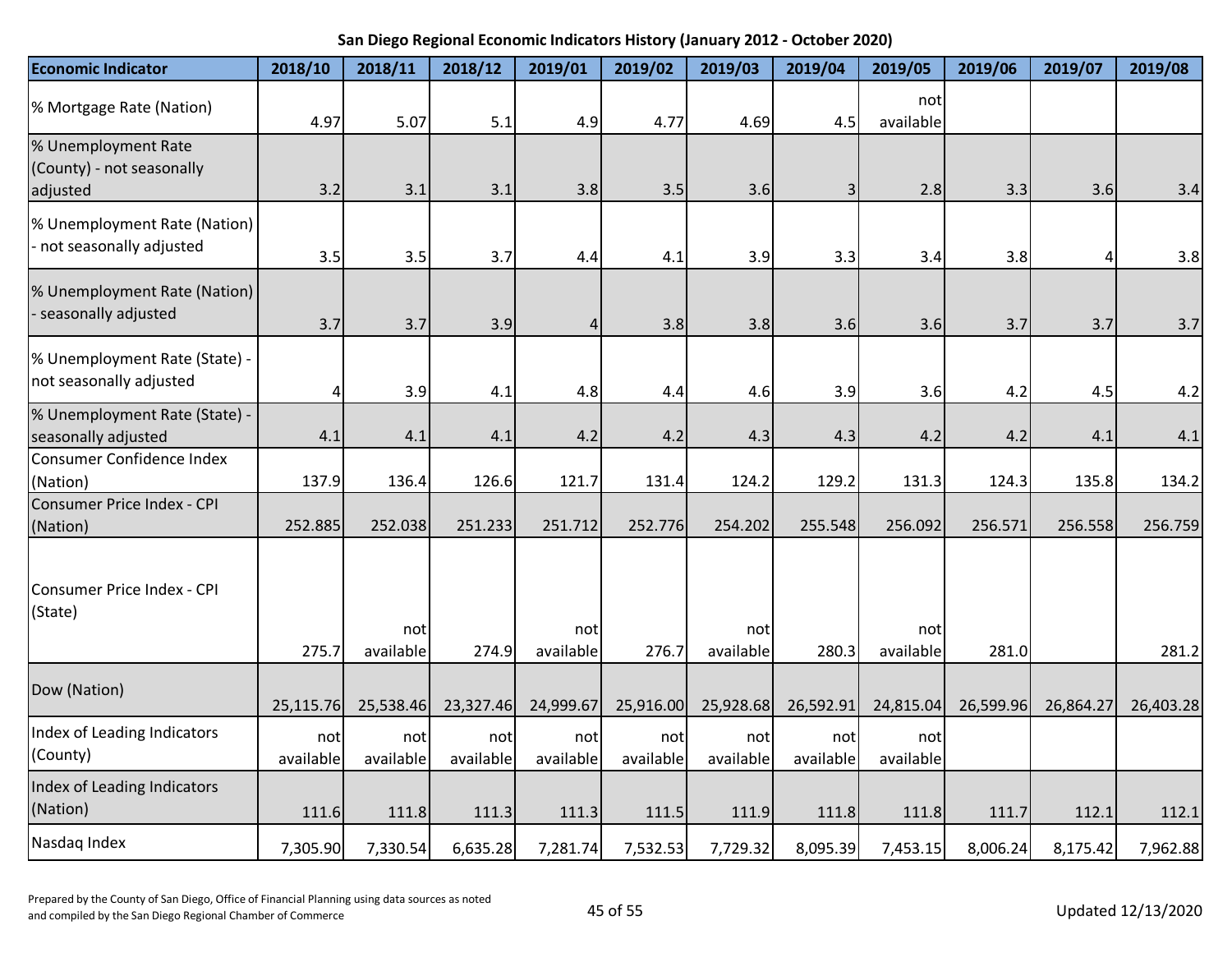| <b>Economic Indicator</b>                                                            | 2019/09   | 2019/10   | 2019/11   | 2019/12   | 2020/01   | 2020/02   | 2020/03   | 2020/04   | 2020/05   | 2020/06   | 2020/07   |
|--------------------------------------------------------------------------------------|-----------|-----------|-----------|-----------|-----------|-----------|-----------|-----------|-----------|-----------|-----------|
| # Airport Arrivals (County)                                                          | 920,880   | 1,076,177 | 999,664   | 107,158   | 953,164   | 906,083   | 458,099   | 37,843    | 97,046    | 419,546   | 305,011   |
| # Bankruptcy Filings in San<br>Diego County                                          | 657       | 693       | 617       | 550       | 583       | 630       | 650       | 478       | 537       | 553       | 551       |
| # Days on Market (average) -<br>Existing attached home sales -                       |           |           |           |           |           |           |           |           |           |           |           |
| (County)                                                                             | 28        | 31        | 30        | 35        | 36        | 32        | 24        | 21        | 22        | 28        | 26        |
| # Days on Market (average) -<br>Existing single family home                          |           |           |           |           |           |           |           |           |           |           |           |
| sales - (County)                                                                     | 32        | 34        | 32        | 35        | 39        | 34        | 26        | 22        | 24        | 26        | 28        |
| # Durable Good Manufacturing<br>Employment (County) in<br>thousands - not seasonally |           |           |           |           |           |           |           |           |           |           |           |
| adjusted                                                                             | 86.1      | 86.8      | 87.3      | 88.3      | 87.9      | 87.7      | 88.3      | 81.0      | 80.7      | 81.5      | 81.5      |
| # Durable Good Manufacturing<br>Employment (Nation) in<br>thousands - not seasonally |           |           |           |           |           |           |           |           |           |           |           |
| adjusted                                                                             | 8,064     | 8,011     | 8,065     | 8,072     | 8,019     | 8,036     | 8,013     | 7,109     | 7,259     | 7,584     | 7,585     |
| # Durable Good Manufacturing<br>Employment (State) in<br>thousands - not seasonally  |           |           |           |           |           |           |           |           |           |           |           |
| adjusted                                                                             | 866.0     | 865.3     | 871.8     | 874.6     | 850.4     | 850.2     | 848.7     | 778.3     | 787.0     | 800.0     | 805.4     |
| # Employment (County) -<br>seasonally adjusted                                       | 1,509,400 | 1,508,100 | 1,510,200 | 1,513,700 | 1,518,100 | 1,522,900 | 1,498,000 | 1,294,100 | 1,302,500 | 1,356,400 | 1,351,600 |
| # Employment (Nation) in<br>thousands - seasonally adjusted                          | 151,368   | 151,553   | 151,814   | 151,998   | 152,212   | 152,463   | 151,090   | 130,403   | 133,028   | 137,809   | 139,570   |
| # Employment (State) in<br>thousands - seasonally adjusted                           | 17,471.2  | 17,503.6  | 17,528.1  | 17,554.4  | 17,583.5  | 17,604.5  | 17,394.0  | 14,988.7  | 15,137.6  | 15,689.0  | 15,772.5  |
| # Existing Attached Home Sales<br>(County)                                           | 953       | 994       | 794       | 961       | 720       | 807       | 938       | 693       | 594       | 929       | 1,165     |
| # Existing Attached Home Sales<br>(Nation)                                           | 590,000   | 590,000   | 560,000   | 620,000   | 600,000   | 600,000   | 530,000   | 390,000   | 340,000   | 440,000   | 580,000   |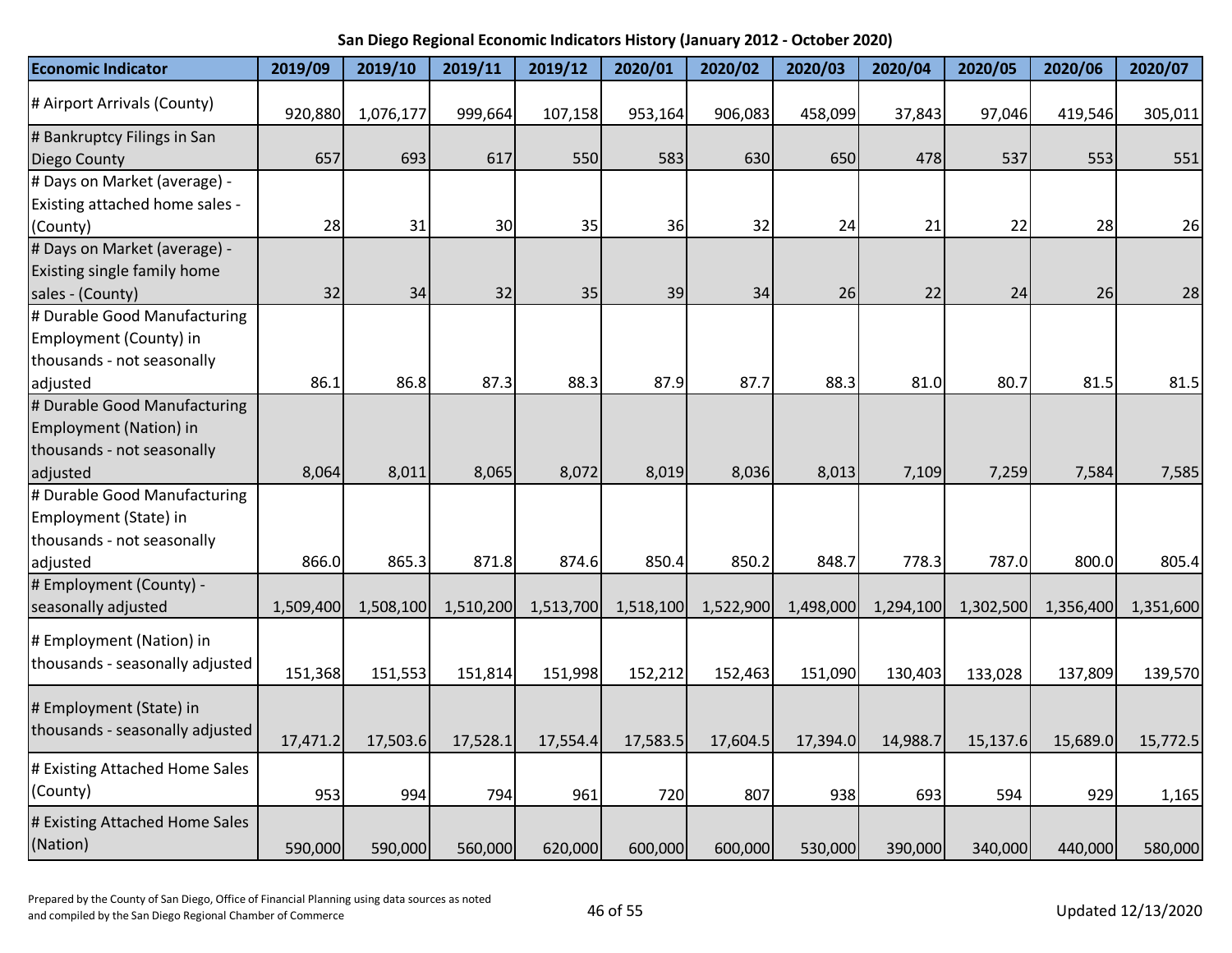| <b>Economic Indicator</b>                                    | 2019/09   |                 | 2019/10   |         | 2019/11      |            |              | 2019/12          |         | 2020/01             | 2020/02     |                    | 2020/03    |         | 2020/04    |         | 2020/05        |                    | 2020/06   |         | 2020/07   |
|--------------------------------------------------------------|-----------|-----------------|-----------|---------|--------------|------------|--------------|------------------|---------|---------------------|-------------|--------------------|------------|---------|------------|---------|----------------|--------------------|-----------|---------|-----------|
| # Existing Single Family Home<br>Sales (County)              |           | 1,885           |           | 1,913   |              | 1,739      |              | 1,705            |         | 1,381               | 1,418       |                    | 1,757      |         | 1,454      |         | 1,248          |                    | 1,867     |         | 2,241     |
| # Existing Single Family Home<br>Sales (Nation)              | 4,820,000 |                 | 4,830,000 |         | 4,760,000    |            |              | 4,910,000        |         | 4,820,000           | 5,160,000   |                    | 4,740,000  |         | 3,940,000  |         | 3,570,000      |                    | 4,260,000 |         | 5,280,000 |
| # Existing Single Family Home<br>Sales (State)               |           | 404,030         |           | 404,240 | 402,880      |            |              | 398,880          |         | 395,550             | 421,670     |                    | 373,070    |         | 277,400    |         | 238,740        |                    | 339,910   |         | 437,890   |
| # Foreclosures (Trustee's<br>Deeds) in San Diego County      |           | 56              |           | 37      |              | 35         |              | 47               |         | 48                  | 37          |                    | 33         |         | 16         |         | $\overline{7}$ |                    | 18        |         | 22        |
| # of Border Crossings                                        | 4,633,695 |                 | 4,772,898 |         | 4,595,539    |            |              | 4,905,035        |         | 4,529,129           | 4,218,538   |                    | 3,158,883  |         | 1,588,679  |         | 2,024,511      |                    | 2,499,404 |         | 2,696,835 |
| # Privately Owned Housing<br>Units (County)                  |           | 953             |           | 635     |              | 449        |              | 511              |         | 654                 | 515         |                    | 867        |         | 683        |         | 375            |                    | 483       |         | 721       |
| # Privately Owned Housing<br>Units (Nation)                  |           | 114.9           |           | 131.7   |              | 107.5      |              | 107.3            |         | 112.8               | 100.2       |                    | 115.9      |         | 96.0       |         | 104.4          |                    | 124.0     |         | 135.4     |
| # Privately Owned Housing<br>Units (State)                   |           | 9,920           |           | 10,176  |              | 7,630      |              | 11,523           |         | 8,673               | 8,759       |                    | 7,949      |         | 5,987      |         | 6,705          |                    | 8,844     |         | 10,350    |
| \$ Average Gas Price for<br><b>Unleaded Premium (Nation)</b> | \$        | 3.251           | \$        | 3.335   | \$           | 3.297      | $\zeta$      | 3.217            | $\zeta$ | 3.192               | \$<br>3.108 | $\ddot{\varsigma}$ | 2.924      | $\zeta$ | 2.549      |         | 2.542          | \$                 | 2.731     | \$      | 2.834     |
| \$ Average Gas Price for<br>Unleaded Premium (State)         | $\zeta$   | 3.920           | $\zeta$   | 4.344   | $\mathsf{S}$ |            | $4.170 \div$ | $3.840 \mid \xi$ |         | 3.719 $\frac{1}{2}$ | 3.687       | $\ddot{\varsigma}$ | 3.486      | $\zeta$ | $3.063$ \$ |         | 3.022          | $\ddot{\varsigma}$ | 3.217     | $\zeta$ | 3.345     |
| \$ Average Gas Price for<br>Unleaded Regular (County)        | \$        | 3.639           | \$        | 4.181   | \$           | 4.021      | \$           | 3.697            | \$      | 3.536               | \$<br>3.555 | \$                 | 3.456      | \$      | 2.950      | \$      | 2.797          | \$                 | 2.999     | \$      | 3.111     |
| \$ Average Gas Price for<br><b>Unleaded Regular (Nation)</b> | \$        | $2.592 \mid$ \$ |           | 2.627   | \$           | $2.598$ \$ |              | $2.555$ \$       |         | $2.548$ \$          | 2.442       | $\zeta$            | $2.234$ \$ |         | 1.841      | $\zeta$ | 1.870          | $\zeta$            | 2.082     | \$      | 2.183     |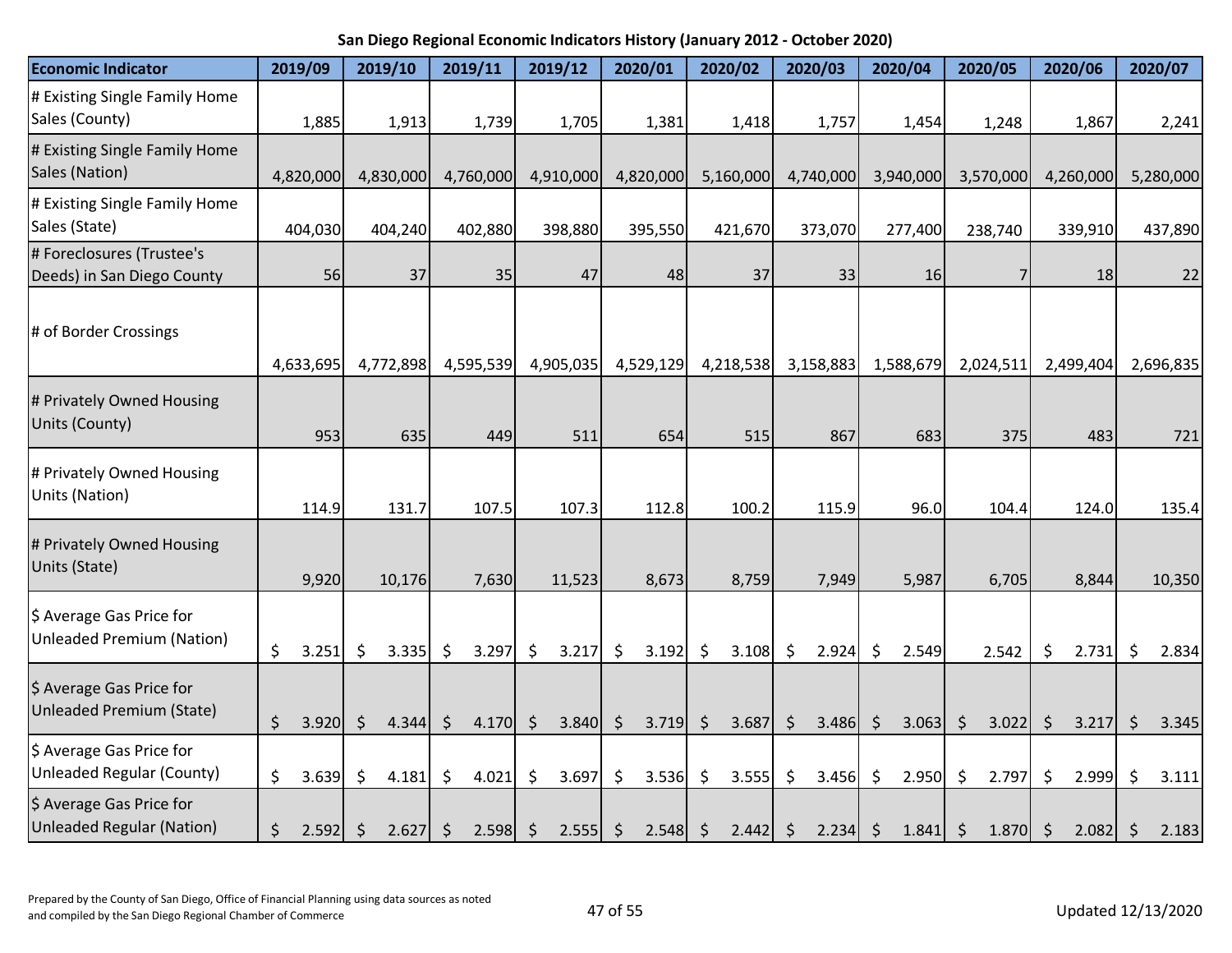| <b>Economic Indicator</b>                                                           |     | 2019/09   |         | 2019/10         | 2019/11 |         | 2019/12                                                                                                                                                                                               |         | 2020/01 |         | 2020/02 |         | 2020/03 | 2020/04     |                    | 2020/05 |                       | 2020/06                                                                                                                                                                                                        | 2020/07     |
|-------------------------------------------------------------------------------------|-----|-----------|---------|-----------------|---------|---------|-------------------------------------------------------------------------------------------------------------------------------------------------------------------------------------------------------|---------|---------|---------|---------|---------|---------|-------------|--------------------|---------|-----------------------|----------------------------------------------------------------------------------------------------------------------------------------------------------------------------------------------------------------|-------------|
| \$ Average Gas Price for<br><b>Unleaded Regular (SoCal)</b>                         | \$  | 3.680     | \$      | $4.216 \mid$ \$ | 4.069   | $\zeta$ | 3.728                                                                                                                                                                                                 | \$      | 3.606   | \$      | 3.562   | \$      | 3.472   | \$<br>2.930 | $\ddot{\varsigma}$ | 2.803   | \$                    | 2.978                                                                                                                                                                                                          | \$<br>3.115 |
| \$ Average Gas Price for<br><b>Unleaded Regular (State)</b>                         |     | 3.609     | $\zeta$ | 4.040           | 3.869   | $\zeta$ | 3.531                                                                                                                                                                                                 | $\zeta$ | 3.411   | $\zeta$ | 3.364   | $\zeta$ | 3.184   | \$<br>2.744 | $\zeta$            | 2.685   | $\mathsf{\mathsf{S}}$ | 2.889                                                                                                                                                                                                          | \$<br>3.021 |
| \$ Average Sales Price of Existing<br><b>Single Family Homes (County)</b>           |     |           |         |                 |         |         | $\frac{1}{2}$ 822,368 $\frac{1}{2}$ 843,574 $\frac{1}{2}$ 847,785 $\frac{1}{2}$ 837,792 $\frac{1}{2}$ 868,472 $\frac{1}{2}$ 863,037 $\frac{1}{2}$ 907,135 $\frac{1}{2}$ 843,276                       |         |         |         |         |         |         |             |                    | 823,070 |                       | $$884,471$ $$949,002$                                                                                                                                                                                          |             |
| \$ Durable Goods Manufacturing<br>(Nation) in millions - not<br>seasonally adjusted |     | \$262,426 |         |                 |         |         |                                                                                                                                                                                                       |         |         |         |         |         |         |             |                    |         |                       | $\binom{1}{2}$ 240,840 $\binom{1}{2}$ 240,700 $\binom{2}{3}$ 245,913 $\binom{2}{3}$ 228,169 $\binom{2}{3}$ 241,864 $\binom{2}{3}$ 256,590 $\binom{3}{3}$ 190,052 $\binom{3}{3}$ 197,480 $\binom{4}{3}$ 245,307 | \$231,059   |
| \$ Durable Goods Manufacturing<br>(Nation) in millions - seasonally<br>adjusted     |     | \$251,606 |         |                 |         |         | $\frac{1}{2}$ 251,286 $\frac{1}{2}$ 250,832 $\frac{1}{2}$ 250,329 $\frac{1}{2}$ 245,405 $\frac{1}{2}$ 247,276 $\frac{1}{2}$ 233,588 $\frac{1}{2}$ 189,742                                             |         |         |         |         |         |         |             |                    | 197,483 |                       | \$227,502                                                                                                                                                                                                      | \$244,576   |
| \$ Median Price Existing<br><b>Attached Home (County)</b>                           |     |           |         |                 |         |         | $\frac{1}{2}$ 418,500 $\frac{1}{2}$ 425,000 $\frac{1}{2}$ 433,195 $\frac{1}{2}$ 440,000 $\frac{1}{2}$ 435,000 $\frac{1}{2}$ 449,900 $\frac{1}{2}$ 450,000 $\frac{1}{2}$ 435,000 $\frac{1}{2}$ 435,000 |         |         |         |         |         |         |             |                    |         |                       | \$451,219                                                                                                                                                                                                      | \$467,000   |
| \$ Median Price Existing<br><b>Attached Home (Nation)</b>                           |     | \$248,200 |         |                 |         |         |                                                                                                                                                                                                       |         |         |         |         |         |         |             |                    |         |                       | $\frac{1}{2}$ 248,100 $\frac{1}{2}$ 247,800 $\frac{1}{2}$ 254,600 $\frac{1}{2}$ 248,200 $\frac{1}{2}$ 249,700 $\frac{1}{2}$ 263,700 $\frac{1}{2}$ 266,900 $\frac{1}{2}$ 251,900 $\frac{1}{2}$ 261,700          | \$269,200   |
| \$ Median Price Existing<br><b>Attached Home (State)</b>                            |     |           |         |                 |         |         |                                                                                                                                                                                                       |         |         |         |         |         |         |             |                    |         |                       | \$ 460,000 \$ 475,000 \$ 485,110 \$ 477,000 \$ 467,000 \$ 480,000 \$ 495,000 \$ 488,000 \$ 464,900 \$ 486,250 \$ 500,000                                                                                       |             |
| \$ Median Price Existing Single<br>Family Home (County)                             |     |           |         |                 |         |         |                                                                                                                                                                                                       |         |         |         |         |         |         |             |                    |         |                       | \$ 645,000 \$ 660,000 \$ 665,000 \$ 660,000 \$ 670,000 \$ 675,000 \$ 680,000 \$ 680,000 \$ 662,350 \$ 687,000 \$ 730,000                                                                                       |             |
| \$ Median Price Existing Single<br><b>Family Home (Nation)</b>                      |     |           |         |                 |         |         |                                                                                                                                                                                                       |         |         |         |         |         |         |             |                    |         |                       | \$ 274,400 \$ 273,800 \$ 274,100 \$ 277,000 \$ 268,500 \$ 272,800 \$ 282,600 \$ 288,700 \$ 286,600 \$ 297,900 \$ 309,500                                                                                       |             |
| \$ Median Price Existing Single<br>Family Home (State)                              |     | \$605,680 |         |                 |         |         |                                                                                                                                                                                                       |         |         |         |         |         |         |             |                    |         |                       | \$ 605,280 \$ 589,770 \$ 614,880 \$ 575,160 \$ 579,770 \$ 612,440 \$ 606,410 \$ 588,070 \$ 626,170 \$ 666,320                                                                                                  |             |
| \$ New Auto Sales (Nation) in<br>millions                                           | \$. |           |         |                 |         |         |                                                                                                                                                                                                       |         |         |         |         |         |         |             |                    |         |                       | 77,991 \$ 81,615 \$ 80,732 \$ 84,740 \$ 71,757 \$ 74,033 \$ 59,312 \$ 20,003 \$ 77,564 \$ 81,358                                                                                                               | \$87,406    |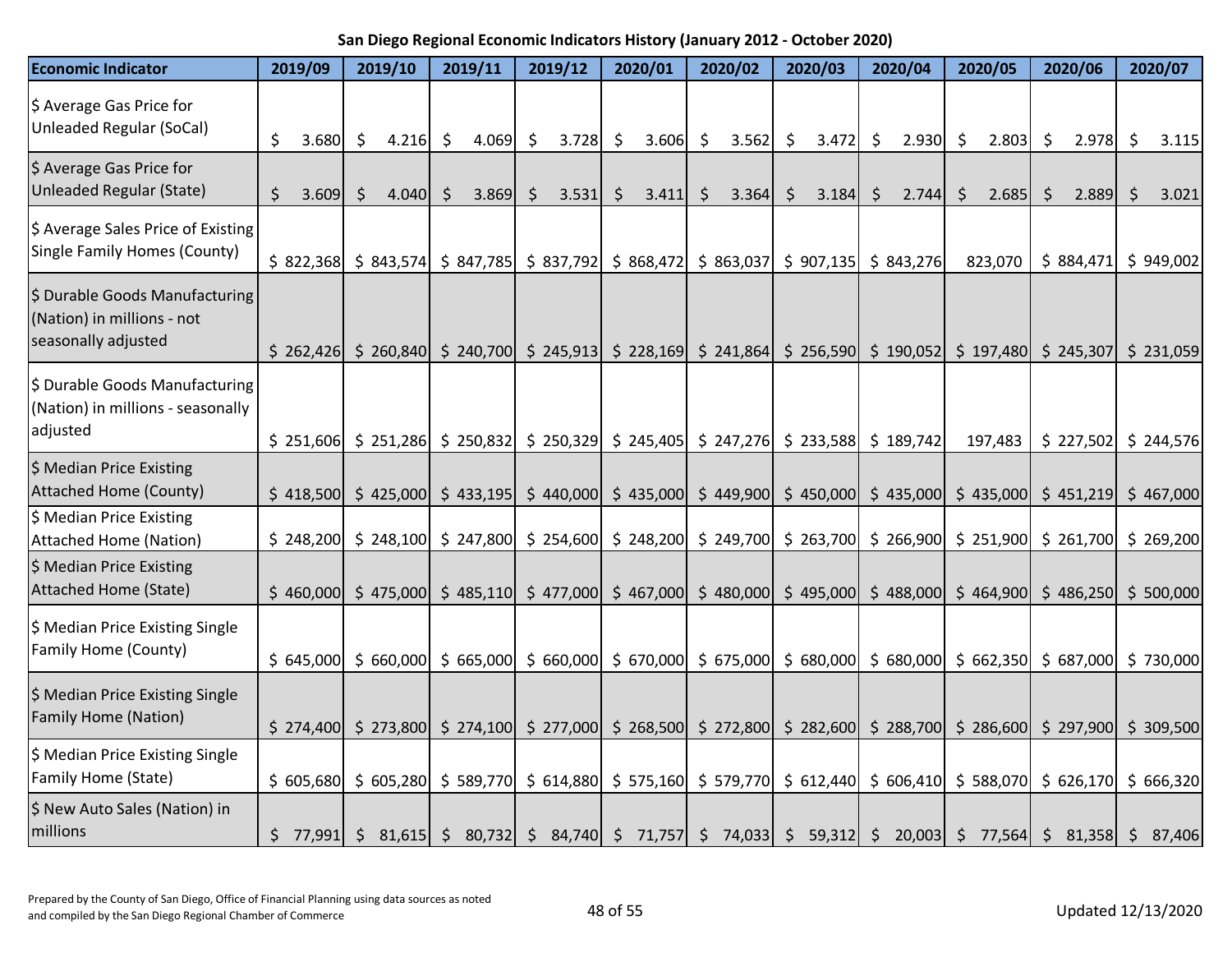| <b>Economic Indicator</b>                                                                        | 2019/09  | 2019/10               | 2019/11                                                                                                                                                                                               | 2019/12  | 2020/01  | 2020/02  | 2020/03                                                                                                                                                                                               | 2020/04 | 2020/05               | 2020/06   | 2020/07                                                                                                                         |
|--------------------------------------------------------------------------------------------------|----------|-----------------------|-------------------------------------------------------------------------------------------------------------------------------------------------------------------------------------------------------|----------|----------|----------|-------------------------------------------------------------------------------------------------------------------------------------------------------------------------------------------------------|---------|-----------------------|-----------|---------------------------------------------------------------------------------------------------------------------------------|
| \$ New Orders Manufacturing<br>(Nation) in millions - not<br>seasonally adjusted                 |          |                       |                                                                                                                                                                                                       |          |          |          |                                                                                                                                                                                                       |         |                       |           |                                                                                                                                 |
| \$ New Orders Manufacturing<br>(Nation) in millions - seasonally<br>adjusted                     |          | $$507,103$ $$510,411$ | $\frac{1}{5}$ 495,574 $\frac{1}{5}$ 496,644 $\frac{1}{5}$ 490,709 $\frac{1}{5}$ 499,327 $\frac{1}{5}$ 497,488 $\frac{1}{5}$ 496,798 $\frac{1}{5}$ 445,827                                             |          |          |          | $\frac{1}{2}$ 474,402 $\frac{1}{2}$ 494,698 $\frac{1}{2}$ 465,556 $\frac{1}{2}$ 475,831 $\frac{1}{2}$ 477,142 $\frac{1}{2}$ 384,170 $\frac{1}{2}$ 409,105 $\frac{1}{2}$ 463,346 $\frac{1}{2}$ 452,865 |         | $$384,304$ $$411,695$ | \$438,247 | \$466,927                                                                                                                       |
| \$ New/Used Auto and Motor<br>Vehicle Sales (Nation) in<br>millions - not seasonally<br>adjusted | \$92,953 | \$96,607              | \$94,672                                                                                                                                                                                              | \$97,612 | \$85,823 | \$90,701 | \$75,298                                                                                                                                                                                              |         | $$63,060$ $$99,909$   | \$106,167 | \$107,972                                                                                                                       |
| \$ New/Used Auto and Motor<br>Vehicle Sales (Nation) in<br>millions - seasonally adjusted        | \$97,231 |                       | $\frac{1}{2}$ 98,278 $\frac{1}{2}$ 99,970 $\frac{1}{2}$ 98,201 $\frac{1}{2}$ 97,637                                                                                                                   |          |          |          |                                                                                                                                                                                                       |         |                       |           | $\frac{1}{2}$ 97,423 $\frac{1}{2}$ 70,902 $\frac{1}{2}$ 61,763 $\frac{1}{2}$ 93,286 $\frac{1}{2}$ 101,986 $\frac{1}{2}$ 101,477 |
| \$ Retail Food Sales (Nation) in<br>millions - not seasonally<br>adjusted                        |          |                       |                                                                                                                                                                                                       |          |          |          |                                                                                                                                                                                                       |         |                       |           | \$ 398,016 \$ 420,729 \$ 434,831 \$ 490,458 \$ 389,088 \$ 382,133 \$ 398,836 \$ 340,412 \$ 399,076 \$ 421,725 \$ 434,976        |
| \$ Retail Food Sales (Nation) in<br>millions - seasonally adjusted                               |          |                       | $\frac{1}{2}$ 419,405 $\frac{1}{2}$ 420,038 $\frac{1}{2}$ 419,828 $\frac{1}{2}$ 422,060 $\frac{1}{2}$ 424,566 $\frac{1}{2}$ 422,044 $\frac{1}{2}$ 405,952 $\frac{1}{2}$ 344,298 $\frac{1}{2}$ 385,871 |          |          |          |                                                                                                                                                                                                       |         |                       |           | $$419,239$ $$424,894$                                                                                                           |
| % Change Month-to-Month of<br><b>Existing Attached Home Sales</b><br>(State)                     | $-1.7$   | 2.9                   | 2.1                                                                                                                                                                                                   | 7.2      | $-25.6$  | 13.7     | 20                                                                                                                                                                                                    | $-40.9$ | $-17.3$               | 68.5      | 33.4                                                                                                                            |
| % Hotel/Motel Occupancy Rate<br>(County)                                                         | 77.9     | 74                    | 71.9                                                                                                                                                                                                  | 62.7     | 70.4     |          |                                                                                                                                                                                                       |         |                       | 40.3      | 49.1                                                                                                                            |
| % Hotel/Motel Occupancy Rate<br>(Nation)                                                         | 67.4     | 69.3                  | 61.8                                                                                                                                                                                                  | 54.4     | 55.1     |          |                                                                                                                                                                                                       |         |                       | 42.2      | 47                                                                                                                              |
| % Hotel/Motel Occupancy Rate<br>(State)                                                          | 76.9     | 77.3                  | 71.4                                                                                                                                                                                                  | 64.4     |          |          |                                                                                                                                                                                                       |         |                       | 44        | 50.1                                                                                                                            |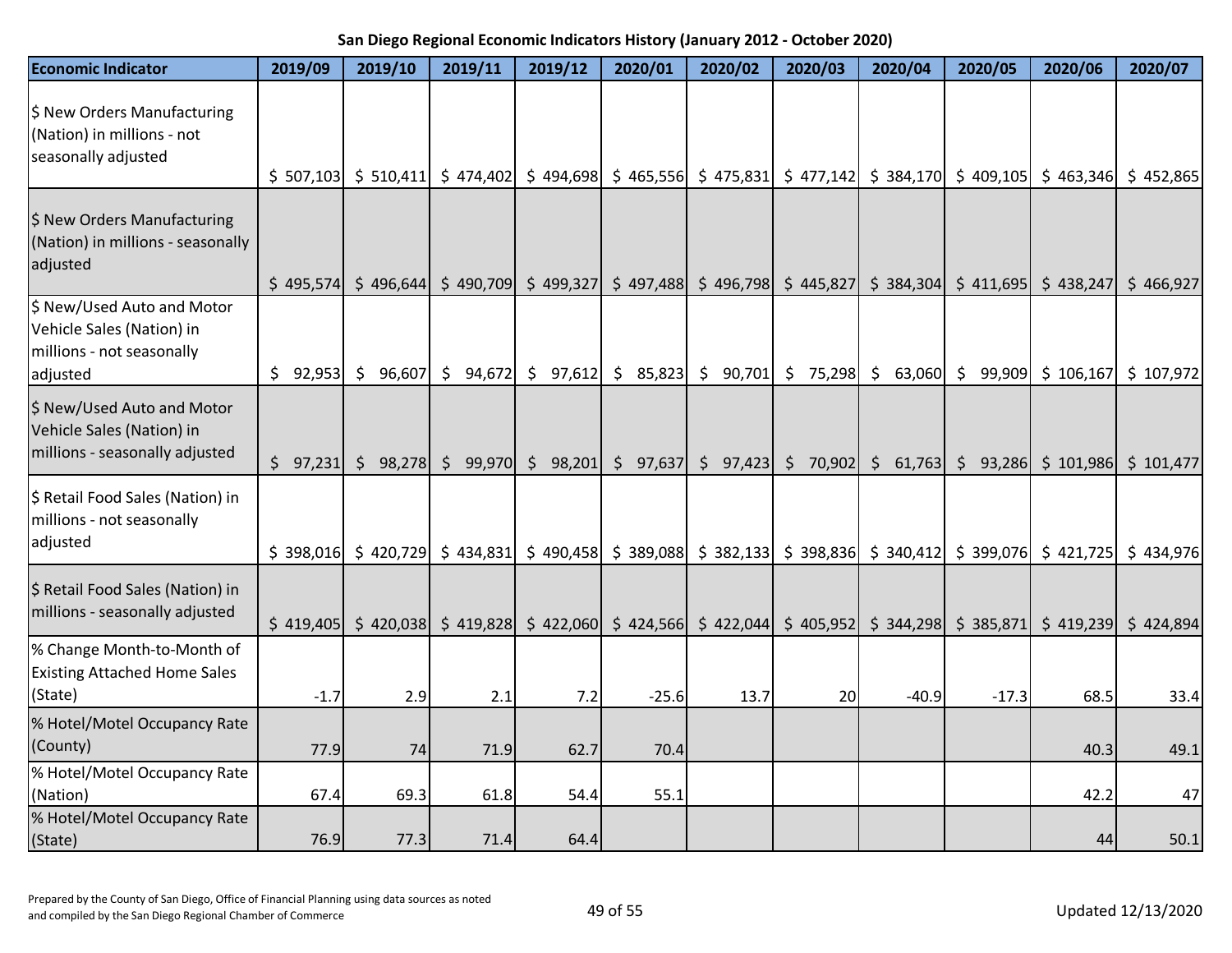| San Diego Regional Economic Indicators History (January 2012 - October 2020) |  |  |  |
|------------------------------------------------------------------------------|--|--|--|
|------------------------------------------------------------------------------|--|--|--|

| <b>Economic Indicator</b>                                    | 2019/09   | 2019/10   | 2019/11   | 2019/12   | 2020/01        | 2020/02   | 2020/03   | 2020/04   | 2020/05   | 2020/06   | 2020/07   |
|--------------------------------------------------------------|-----------|-----------|-----------|-----------|----------------|-----------|-----------|-----------|-----------|-----------|-----------|
| % Mortgage Rate (Nation)                                     |           |           |           |           |                |           |           |           |           |           |           |
| % Unemployment Rate<br>(County) - not seasonally<br>adjusted | 2.7       | 2.9       | 2.9       | 2.8       | 3.3            | 3.2       | 4.2       | 15        | 15.20     | 13.8      | 12.4      |
| % Unemployment Rate (Nation)<br>- not seasonally adjusted    | 3.3       | 3.3       | 3.3       | 3.4       | $\overline{4}$ | 3.8       | 4.5       | 14.4      | 13.00     | 11.2      | 10.5      |
| % Unemployment Rate (Nation)<br>- seasonally adjusted        | 3.5       | 3.6       | 3.5       | 3.5       | 3.6            | 3.5       | 4.4       | 14.7      | 13.30     | 11.1      | 10.2      |
| % Unemployment Rate (State) -<br>not seasonally adjusted     | 3.5       | 3.7       | 3.7       | 3.7       | 4.3            | 4.3       | 5.8       | 16.2      | 16.00     | 15.1      | 13.9      |
| % Unemployment Rate (State) -<br>seasonally adjusted         | 4         | 3.9       | 3.9       | 3.9       | 3.9            | 3.9       | 5.5       | 16.4      | 16.40     | 14.9      | 13.5      |
| Consumer Confidence Index<br>(Nation)                        | 126.3     | 125.9     | 126.8     | 128.2     | 130.4          | 130.7     | 118.8     | 85.7      | 85.90     | 98.1      | 91.7      |
| Consumer Price Index - CPI<br>(Nation)                       | 256.346   | 257.208   | 256.974   | 256.974   | 257.971        | 258.678   | 258.115   | 256.389   | 256.39    | 257.767   | 259.101   |
| Consumer Price Index - CPI<br>(State)                        |           | 283.9     |           | 282.6     |                | 284.9     |           | 283.0     |           | 284.8     |           |
| Dow (Nation)                                                 | 26,916.83 | 27,046.23 | 28,051.41 | 28,538.44 | 28,256.03      | 25,409.36 | 23,553.22 | 23,719.37 | 24,221.99 | 25,812.88 | 25,706.09 |
| Index of Leading Indicators<br>(County)                      |           |           |           |           |                |           |           |           |           |           |           |
| Index of Leading Indicators<br>(Nation)                      | 111.9     | 111.7     | 111.6     | 111.2     | 112.1          | 112.1     | 104.2     | 98.8      | 99.8      | 102.0     | 104.4     |
| Nasdaq Index                                                 | 7,999.34  | 8,292.36  | 8,665.47  | 8,972.60  | 9,150.94       | 8,567.37  | 7,925.05  | 8,153.58  | 9,121.32  | 10,020.35 | 10,547.75 |

Prepared by the County of San Diego, Office of Financial Planning using data sources as noted and compiled by the San Diego, Binco of International chamber of Commerce 50 of 55 Updated 12/13/2020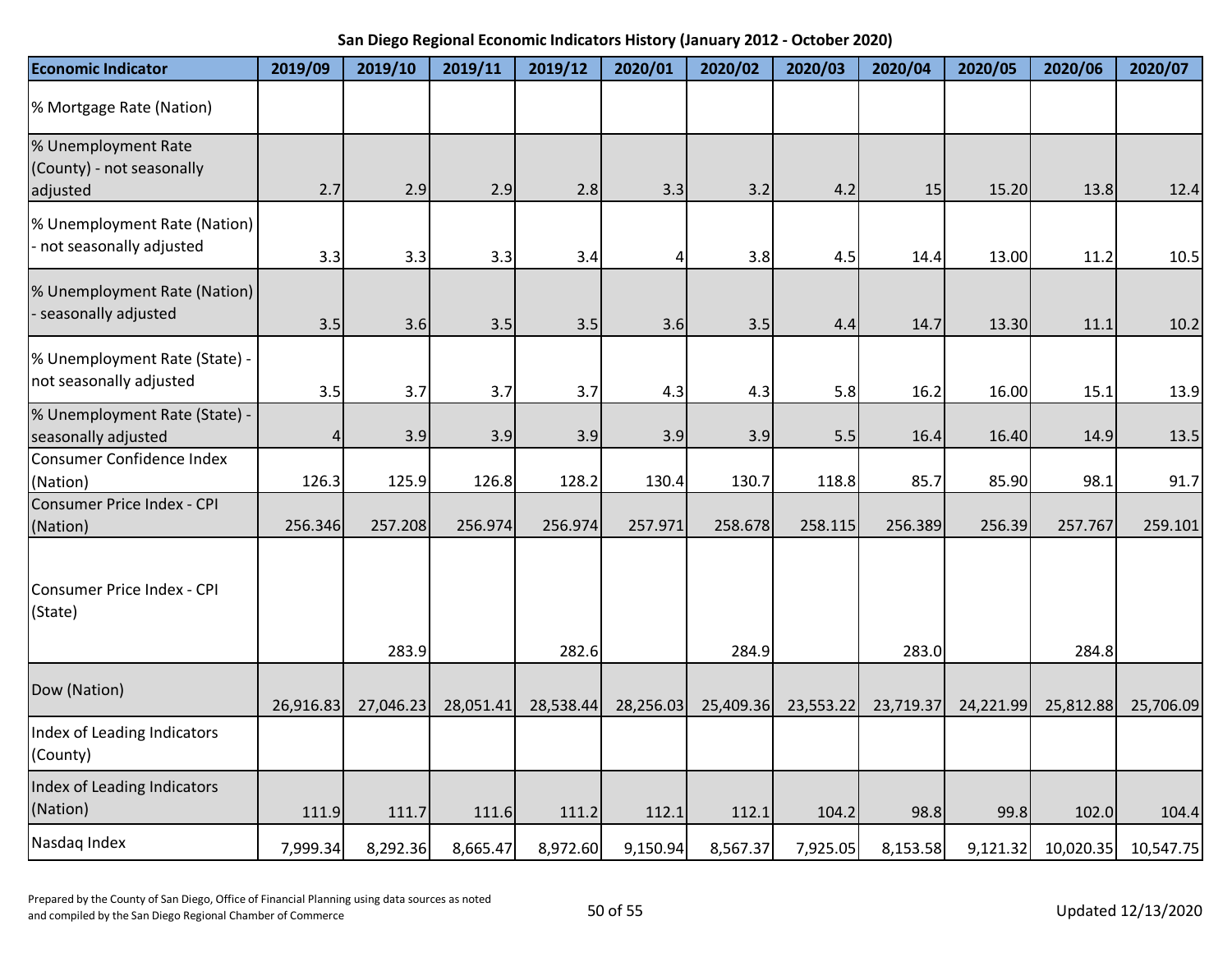| <b>Economic Indicator</b>       | 2020/08   | 2020/09   | 2020/10   |
|---------------------------------|-----------|-----------|-----------|
| # Airport Arrivals (County)     | 333,111   | 312,304   | 348,316   |
| # Bankruptcy Filings in San     |           |           |           |
| Diego County                    | 507       | 514       | 479       |
| # Days on Market (average) -    |           |           |           |
| Existing attached home sales -  |           |           |           |
| (County)                        | 25        | 22        | 19        |
| # Days on Market (average) -    |           |           |           |
| Existing single family home     |           |           |           |
| sales - (County)                | 24        | 22        | 21        |
| # Durable Good Manufacturing    |           |           |           |
| Employment (County) in          |           |           |           |
| thousands - not seasonally      |           |           |           |
| adjusted                        | 82.9      | 82.8      | 82.7      |
| # Durable Good Manufacturing    |           |           |           |
| <b>Employment (Nation) in</b>   |           |           |           |
| thousands - not seasonally      |           |           |           |
| adjusted                        | 7,585     | 7,695     | 7,598     |
| # Durable Good Manufacturing    |           |           |           |
| Employment (State) in           |           |           |           |
| thousands - not seasonally      |           |           |           |
| adjusted                        | 799.3     | 799.3     | 800.6     |
| # Employment (County) -         |           |           |           |
| seasonally adjusted             | 1,376,500 | 1,390,200 | 1,403,400 |
| # Employment (Nation) in        |           |           |           |
| thousands - seasonally adjusted |           |           |           |
|                                 | 141,063   | 141,774   | 142,384   |
| # Employment (State) in         |           |           |           |
| thousands - seasonally adjusted |           |           |           |
|                                 | 15,886.3  | 15,988.7  | 16,134.2  |
| # Existing Attached Home Sales  |           |           |           |
| (County)                        | 1,142     | 925       | 1,206     |
| # Existing Attached Home Sales  |           |           |           |
|                                 |           |           |           |
| (Nation)                        | 630,000   | 690,000   | 730,000   |

**San Diego Regional Economic Indicators History (January 2012 - October 2020)**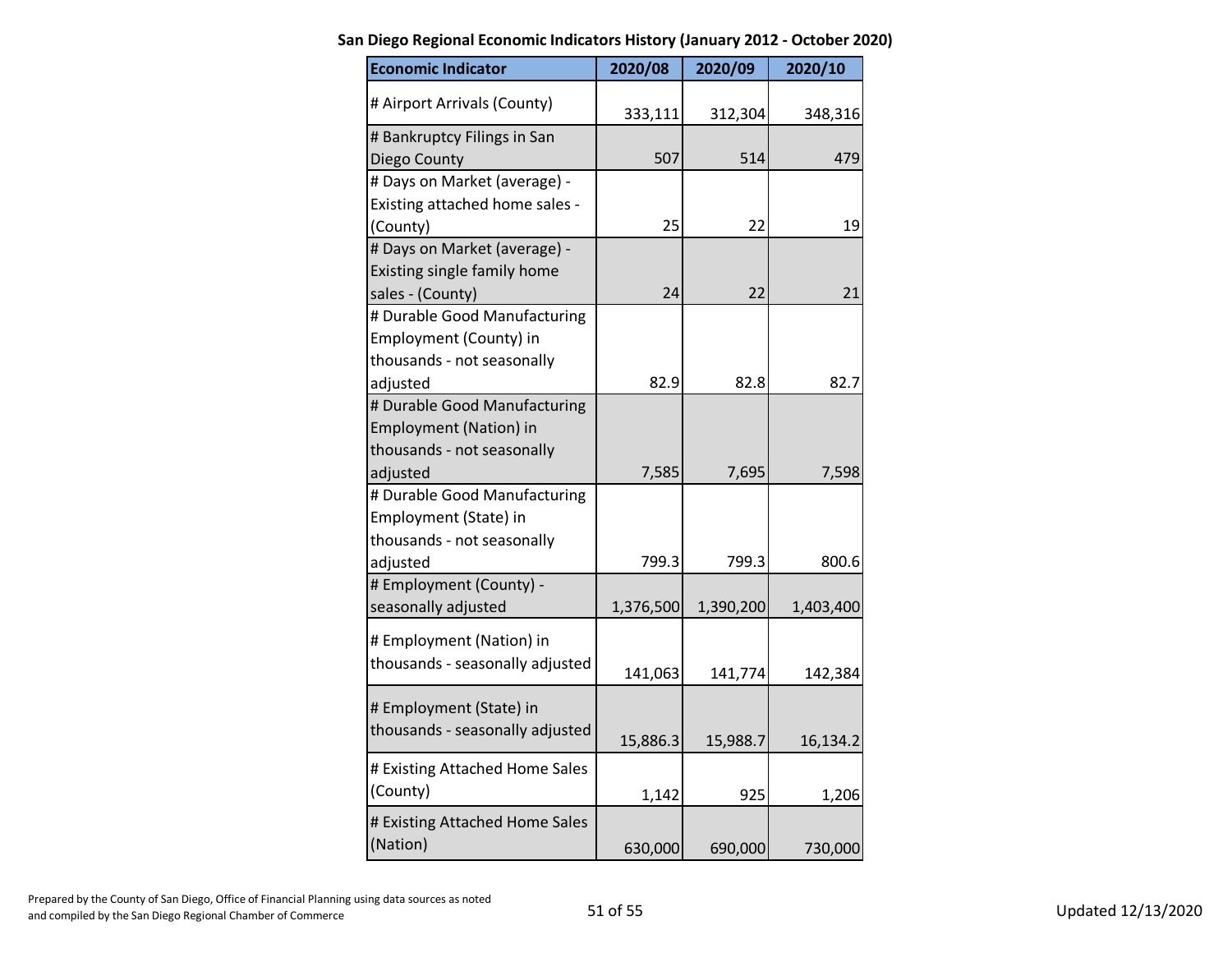| <b>Economic Indicator</b>                                    | 2020/08     | 2020/09     | 2020/10     |
|--------------------------------------------------------------|-------------|-------------|-------------|
| # Existing Single Family Home<br>Sales (County)              | 2,178       | 1,814       | 2,217       |
| # Existing Single Family Home<br>Sales (Nation)              | 5,350,000   | 5,880,000   | 6,120,000   |
| # Existing Single Family Home<br>Sales (State)               | 465,400     | 489,590     | 484,510     |
| # Foreclosures (Trustee's<br>Deeds) in San Diego County      | 15          | 14          | 18          |
| # of Border Crossings                                        | 2,755,094   | 2,714,600   |             |
| # Privately Owned Housing<br>Units (County)                  | 995         | 556         | 898         |
| # Privately Owned Housing<br>Units (Nation)                  | 126.2       | 133.3       | 132.9       |
| # Privately Owned Housing<br>Units (State)                   | 8,190       | 9,476       | 7,630       |
| \$ Average Gas Price for<br><b>Unleaded Premium (Nation)</b> | \$<br>2.842 | \$<br>2.848 | \$<br>2.822 |
| \$ Average Gas Price for<br><b>Unleaded Premium (State)</b>  | \$<br>3.405 | \$<br>3.422 | \$<br>3.388 |
| \$ Average Gas Price for<br><b>Unleaded Regular (County)</b> | \$<br>3.190 | \$<br>3.224 | \$<br>3.183 |
| \$ Average Gas Price for<br><b>Unleaded Regular (Nation)</b> | \$<br>2.182 | \$<br>2.183 | \$<br>2.158 |

**San Diego Regional Economic Indicators History (January 2012 - October 2020)**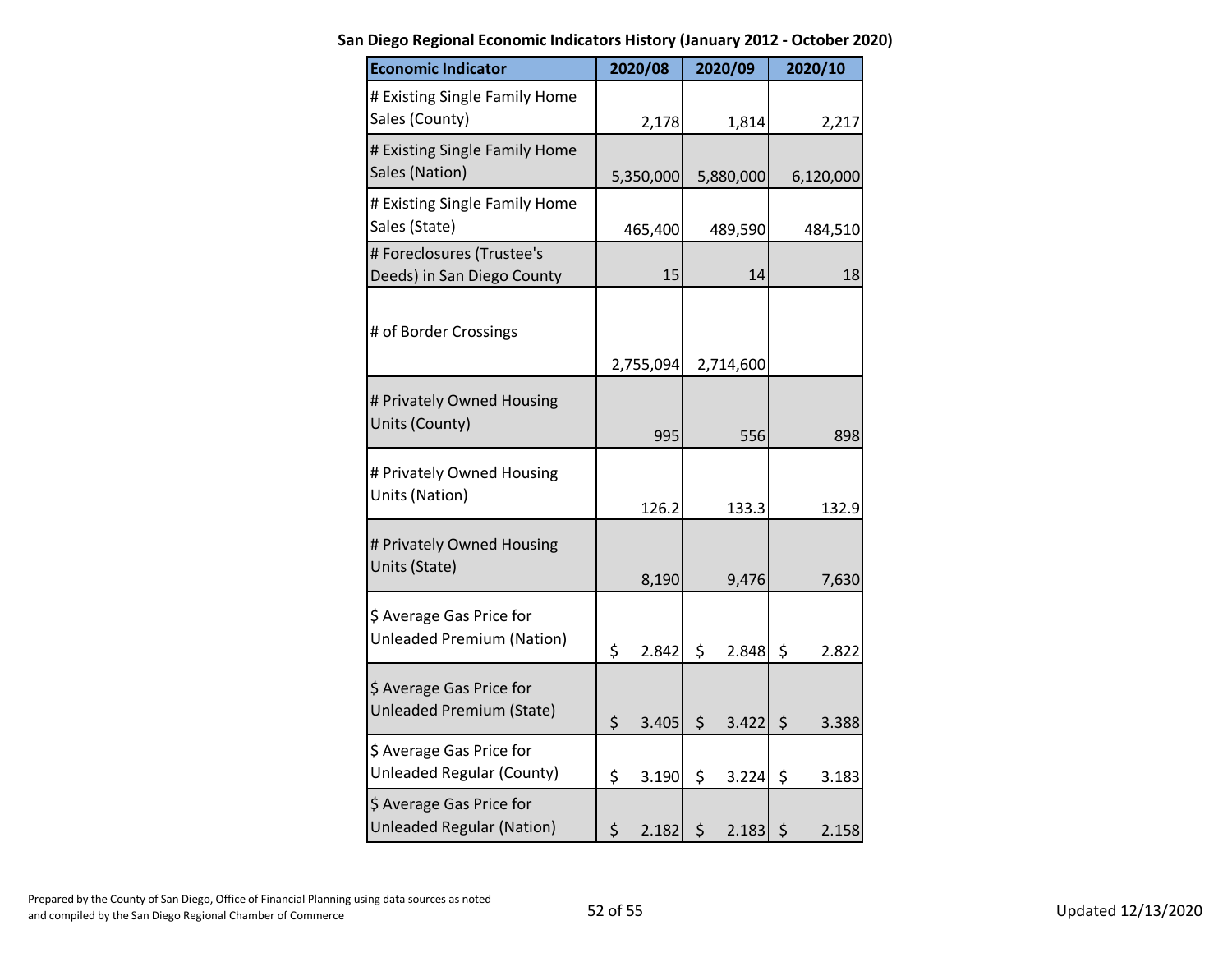| <b>Economic Indicator</b>                                                           | 2020/08           | 2020/09                  |         | 2020/10                         |
|-------------------------------------------------------------------------------------|-------------------|--------------------------|---------|---------------------------------|
| \$ Average Gas Price for<br><b>Unleaded Regular (SoCal)</b>                         | \$<br>3.189       | \$<br>3.226              | \$      | 3.196                           |
| \$ Average Gas Price for<br>Unleaded Regular (State)                                | \$<br>3.074       | \$<br>3.091              | \$      | 3.052                           |
| \$ Average Sales Price of Existing<br>Single Family Homes (County)                  |                   |                          |         | \$971,969 \$996,652 \$1,045,175 |
| \$ Durable Goods Manufacturing<br>(Nation) in millions - not<br>seasonally adjusted | \$249,382         | \$259,418                | $\zeta$ | 256,895                         |
| \$ Durable Goods Manufacturing<br>(Nation) in millions - seasonally<br>adjusted     |                   | $$244,347$ $$245,224$    | \$      | 248,762                         |
| \$ Median Price Existing<br><b>Attached Home (County)</b>                           |                   | $$ 475,000 \  $ 491,000$ | $\zeta$ | 484,950                         |
| \$ Median Price Existing<br><b>Attached Home (Nation)</b>                           | \$273,200         | \$272,500                | \$      | 273,600                         |
| \$ Median Price Existing<br><b>Attached Home (State)</b>                            |                   | $$506,000 \mid $527,000$ | $\zeta$ | 520,000                         |
| \$ Median Price Existing Single<br>Family Home (County)                             |                   | \$750,000 \$753,500      | \$      | 757,500                         |
| \$ Median Price Existing Single<br><b>Family Home (Nation)</b>                      |                   | $$314,800 \& 316,000$    |         | \$317,700                       |
| \$ Median Price Existing Single<br>Family Home (State)                              | \$706,900         | \$712,430                | \$      | 711,300                         |
| \$ New Auto Sales (Nation) in<br>millions                                           | \$<br>$85,823$ \$ | 85,648                   |         |                                 |

**San Diego Regional Economic Indicators History (January 2012 - October 2020)**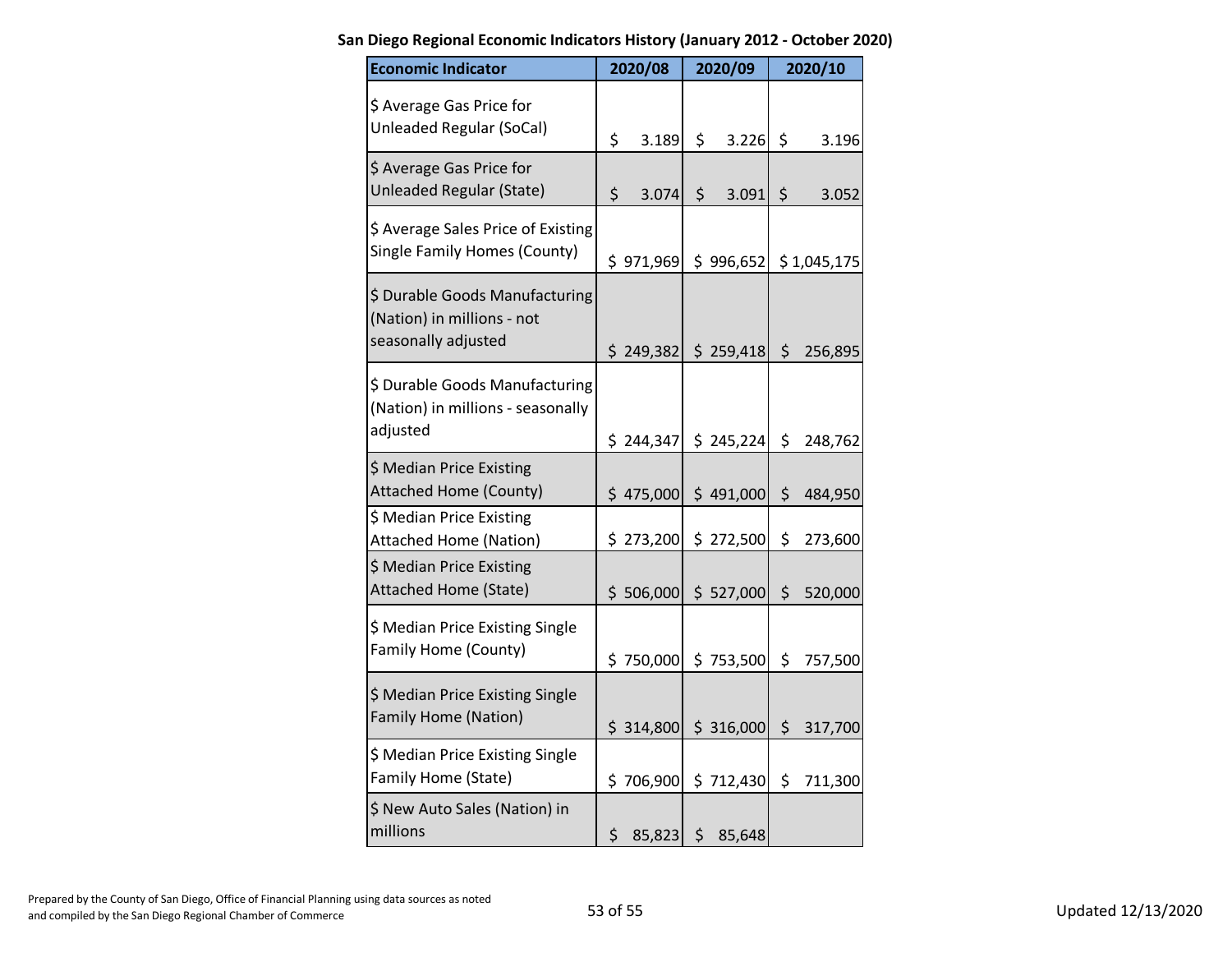| <b>Economic Indicator</b>                                                                        | 2020/08   | 2020/09               | 2020/10       |
|--------------------------------------------------------------------------------------------------|-----------|-----------------------|---------------|
| \$ New Orders Manufacturing<br>(Nation) in millions - not<br>seasonally adjusted                 | \$474,787 | \$491,635             | \$<br>489,725 |
| \$ New Orders Manufacturing<br>(Nation) in millions - seasonally<br>adjusted                     | \$469,802 | \$474,974             | \$<br>480,816 |
| \$ New/Used Auto and Motor<br>Vehicle Sales (Nation) in<br>millions - not seasonally<br>adjusted | \$107,764 | \$104,978             |               |
| \$ New/Used Auto and Motor<br>Vehicle Sales (Nation) in<br>millions - seasonally adjusted        |           | $$102,535$ $$105,931$ |               |
| \$ Retail Food Sales (Nation) in<br>millions - not seasonally<br>adjusted                        | \$433,626 | \$420,428             | \$<br>441,663 |
| \$ Retail Food Sales (Nation) in<br>millions - seasonally adjusted                               | \$428,170 | \$437,481             | \$<br>438,414 |
| % Change Month-to-Month of<br><b>Existing Attached Home Sales</b><br>(State)                     | $-0.3$    | 6.3                   | 2.5           |
| % Hotel/Motel Occupancy Rate<br>(County)                                                         | 51.6      | 54                    | 50.8          |
| % Hotel/Motel Occupancy Rate<br>(Nation)                                                         | 48.6      | 48.3                  | 48.3          |
| % Hotel/Motel Occupancy Rate<br>(State)                                                          | 54.8      | 55.9                  | 53.1          |